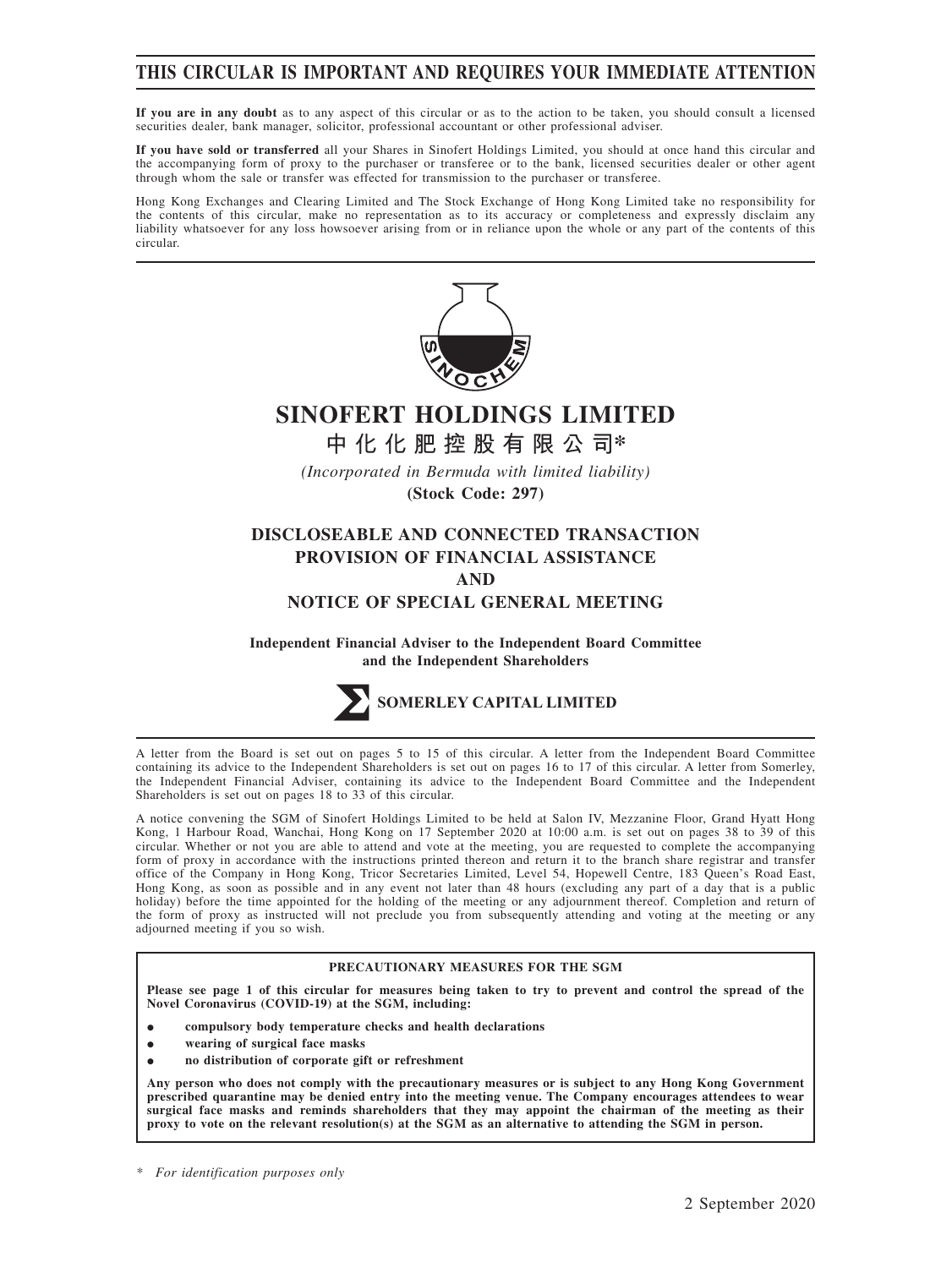# **CONTENTS**

## *Page*

| PRECAUTIONARY MEASURES FOR THE SPECIAL GENERAL MEETING |                             |
|--------------------------------------------------------|-----------------------------|
|                                                        | $\mathcal{D}_{\mathcal{L}}$ |
|                                                        | $\overline{5}$              |
| LETTER FROM THE INDEPENDENT BOARD COMMITTEE            | 16                          |
|                                                        | 18                          |
|                                                        | 34                          |
|                                                        | 38                          |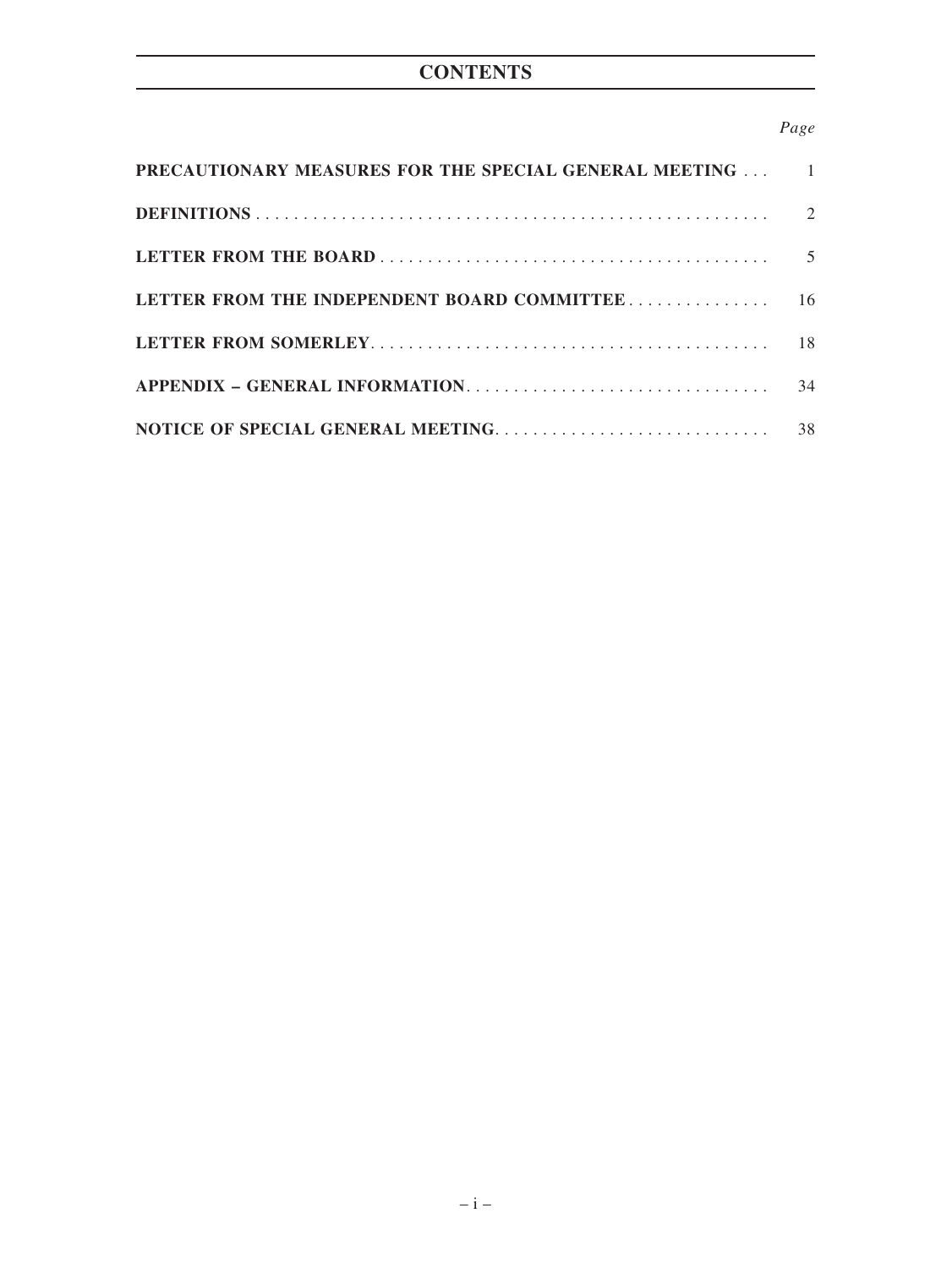## **PRECAUTIONARY MEASURES FOR THE SPECIAL GENERAL MEETING**

The health of our shareholders, staff and stakeholders is of paramount importance to us. In view of the ongoing Novel Coronavirus (COVID-19) pandemic, the Company will implement the following precautionary measures at the SGM to protect attending shareholders, staff and stakeholders from the risk of infection:

- (i) Compulsory body temperature checks will be conducted for every shareholder, proxy or other attendee at each entrance of the meeting venue. Any person with a body temperature of over 37.4 degrees Celsius may be denied entry into the meeting venue or be required to leave the meeting venue.
- (ii) The Company encourages each attendee to wear a surgical face mask throughout the meeting and inside the meeting venue, and to maintain a safe distance between seats.
- (iii) No refreshment will be served or arranged to be taken away, and there will be no corporate gift.
- (iv) Each attendee may be asked whether (a) he/she travels outside of Hong Kong within the 14-day period immediately before the SGM; and (b) he/she is subject to any Hong Kong Government prescribed quarantine. Anyone who responds positively to any of these questions may be denied entry into the meeting venue or be required to leave the meeting venue.

In the interest of all stakeholders' health and safety and in accordance with recent guidelines for prevention and control of the spread of COVID-19, the Company reminds all shareholders that physical attendance in person at the SGM is not necessary for the purpose of exercising voting rights. Shareholders may appoint the chairman of the meeting as their proxy to vote on the relevant resolution(s) at the SGM instead of attending the SGM in person, by completing and returning the form of proxy attached to this circular.

If any shareholder chooses not to attend the SGM in person but has any question about any resolution or about the Company, or has any matter for communication with the Board, he/she is welcome to send such question or matter in writing to our principal place of business in Hong Kong or to our email at ir\_sinofert@sinochem.com.

If any shareholder has any question relating to the SGM, please contact Tricor Secretaries Limited, the branch share registrar and transfer office of the Company in Hong Kong as follows:

Tricor Secretaries Limited Level 54, Hopewell Centre 183 Queen's Road East Hong Kong Email: is-enquiries@hk.tricorglobal.com Tel: (852) 2980 1333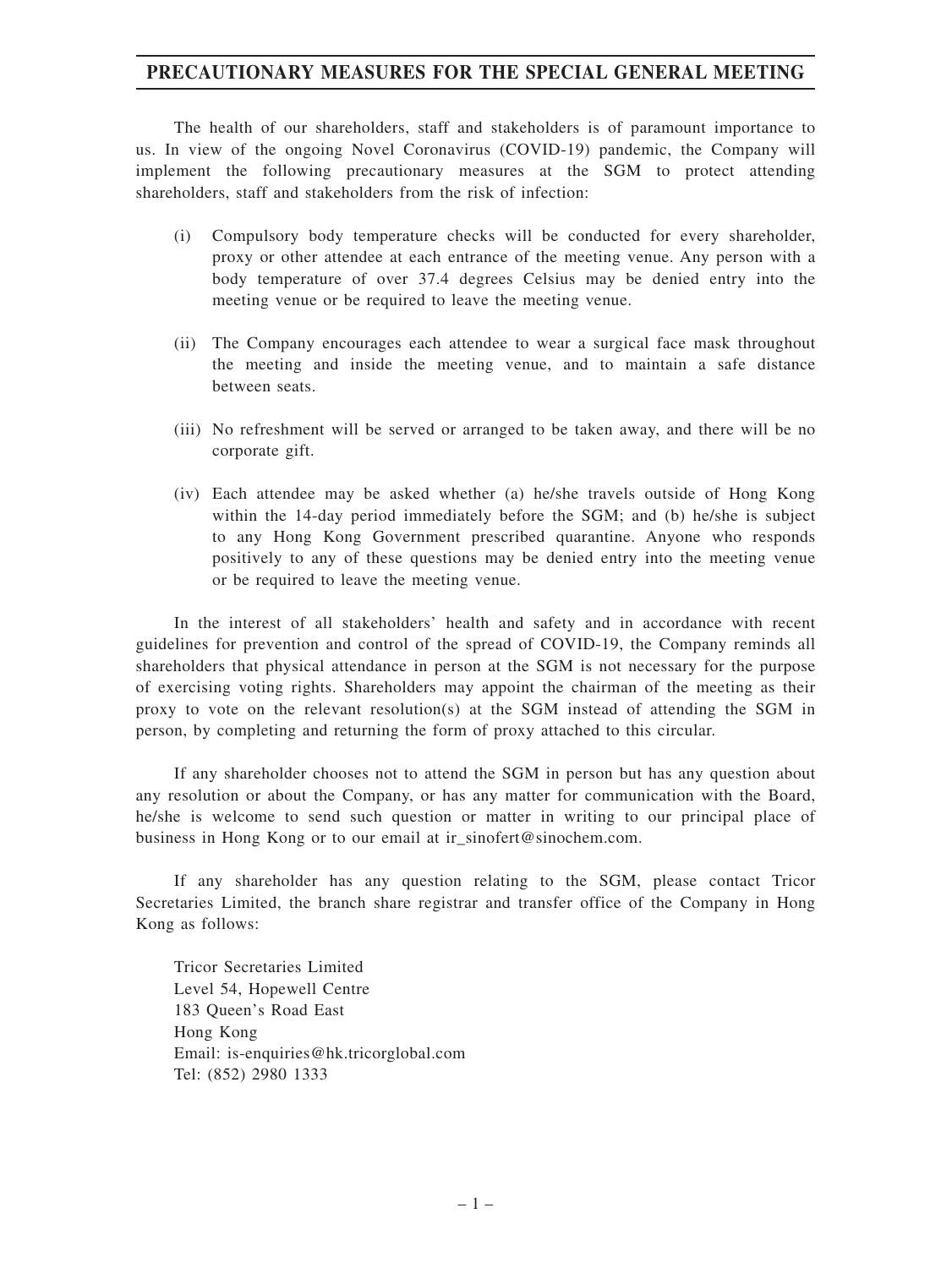# **DEFINITIONS**

*In this circular, unless the context otherwise requires, the following expressions have the following meaning:*

| "Agreement for the Use of Fund" | the agreement for the use of fund dated 8 November<br>2019 entered into between Sinochem Fertilizer, as the<br>lender, and Sinochem Agriculture, as the borrower                                                           |
|---------------------------------|----------------------------------------------------------------------------------------------------------------------------------------------------------------------------------------------------------------------------|
| "associate(s)"                  | has the same meaning ascribed to it under the Listing<br>Rules                                                                                                                                                             |
| "Board"                         | the board of Directors of the Company                                                                                                                                                                                      |
| "ChemChina"                     | 中國化工集團有限公司 (China<br>National<br>Chemical<br>Corporation Limited), a limited liability company<br>incorporated in the PRC and the ultimate controlling<br>shareholder of the Company                                       |
| "Company"                       | Sinofert Holdings Limited, a company incorporated on<br>26 May 1994 in Bermuda with limited liability, the<br>ordinary shares of which are listed on the Stock<br>Exchange                                                 |
| "connected person"              | has the same meaning ascribed to it under the Listing<br>Rules                                                                                                                                                             |
| "connected transaction"         | has the same meaning ascribed to it under the Listing<br>Rules                                                                                                                                                             |
| "controlling shareholder"       | has the same meaning ascribed to it under the Listing<br>Rules                                                                                                                                                             |
| "Director(s)"                   | the director(s) of the Company                                                                                                                                                                                             |
| "Fund"                          | the fund in an amount of not more than RMB1,000<br>million to be provided by Sinochem Fertilizer to<br>Sinochem Agriculture pursuant to the Agreement for<br>the Use of Fund (as revised by the Supplemental<br>Agreement) |
| "Group"                         | the Company and its subsidiaries                                                                                                                                                                                           |
| "HK\$"                          | Hong Kong dollars, the lawful currency of Hong Kong                                                                                                                                                                        |
| "Hong Kong"                     | Hong Kong Special Administrative Region of the PRC                                                                                                                                                                         |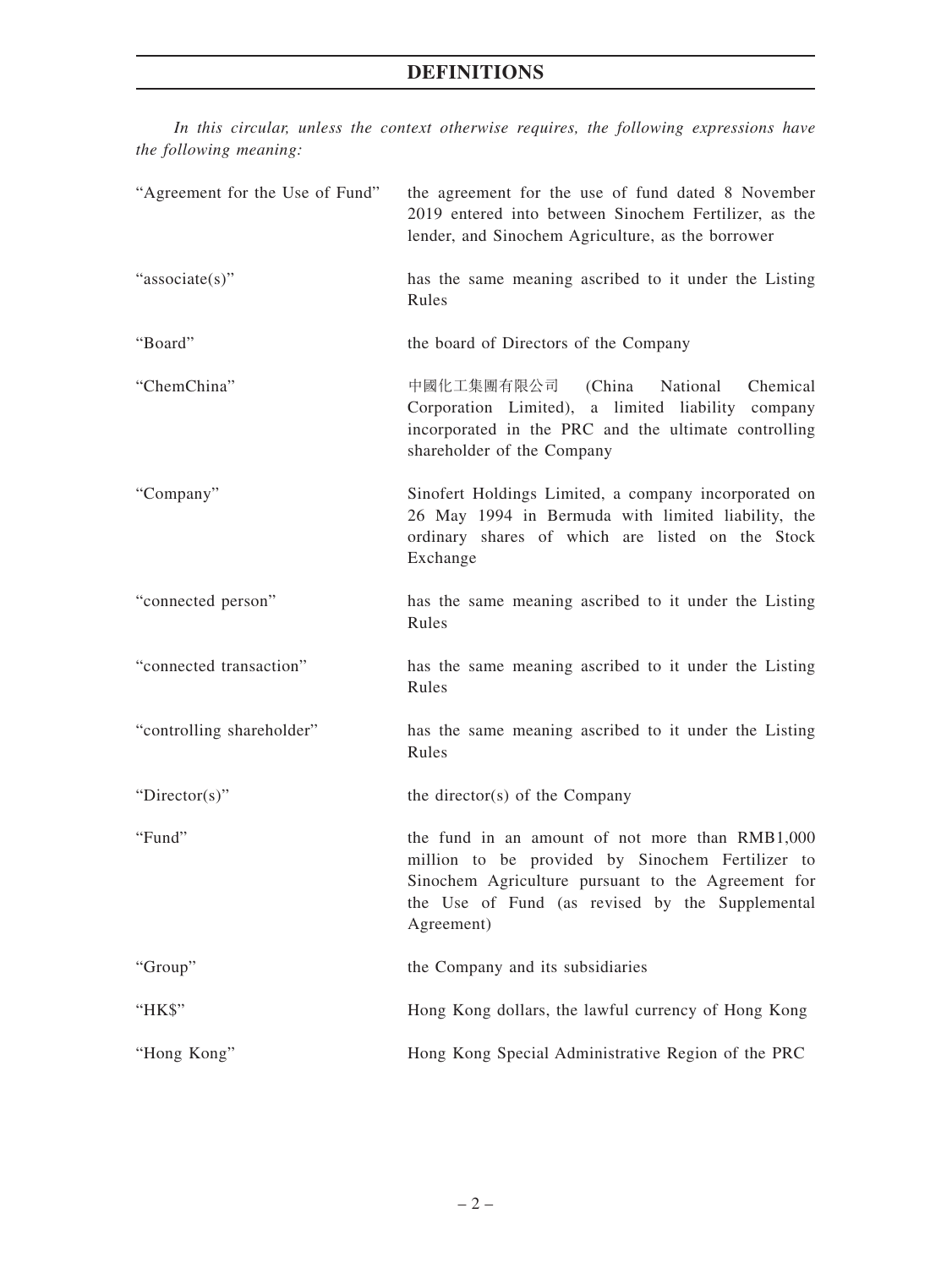## **DEFINITIONS**

"Independent Board Committee" the independent board committee of the Company formed to consider the transaction under the Agreement for the Use of Fund (as revised by the Supplemental Agreement) "Independent Financial Adviser" or "Somerley" Somerley Capital Limited, a corporation licensed to carry out Type 1 (dealing in securities) and Type 6 (advising on corporate finance) regulated activities under the SFO, the independent financial adviser to the Independent Board Committee and the Independent Shareholders in respect of the transaction under the Agreement for the Use of Fund (as revised by the Supplemental Agreement) "Independent Shareholders" shareholders other than Syngenta Group and its associates "Latest Practicable Date" 26 August 2020, being the latest practicable date prior to the printing of this circular for ascertaining certain information contained herein "Listing Rules" the Rules Governing the Listing of Securities on The Stock Exchange of Hong Kong Limited "New Letter of Undertaking" the letter of undertaking issued by Sinochem Group to Sinochem Fertilizer on 13 August 2020 "Original Letter of Undertaking" the letter of undertaking issued by Sinochem Group to Sinochem Fertilizer on 8 November 2019 "PRC" the People's Republic of China, which for the purposes of this circular only, excludes Hong Kong, Macao Special Administrative Region and Taiwan "RMB" Renminbi, the lawful currency of the PRC "SFO" the Securities and Futures Ordinance (Chapter 571 of the Laws of Hong Kong) "SGM" the special general meeting of the Company to be held at Salon IV, Mezzanine Floor, Grand Hyatt Hong Kong, 1 Harbour Road, Wanchai, Hong Kong on 17 September 2020 at 10:00 a.m. or any adjournment thereof, the notice of which is set out on pages 38 to 39 of this circular "Share(s)" ordinary share(s) of HK\$0.10 each in the share capital of the Company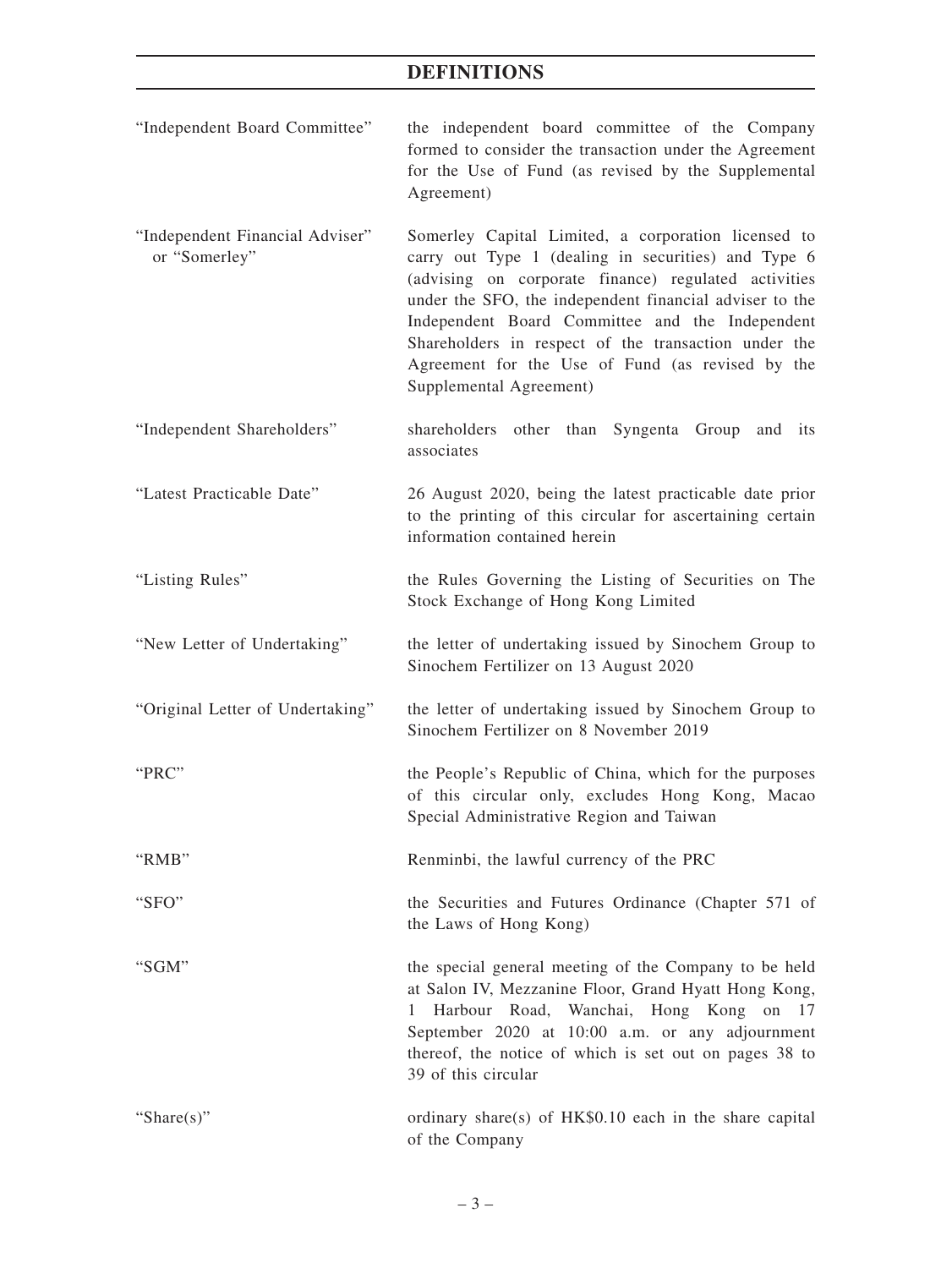# **DEFINITIONS**

| "shareholder(s)"         | registered holder(s) of Shares                                                                                                                                            |
|--------------------------|---------------------------------------------------------------------------------------------------------------------------------------------------------------------------|
| "Sinochem Agriculture"   | 中化現代農業有限公司 (Sinochem Agriculture Holdings<br>Limited), a limited liability company incorporated in<br>the PRC and a wholly-owned subsidiary of Syngenta<br>Group          |
| "Sinochem Fertilizer"    | 中化化肥有限公司 (Sinochem<br>Fertilizer<br>Company<br>Limited), a limited liability company incorporated in<br>the PRC and an indirect wholly-owned subsidiary of<br>the Company |
| "Sinochem Group"         | 中國中化集團有限公司 (Sinochem Group Co., Ltd.), a<br>state-owned enterprise incorporated in the PRC                                                                                |
| "Stock Exchange"         | The Stock Exchange of Hong Kong Limited                                                                                                                                   |
| "subsidiary(ies)"        | has the same meaning ascribed to it under the Listing<br>Rules                                                                                                            |
| "Supplemental Agreement" | the supplemental agreement to the Agreement for the<br>Use of Fund entered into between Sinochem Fertilizer<br>and Sinochem Agriculture on 17 August 2020                 |
| "Syngenta Group"         | 先正達集團股份有限公司 (Syngenta Group Co., Ltd.), a<br>limited liability company incorporated in the PRC and<br>the indirect controlling shareholder of the Company                 |
| $\lq\lq q_0$ "           | percent                                                                                                                                                                   |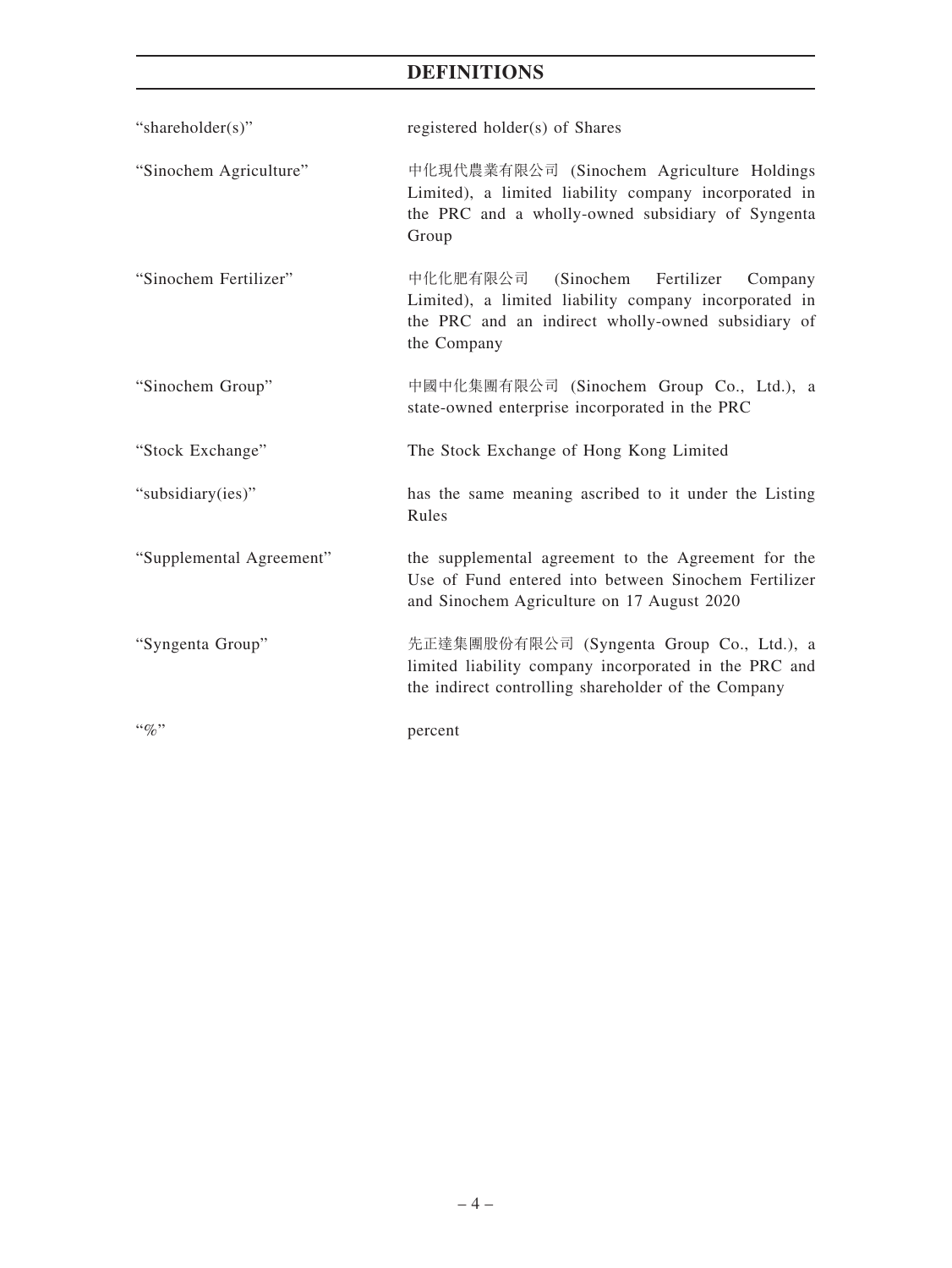

# **SINOFERT HOLDINGS LIMITED**

**中化化肥控股有限公司\***

*(Incorporated in Bermuda with limited liability)* **(Stock Code: 297)**

*Executive Directors:* QIN Hengde *(Chief Executive Officer)* FENG Mingwei Harry YANG

*Non-executive Director:* YANG Lin

*Independent Non-executive Directors:* KO Ming Tung, Edward LU Xin TSE Hau Yin, Aloysius

*Registered office:* Clarendon House 2 Church Street Hamilton HM11 Bermuda

*Principal place of business:* Unit 4705, 47th Floor Office Tower Convention Plaza 1 Harbour Road Wanchai Hong Kong

2 September 2020

*To: the shareholders*

Dear Sir or Madam,

## **DISCLOSEABLE AND CONNECTED TRANSACTION PROVISION OF FINANCIAL ASSISTANCE**

#### **INTRODUCTION**

Reference is made to the announcement of the Company dated 17 August 2020 in relation to the provision of financial assistance by Sinochem Fertilizer, an indirect wholly-owned subsidiary of the Company, to Sinochem Agriculture pursuant to the Agreement for the Use of Fund (as revised by the Supplemental Agreement), which constitutes a connected transaction of the Company under Chapter 14A of the Listing Rules and a discloseable transaction of the Company under Chapter 14 of the Listing Rules.

The purpose of this circular is to provide you with (i) further information on the details of the Agreement for the Use of Fund (as revised by the Supplemental Agreement); (ii) the letter of advice from the Independent Board Committee to the Independent Shareholders;

*\* For identification purposes only*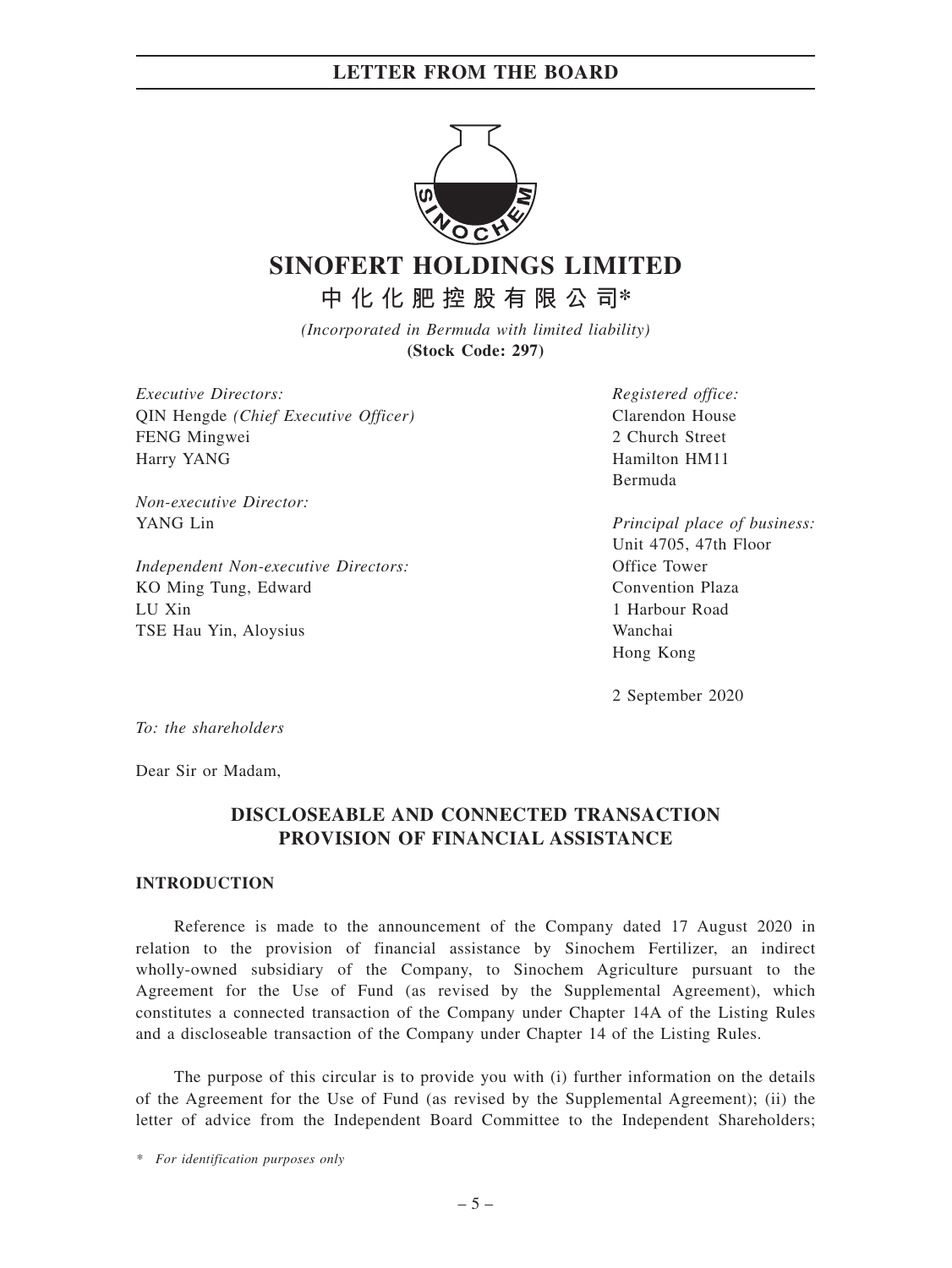(iii) the letter of advice from Somerley to the Independent Board Committee and the Independent Shareholders; (iv) the notice of the SGM; and (v) other information as required under the Listing Rules.

#### **DISCLOSEABLE AND CONNECTED TRANSACTION**

Reference is made to the announcement of the Company dated 8 November 2019 in relation to the Agreement for the Use of Fund entered into between Sinochem Fertilizer, an indirect wholly-owned subsidiary of the Company (as the lender), and Sinochem Agriculture (as the borrower). Pursuant to the Agreement for the Use of Fund, Sinochem Fertilizer agreed to provide the fund in an amount of not more than RMB250 million to Sinochem Agriculture. The Agreement for the Use of Fund will expire on 7 November 2020.

On 17 August 2020, Sinochem Fertilizer and Sinochem Agriculture entered into the Supplemental Agreement, pursuant to which the parties agreed to increase the maximum amount of the fund under the Agreement for the Use of Fund from RMB250 million to RMB1,000 million, revise the interest rate of the fund from 4.2% per annum to 3.85% for the first year (which will be adjusted for the second year), and change the expiry date of the Agreement for the Use of Fund from 7 November 2020 to the date that falls on the second anniversary of the date of approval of the Supplemental Agreement by the Independent Shareholders. Save for the amendments above, other terms and provisions under the Agreement for the Use of Fund remain valid and in force.

## **Principal Terms of the Agreement for the Use of Fund (as revised by the Supplemental Agreement)**

| Parties                     | Sinochem Fertilizer (as the lender); and<br>(a)                                                                                                                                                                                                                                                                                                                                           |
|-----------------------------|-------------------------------------------------------------------------------------------------------------------------------------------------------------------------------------------------------------------------------------------------------------------------------------------------------------------------------------------------------------------------------------------|
|                             | Sinochem Agriculture (as the borrower)<br>(b)                                                                                                                                                                                                                                                                                                                                             |
| Total amount of<br>the Fund | Not more than RMB1,000 million of a revolving nature. Sinochem<br>Agriculture may re-borrow any portion of the total amount of the<br>Fund that has been repaid or prepaid.                                                                                                                                                                                                               |
|                             | When determining the amount of the Fund, the Group has taken<br>into account its cash and cash equivalents on hand, the interest<br>income available to the Group for placing deposits with banks, the<br>assessment of the Group on the financial and business conditions<br>of Sinochem Agriculture, as well as the financial needs of<br>Sinochem Agriculture and its use of proceeds. |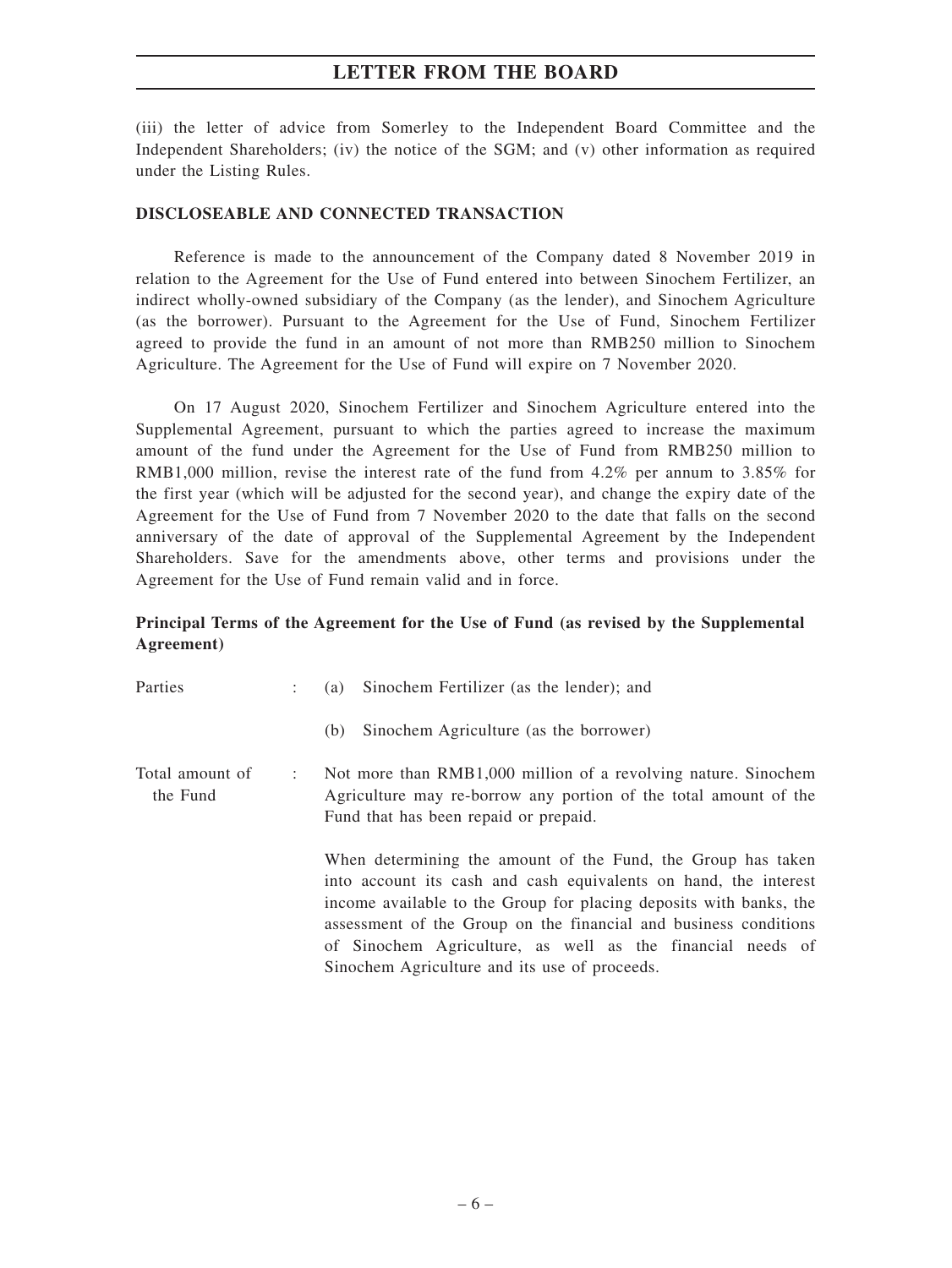Interest rate : Within one year from the date of approval of the Supplemental Agreement by the Independent Shareholders (the "**First Year Period**"), the interest rate of the Fund shall be 3.85%, which is equal to the latest loan prime rate quotation for one-year loan as published by the People's Bank of China (the "**Loan Prime Rate**"). In the event of any change in the Loan Prime Rate during the First Year Period, Sinochem Fertilizer and Sinochem Agriculture will, on the date that falls on the first anniversary of the date of approval of the Supplemental Agreement by the Independent Shareholders, change the interest rate of the Fund for the period from such date to the expiry date of the Supplemental Agreement to the Loan Prime Rate then in force.

> When determining the interest rate of the Fund, the Group has considered the interest rates offered by independent commercial banks for providing guaranteed loans of the same term. As neither Sinochem Fertilizer nor Sinochem Agriculture has any bank loan for a term of two years or longer, the Group has made enquiries to its principal banks, all of which are independent commercial banks in the PRC. The interest rate offered by most of such banks for providing a two-year guaranteed loan is the Loan Prime Rate. Based on the above, the Company is of the view that the interest rate of the Fund is fair and reasonable and comparable to similar loans offered by independent third parties.

Term : The Supplemental Agreement shall become effective on the date of approval by the Independent Shareholders at the SGM and expire on the date that falls on the second anniversary of such date of approval. Sinochem Agriculture shall make withdrawal applications to Sinochem Fertilizer in writing within the total amount of the Fund and during the term of the Agreement for the Use of Fund (as revised by the Supplemental Agreement). Sinochem Fertilizer shall issue a written confirmation for the release of each fund at the time of its release, setting out the amount of each fund, date of release and maturity date. The maturity date of each fund shall not exceed the term of the Agreement for the Use of Fund (as revised by the Supplemental Agreement).

–7–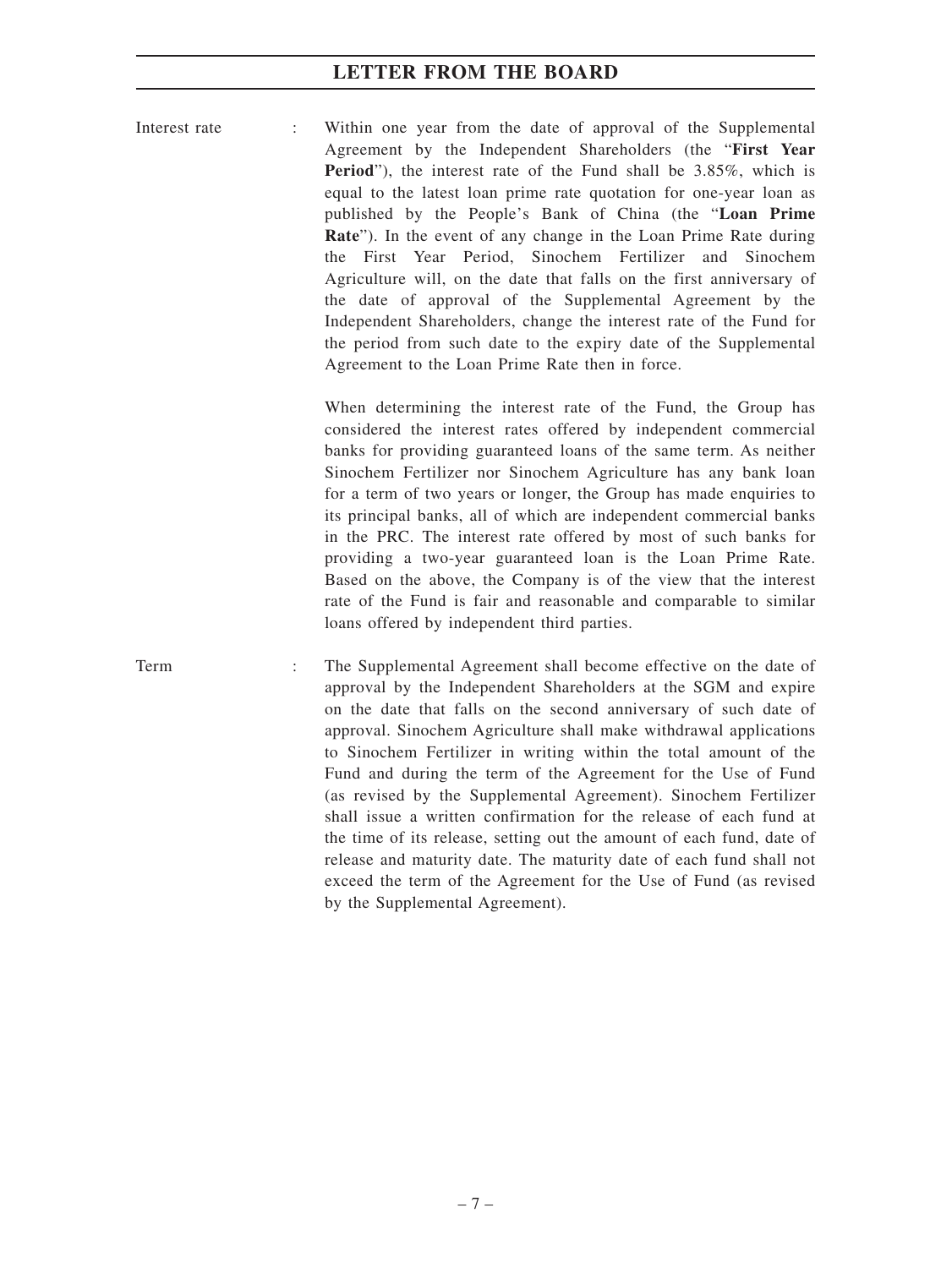- Repayment : Sinochem Agriculture shall repay each fund to Sinochem Fertilizer on the maturity date of such fund, and shall pay any interest accrued on such fund to Sinochem Fertilizer on a quarterly basis. Sinochem Agriculture may, by serving a prior written notice of two business days to Sinochem Fertilizer and upon obtaining the written consent from Sinochem Fertilizer, repay the Fund and any interest accrued thereon, in whole or in part, prior to the maturity date. In addition, Sinochem Fertilizer may, by serving a prior written notice of five business days to Sinochem Agriculture, require Sinochem Agriculture to repay the Fund and any interest accrued thereon, in whole or in part, prior to the maturity date.
- Use of proceeds : Sinochem Agriculture shall use the Fund for its daily working capital and acquisition of fixed assets.
- Other provisions : Sinochem Agriculture shall provide detailed information concerning the use of each fund to Sinochem Fertilizer at the time of applying for such fund. Sinochem Fertilizer shall have the right to decide whether to release the fund to Sinochem Agriculture based on the information provided by it. If, during the term of the Agreement for the Use of Fund (as revised by the Supplemental Agreement), Sinochem Agriculture intends to invest any fixed asset project, its investment amount in which will exceed 25% of its total assets value, Sinochem Agriculture shall obtain a prior written consent from Sinochem Fertilizer for its investment in such project.
- Liabilities for breach of contract If Sinochem Agriculture fails to perform its obligations under the Agreement for the Use of Fund (as revised by the Supplemental Agreement), Sinochem Fertilizer shall have the right to cease the release of the Fund to Sinochem Agriculture and to require Sinochem Agriculture to repay the Fund that has been released and any interest accrued thereon prior to the maturity date. In addition, if Sinochem Agriculture is unable to repay the Fund and any interest accrued thereon as scheduled or fails to use the Fund in accordance with the use specified in the Agreement for the Use of Fund (as revised by the Supplemental Agreement), Sinochem Fertilizer shall also have the right to impose on Sinochem Agriculture an additional interest of 50% on the overdue amount or the amount used in breach of the Agreement for the Use of Fund (as revised by the Supplemental Agreement).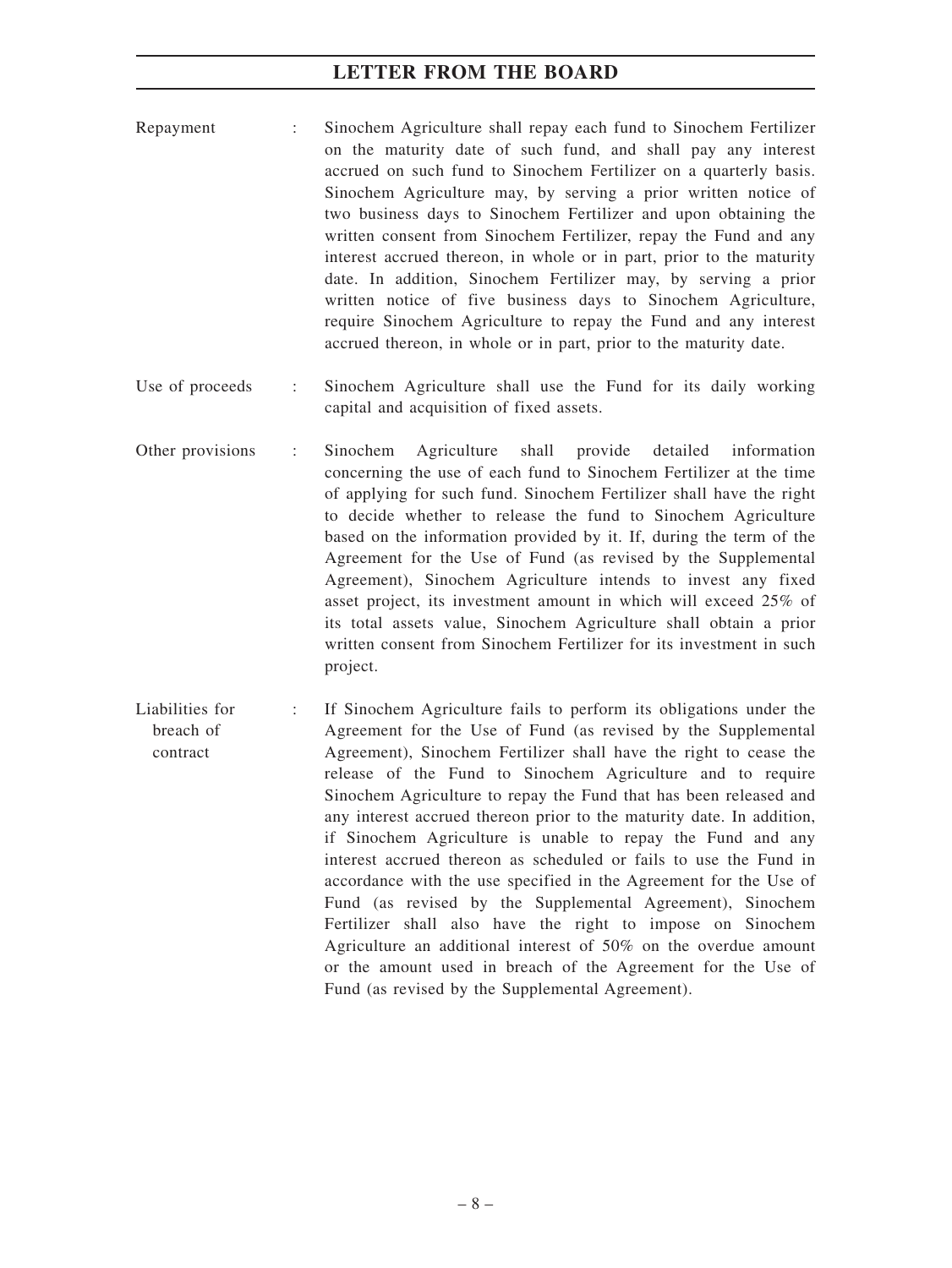#### **Provision of Guarantee**

Sinochem Group issued the Original Letter of Undertaking to Sinochem Fertilizer on 8 November 2019, pursuant to which Sinochem Group has undertaken to provide a guarantee in favour of Sinochem Fertilizer for the joint and several liabilities in connection with all the contractual obligations of Sinochem Agriculture under the Agreement for the Use of Fund.

In light of the amendments to the Agreement for the Use of Fund as stipulated in the Supplemental Agreement, Sinochem Group issued the New Letter of Undertaking to Sinochem Fertilizer on 13 August 2020 to expand the scope of its guarantee under the Original Letter of Undertaking to cover all the contractual obligations of Sinochem Agriculture under the Supplemental Agreement. Under the New Letter of Undertaking, if Sinochem Agriculture fails to repay the Fund and any interest accrued thereon pursuant to the Agreement for the Use of Fund (as revised by the Supplemental Agreement), Sinochem Fertilizer shall have the right to require Sinochem Group to make repayments for Sinochem Agriculture by serving a prior written notice of ten business days to Sinochem Group.

The liabilities of Sinochem Group under the guarantee shall be limited to the amount actually released by Sinochem Fertilizer to Sinochem Agriculture and any interest accrued thereon pursuant to the Agreement for the Use of Fund (as revised by the Supplemental Agreement). Sinochem Group shall provide a guarantee in respect of each fund provided by Sinochem Fertilizer to Sinochem Agriculture in accordance with the New Letter of Undertaking.

#### **Reasons for and Benefits of the Transaction**

The objectives of the Group's cash management policies are to generate appropriate investment returns from its surplus funds not currently required by its principal businesses, and to maintain flexibility for the Group to recover such funds should it have any funding needs or any investment opportunity arise. As at 30 June 2020, Sinochem Fertilizer had cash and other quick assets, being the sum of bank balances and cash and wealth management products, of approximately RMB2,918 million, representing an increase of approximately 59.8% as compared to approximately RMB1,826 million as at 31 December 2019. In addition, Sinochem Agriculture is at a stage of rapid business expansion. After becoming a subsidiary of Syngenta Group, Sinochem Agriculture is expected to have more business opportunities with greater growth potentials, and meanwhile it will have higher capital requirement. Given that Sinochem Fertilizer has sufficient bank balances and cash, but has not identified any proper project for investment, and taking into account the business development and capital requirement of Sinochem Agriculture, the Group intends to increase the amount of the Fund to be provided by Sinochem Fertilizer to Sinochem Agriculture under the Agreement for the Use of Fund.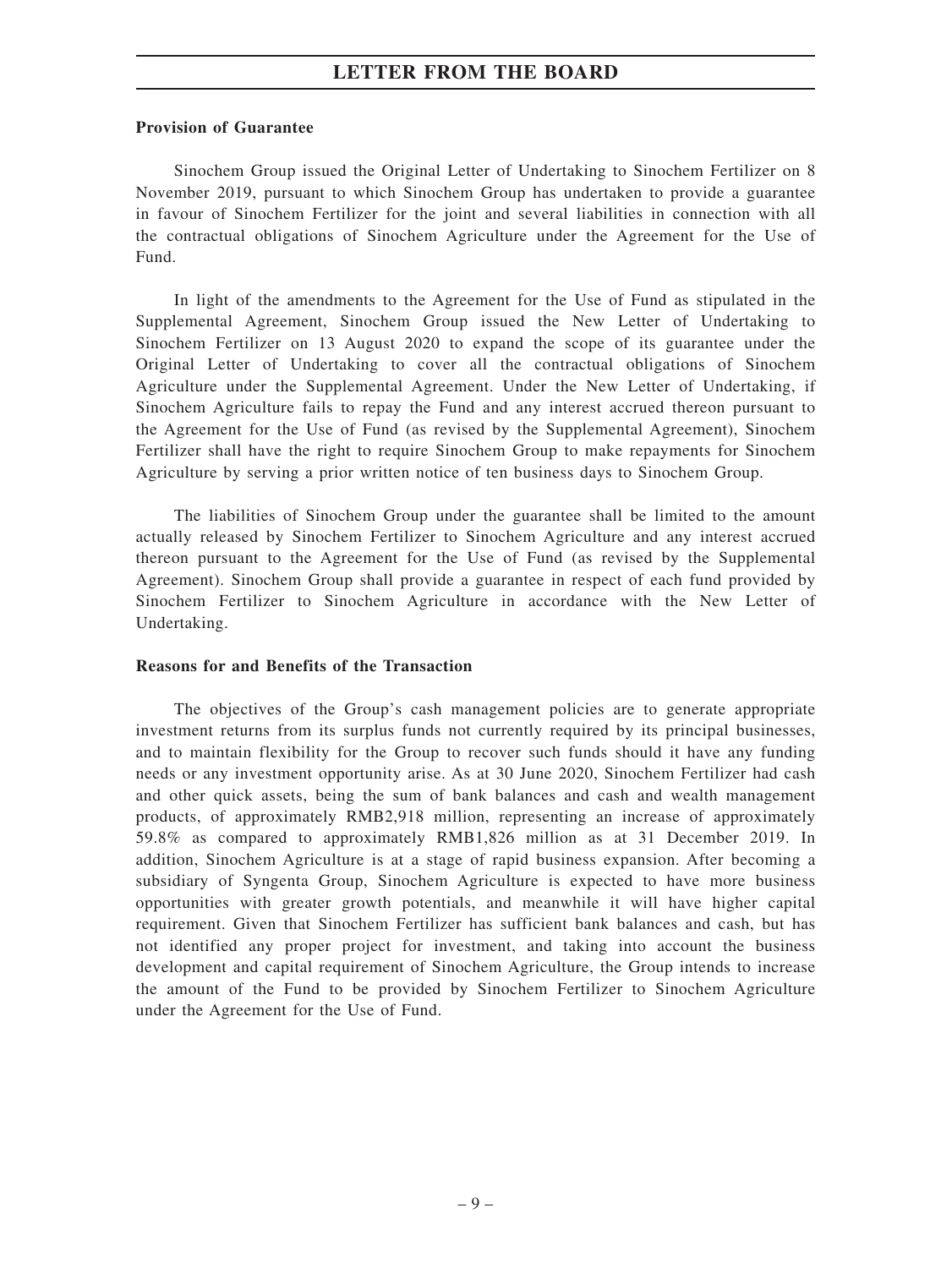After taking into account the following factors, the Company believes that the transaction under the Agreement for the Use of Fund (as revised by the Supplemental Agreement) will enable the Group to make use of its surplus funds in a better way at an acceptable level of risk:

- (i) Sinochem Agriculture has expanded its businesses to 28 provinces, cities and autonomous regions in the PRC and has invested in the establishment of a number of technical service centers in areas such as Chaohu and Lujiang in Anhui Province, Zhijiang in Hubei Province and Baixiang in Hebei Province. The regions in which its customers locate can serve as an effective replenishment to the existing markets of Sinochem Fertilizer. Sinochem Agriculture can promote Sinochem Fertilizer's products in an effective manner during its provision of agricultural services to its customers. Sinochem Agriculture intends to use the Fund for its daily operations (such as grain purchasing and storage) and acquisition of fixed assets, which will promote its business development, and will in turn facilitate Sinochem Fertilizer to further extend sales channels through Sinochem Agriculture and increase the operating revenue and profitability of Sinochem Fertilizer.
- (ii) The interest rate of the Fund is higher than the interest rate available to the Group for placing cash deposits with commercial banks in the PRC. The Group may obtain a higher interest income through the transaction under the Agreement for the Use of Fund (as revised by the Supplemental Agreement) to increase its rate of return on cash and cash equivalents, thereby improving its investment income;
- (iii) All of the Fund will be financed by the Group from its surplus funds. Therefore, the Company is of the view that the provision of the Fund will not affect the working capital or daily operations of the Group during the term of the Agreement for the Use of Fund (as revised by the Supplemental Agreement), and the external loan balance of Sinochem Fertilizer during such period is expected to remain at a similar level as its external loan balance of approximately RMB3,122 million as at 31 March 2020<sup>1</sup>. Moreover, pursuant to the Agreement for the Use of Fund (as revised by the Supplemental Agreement), Sinochem Fertilizer may, by serving a prior written notice of five business days to Sinochem Agriculture, require Sinochem Agriculture to repay the Fund and any interest accrued thereon, in whole or in part, prior to the maturity date, which increases the flexibility of fund management by Sinochem Fertilizer. Sinochem Fertilizer can recover the Fund within a short period of time when there is any funding requirement to conduct its daily operations and to repay its existing debts. Such arrangement is not normally available to lenders in usual loan agreements with independent third parties, and is more favourable to the Group as compared to the terms with independent third parties; and
- (iv) The Group has also considered the possibility of increasing its rate of return by investing in industry-related projects. However, given that the domestic fertilizer industry is currently suffering from excess capacity, the Group will be exposed to

<sup>1</sup> It refers to the external loan balance of Sinochem Fertilizer on an unconsolidated basis.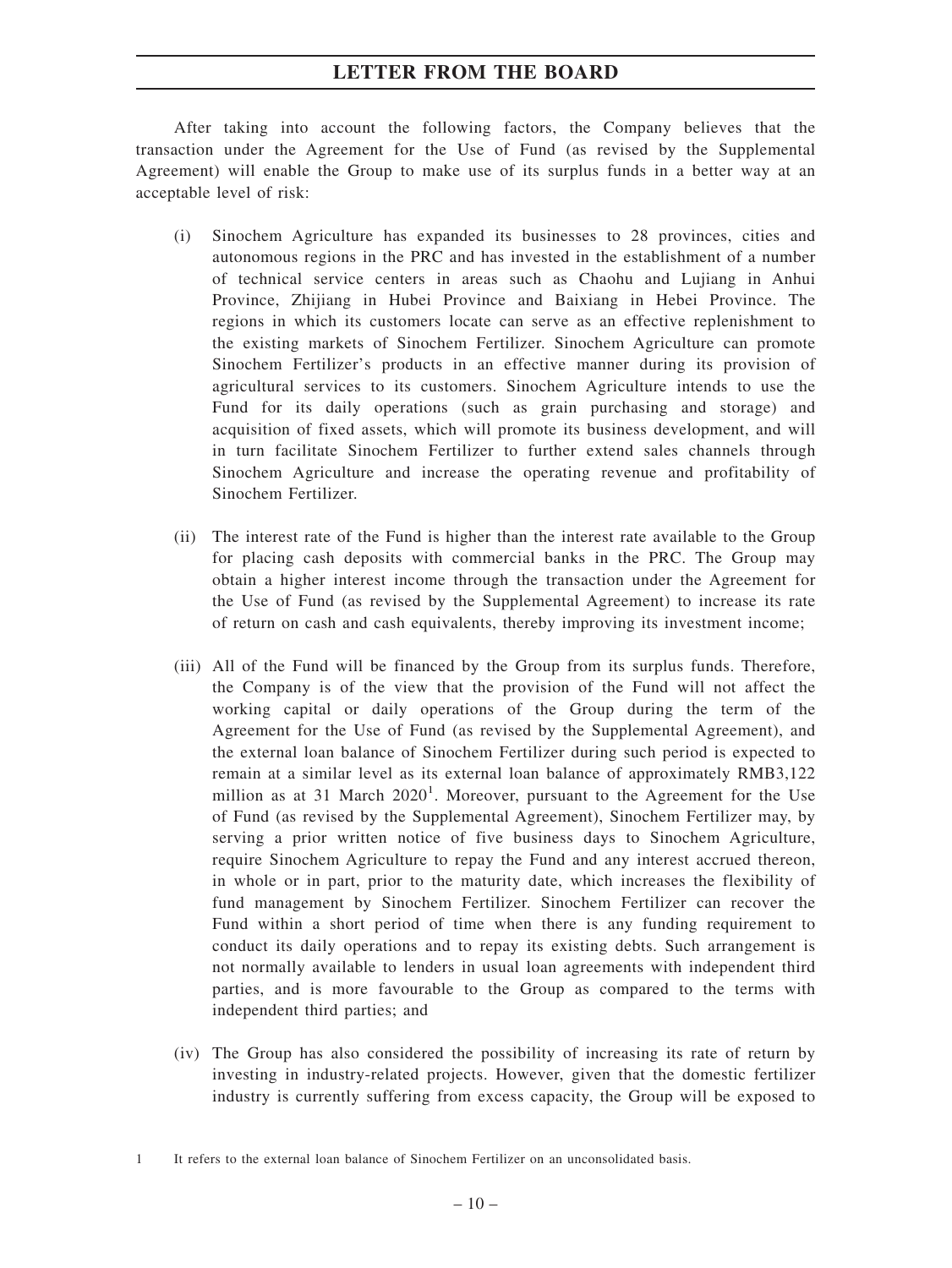rather high risks if it invests in industry-related projects in the market, and therefore, it has not identified any proper project for investment. In addition, the Group has also considered revenue management such as placing deposits, but principal-guaranteed products such as deposits usually have an interest rate which is lower than that for the Fund, and have a fixed term which restricts the Group's ability to withdraw its funds before the maturity date. In particular, due to the impact of COVID-19 pandemic, global economic growth is expected to decline and may require a long time for recovery. All major central banks around the world have adopted aggressive monetary policies, with a view to creating a positive momentum to the economic recovery. In the context of global loose monetary policy, the yield of deposit products has generally decreased. The investment returns of the Group from principal-guaranteed products such as deposits have been lower than before and it is expected that such investment returns may further decrease.

#### **Internal Control Measures**

In order to properly mitigate investment risks while generating investment returns, the Group will take the following risk control measures:

- (i) Sinochem Fertilizer shall have the right to decide whether to release the Fund to Sinochem Agriculture based on the information provided by Sinochem Agriculture at the time of its application for the Fund, so as to ensure the safe use of the Fund and to mitigate the recovery risks during the process of determining the release of the Fund. Sinochem Fertilizer shall be under no obligation to provide the Fund, in whole or in part, to Sinochem Agriculture under the Agreement for the Use of Fund (as revised by the Supplemental Agreement). Before releasing the Fund, the manager of the Treasury Division of the Company will review the details of the application and analyze the Group's position of bank balances and cash. The manager will then report to the general manager of the Finance Department and the chief financial officer of the Company for approval. The chief financial officer will seek approval from the chief executive officer of the Company should he have any concern about the business or financial position of Sinochem Agriculture;
- (ii) Sinochem Agriculture shall use the Fund strictly in accordance with the use specified in the Agreement for the Use of Fund (as revised by the Supplemental Agreement), and Sinochem Agriculture shall provide its business operation reports or financial reports to Sinochem Fertilizer on a monthly basis. The Company will monitor the use by Sinochem Agriculture of the Fund to ensure that the Fund will be used for specified purposes;
- (iii) The Group has conducted due diligence and assessment on the repayment capability of Sinochem Agriculture. Although Sinochem Agriculture is still in a loss making situation, its revenue for the year ended 31 December 2019 increased substantially to approximately RMB1,668 million, representing an increase of approximately RMB786 million or 89% as compared to the year ended 31 December 2018. As at 31 December 2019, Sinochem Agriculture had total assets,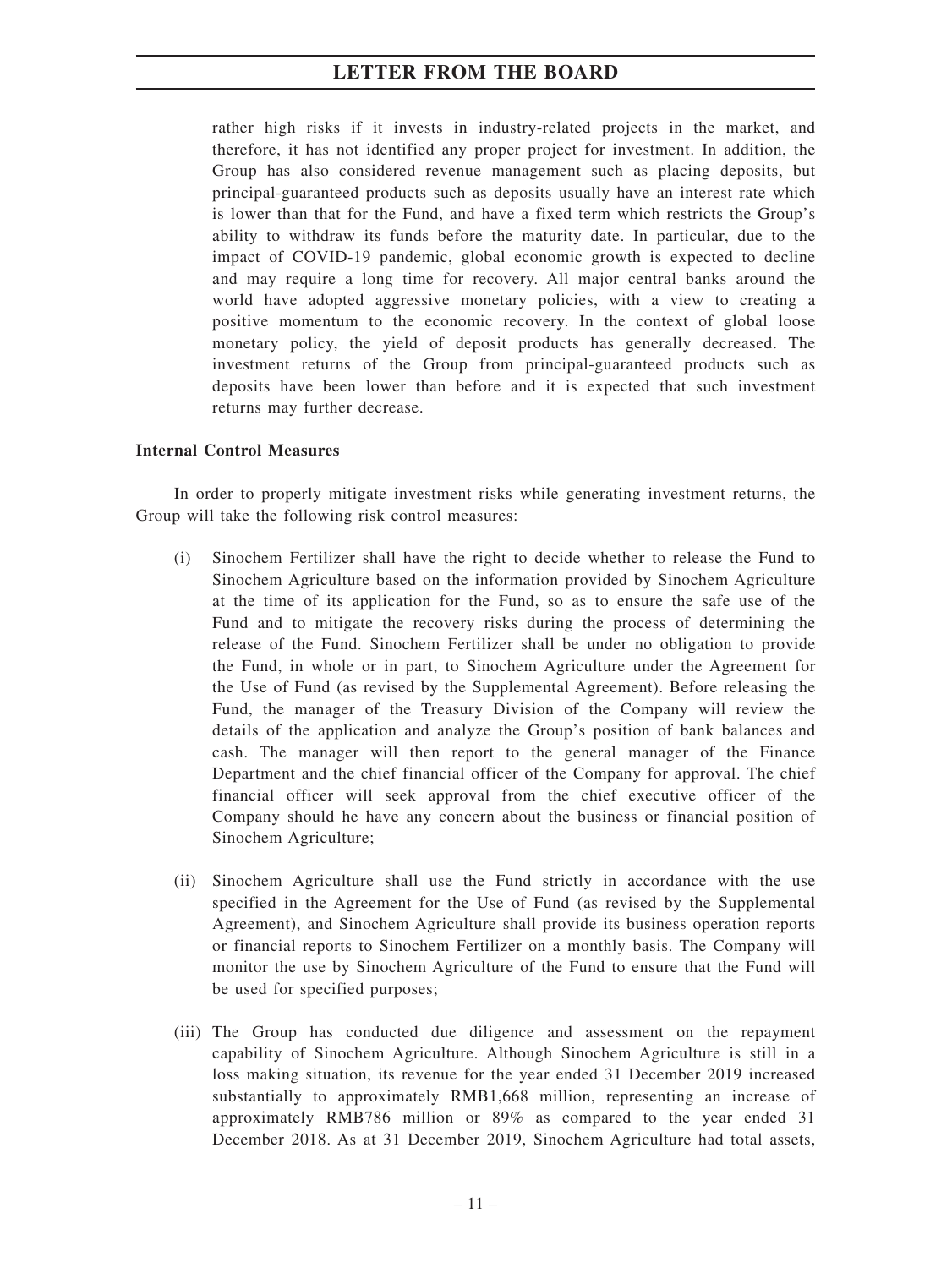total liabilities and net assets of approximately RMB2,927 million, RMB2,602 million and RMB325 million, respectively. In addition, since Sinochem Fertilizer provided the fund to Sinochem Agriculture for the first time in December 2018, Sinochem Agriculture has not violated any agreement for the use of fund entered into with Sinochem Fertilizer, or failed to repay any fund to Sinochem Fertilizer on a timely basis. Based on the above due diligence results, and taking into account the guarantee provided by Sinochem Group pursuant to the New Letter of Undertaking and the bank facilities available to Sinochem Agriculture as further described in the paragraphs (iv) and (v) below, the Company is optimistic about the repayment capability of Sinochem Agriculture.

- (iv) As at the Latest Practicable Date, Sinochem Agriculture obtained the facilities in a total amount of RMB3,500 million from various financial institutions, and the available credit under such facilities amounted to RMB1,068 million. Sinochem Agriculture may utilize such facilities to make repayment (or even early repayment) of the Fund to Sinochem Fertilizer when necessary; and
- (v) Sinochem Group has agreed to provide a guarantee in favour of Sinochem Fertilizer for the joint and several liabilities in connection with all the contractual obligations of Sinochem Agriculture under the Agreement for the Use of Fund (as revised by the Supplemental Agreement), thus further mitigating the risks of the Group in the transaction under the Agreement for the Use of Fund (as revised by the Supplemental Agreement). Sinochem Group is a state-owned enterprise with solid financial track records. Based on its latest annual report, Sinochem Group recorded a total revenue of approximately RMB555,300 million and profit attributable to the owners of approximately RMB3,300 million for the year ended 31 December 2019. Sinochem Group had a registered capital of RMB43,700 million and consolidated net assets attributable to the owners of approximately RMB53,100 million as at 31 December 2019. Furthermore, Sinochem Group is one of China's earliest qualifiers of Fortune Global 500, ranking the 88th in 2019, and has been named by Fortune as the "World's Most Admired Companies" for two consecutive years.

As such, the Directors (including the independent non-executive Directors) are of the view that the transaction under the Agreement for the Use of Fund (as revised by the Supplemental Agreement) is entered into by the Group in its ordinary and usual course of business, on normal commercial terms, is fair and reasonable and in the interests of the Company and its shareholders as a whole.

Mr. Qin Hengde and Mr. Feng Mingwei, being Directors of the Company and management members of Syngenta Group, and Mr. Yang Lin, being a Director of the Company and a management member of Sinochem Group (the guarantor of the Fund), have abstained from voting on the relevant Board resolution to approve the transaction under the Agreement for the Use of Fund (as revised by the Supplemental Agreement).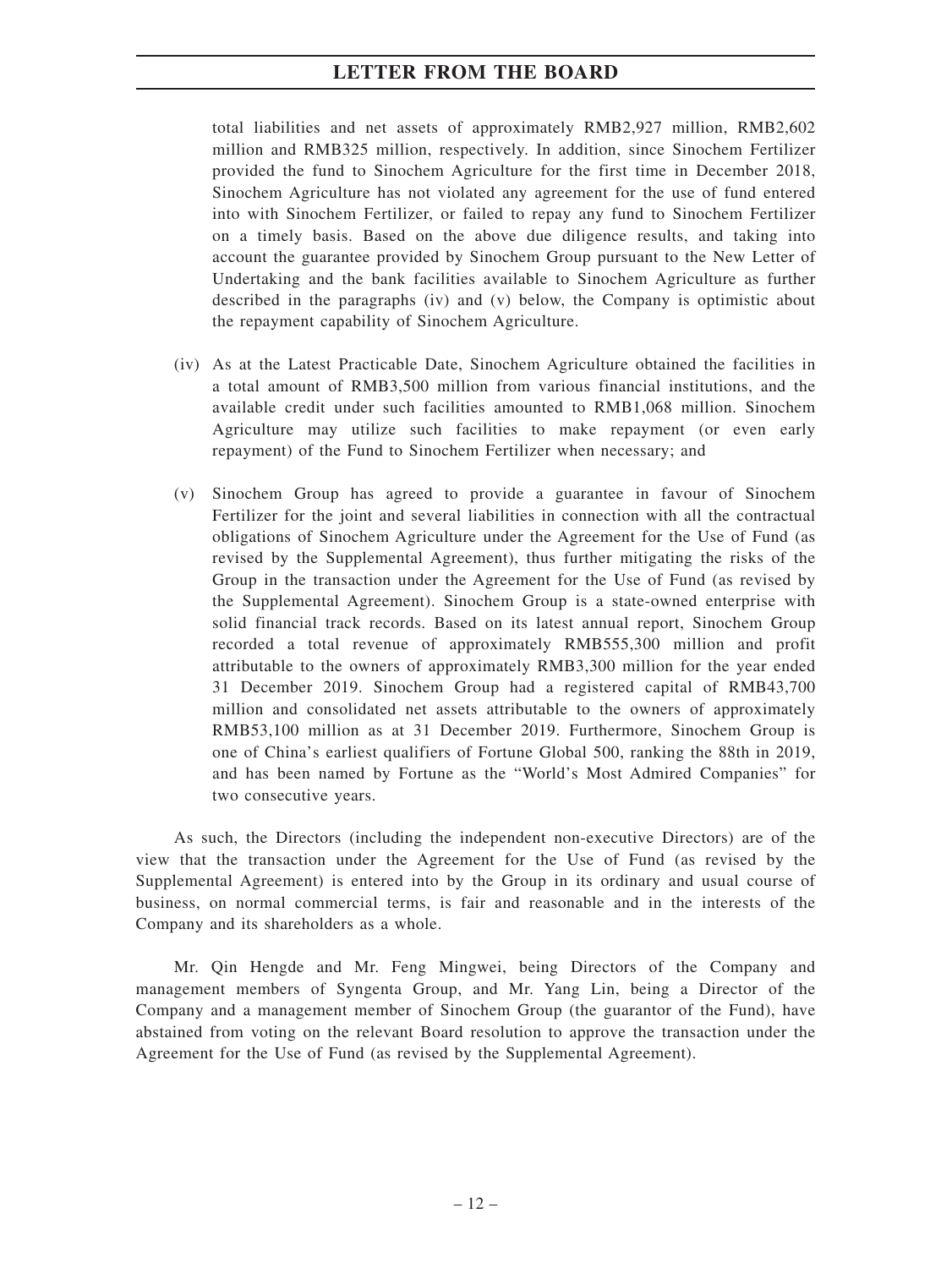#### **Implications of the Listing Rules**

Sinochem Fertilizer is an indirect wholly-owned subsidiary of the Company. Syngenta Group is the indirect controlling shareholder of the Company, indirectly holding approximately 52.65% of the total issued shares of the Company, and is therefore a connected person of the Company. Sinochem Agriculture, a wholly-owned subsidiary of Syngenta Group, is also a connected person of the Company. Pursuant to Chapter 14A of the Listing Rules, the transaction under the Agreement for the Use of Fund (as revised by the Supplemental Agreement) constitutes a connected transaction of the Company. Given that the applicable percentage ratios in respect of the transaction under the Agreement for the Use of Fund (as revised by the Supplemental Agreement) are more than 5%, such transaction is subject to the reporting, announcement and Independent Shareholders' approval requirements under Chapter 14A of the Listing Rules.

Given that the applicable percentage ratios in respect of the transaction under the Agreement for the Use of Fund (as revised by the Supplemental Agreement) are more than 5% but less than 25%, such transaction also constitutes a discloseable transaction of the Company under Chapter 14 of the Listing Rules and is subject to the reporting and announcement requirements thereunder.

#### **General Information**

The Company is principally engaged in the production, procurement and sale of fertilizers and related products in the PRC. The main business comprises research and development, production, procurement, distribution and agricultural services of fertilizers and forms a vertically integrated business model combining upstream and downstream businesses.

Sinochem Fertilizer is engaged in the production, import, export, distribution, wholesale and retail of fertilizer raw materials and products, as well as research and development and services in the field of fertilizer-related business and products.

Sinochem Agriculture's core businesses include the promotion of integrated planting solutions, land trust, design of agricultural input packages, auxiliary facilities for agricultural mechanization, technology tracking, as well as the services in relation to the sale of agricultural products, food banks and agricultural informatization, and the businesses such as agricultural and production credit, agricultural and financial leasing, and agricultural insurance. Sinochem Agriculture also carries out projects on the renovation of low– and medium-yield farmlands, improvement of soil, demonstration of precision agriculture and utilization of agricultural waste as resources.

Sinochem Agriculture is a wholly-owned subsidiary of Syngenta Group, which is in turn an indirect wholly-owned subsidiary of ChemChina. ChemChina is primarily engaged in the production and sale of chemical raw materials, chemical products, chemical minerals, fertilizers, agrichemicals (excluding hazardous chemicals), plastics, tyres, rubber products, membrane equipment and chemical equipment; the production and sale of mechanical products, electronic products, instruments and apparatus, construction materials, textiles, light industrial products, forest products and forest chemical products; and the research,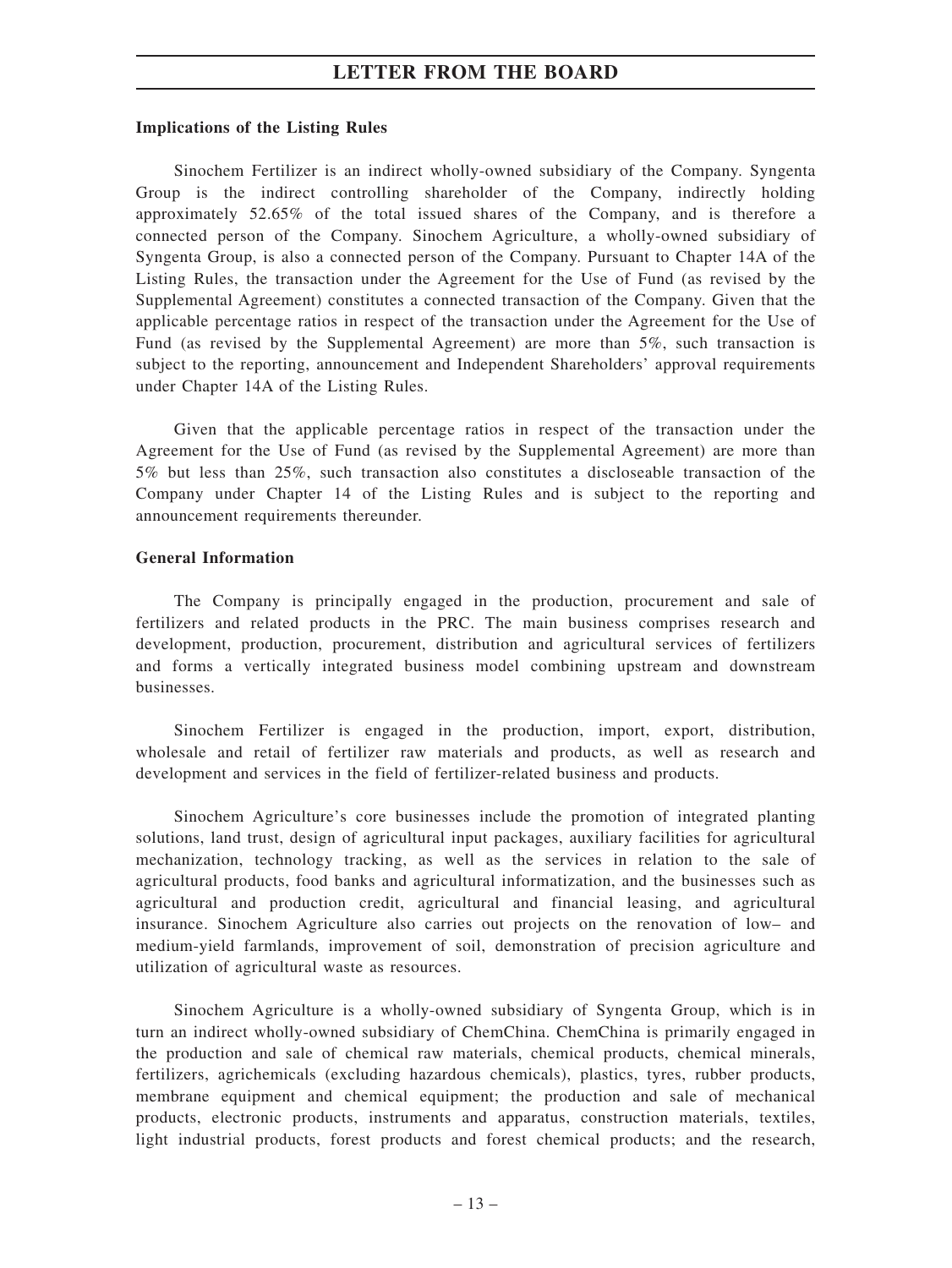development, design and construction of chemical equipment, chemical cleaning, anticorrosion, petrochemicals and water technology. The sole shareholder of ChemChina is the State-owned Assets Supervision and Administration Commission of the State Council of the PRC.

Sinochem Group, the guarantor of the Fund, is a key state-owned enterprise established in 1950. Sinochem Group's core businesses include: the businesses of energy, chemical, agriculture, real estate and finance, etc. The sole shareholder of Sinochem Group is the State-owned Assets Supervision and Administration Commission of the State Council of the PRC.

#### **SGM**

An ordinary resolution approving the transaction under the Agreement for the Use of Fund (as revised by the Supplemental Agreement) shall be proposed at the SGM.

In view of Sinochem Agriculture's interests in the transaction under the Agreement for the Use of Fund (as revised by the Supplemental Agreement), Syngenta Group (being the holding company of Sinochem Agriculture and the indirect controlling shareholder of the Company) and its associates are required to abstain and shall abstain from voting on the ordinary resolution to be proposed at the SGM to approve the transaction under the Agreement for the Use of Fund (as revised by the Supplemental Agreement).

A notice convening the SGM to be held at Salon IV, Mezzanine Floor, Grand Hyatt Hong Kong, 1 Harbour Road, Wanchai, Hong Kong on 17 September 2020 at 10:00 a.m. is set out on pages 38 to 39 of this circular.

A form of proxy for the SGM is enclosed herewith. Whether or not shareholders are able to attend and vote at the SGM, they are requested to complete the enclosed form of proxy and return the same to the branch share registrar and transfer office of the Company in Hong Kong, Tricor Secretaries Limited, Level 54, Hopewell Centre, 183 Queen's Road East, Hong Kong in accordance with the instructions printed thereon as soon as possible and in any event not later than 48 hours (excluding any part of a day that is a public holiday) before the time appointed for the holding of the SGM or any adjournment thereof. Completion and return of the form of proxy as instructed will not prevent shareholders from subsequently attending and voting at the SGM or any adjourned meeting if they so wish.

#### **RECOMMENDATION**

The Directors (including the independent non-executive Directors) are of the view that the transaction under the Agreement for the Use of Fund (as revised by the Supplemental Agreement) is entered into by the Group in its ordinary and usual course of business, on normal commercial terms, is fair and reasonable and in the interests of the Company and the shareholders as a whole. The Directors therefore recommend the Independent Shareholders to vote in favour of the relevant resolution set out in the notice of the SGM.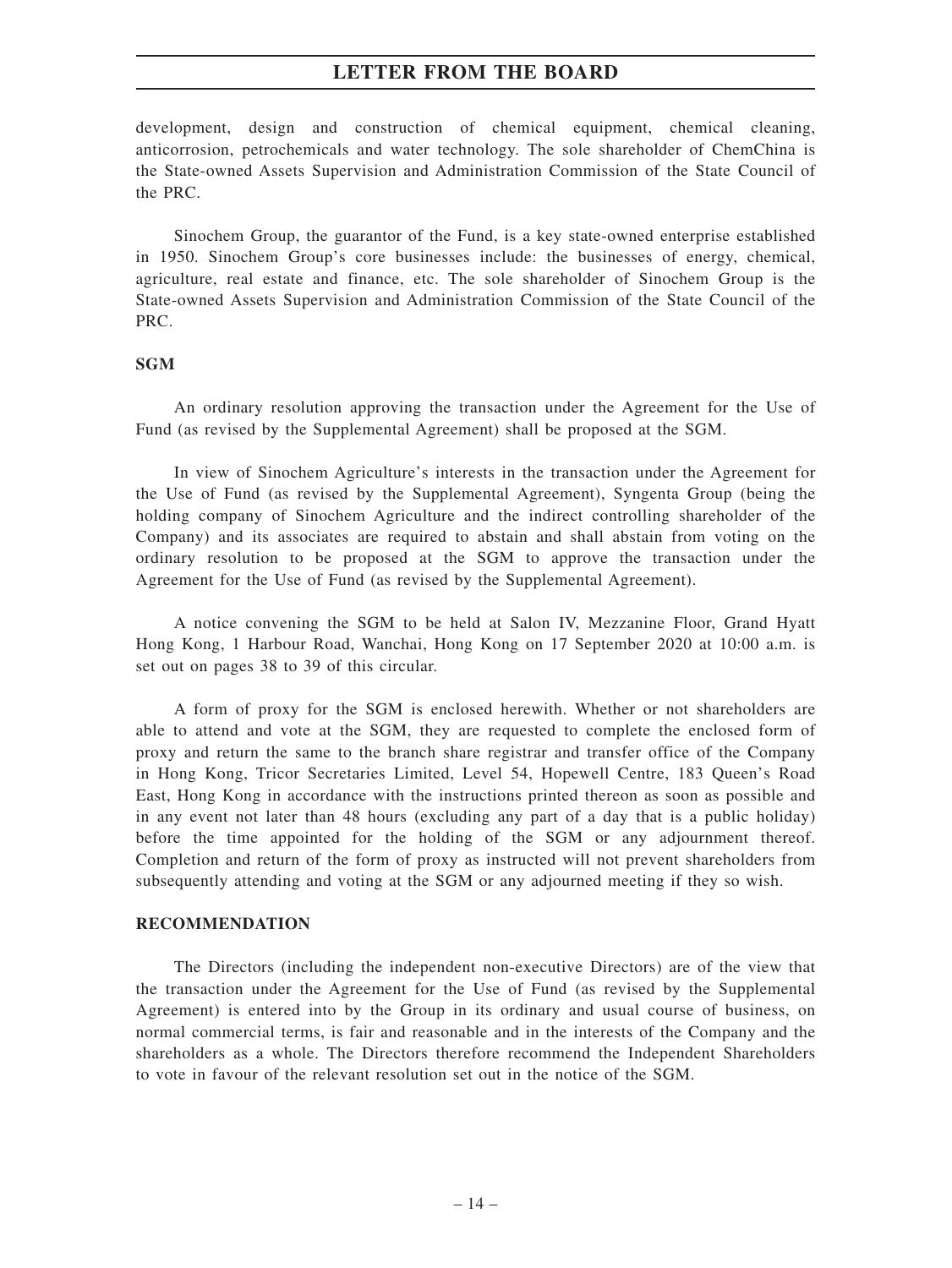#### **FURTHER INFORMATION**

The Independent Board Committee comprising all three independent non-executive Directors has been appointed to advise the Independent Shareholders in respect of the transaction under the Agreement for the Use of Fund (as revised by the Supplemental Agreement). Somerley has been appointed as the Independent Financial Adviser to advise the Independent Board Committee and the Independent Shareholders in such regard. Accordingly, your attention is drawn to the letter from the Independent Board Committee set out on pages 16 to 17 of this circular, which contains its advice to the Independent Shareholders, and the letter from Somerley set out on pages 18 to 33 of this circular, which contains its advice to the Independent Board Committee and the Independent Shareholders. Your attention is also drawn to the general information set out in the Appendix to this circular.

> Yours faithfully, For and on behalf of the Board of **Sinofert Holdings Limited Qin Hengde** *Executive Director and Chief Executive Officer*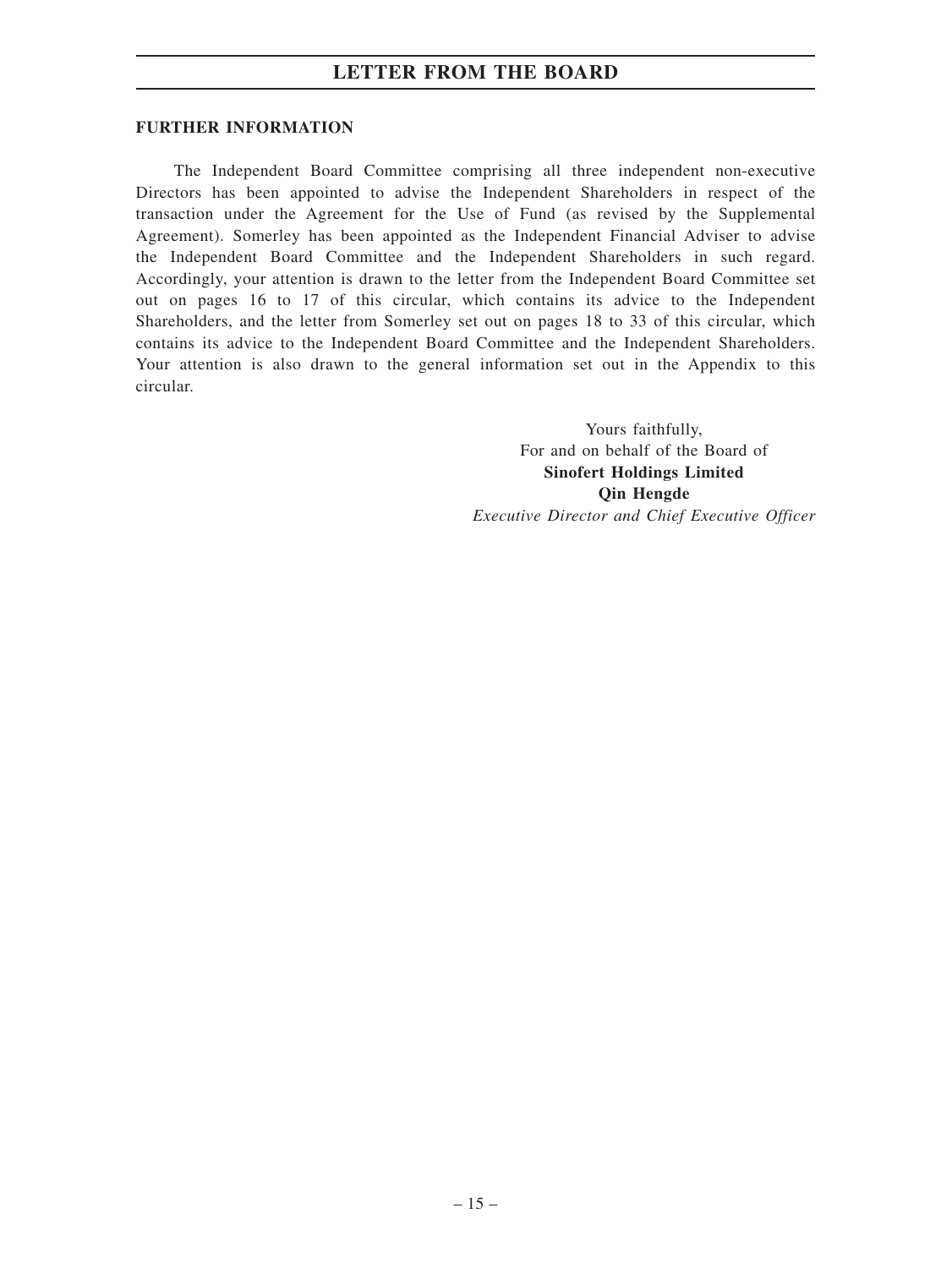**LETTER FROM THE INDEPENDENT BOARD COMMITTEE**



**SINOFERT HOLDINGS LIMITED**

**中化化肥控股有限公司\***

*(Incorporated in Bermuda with limited liability)* **(Stock Code: 297)**

2 September 2020

*To: the Independent Shareholders*

Dear Sir or Madam,

## **DISCLOSEABLE AND CONNECTED TRANSACTION PROVISION OF FINANCIAL ASSISTANCE**

We refer to the circular of the Company dated 2 September 2020 (the "**Circular**") to the shareholders, of which this letter forms part. Terms defined in the Circular have the same meanings in this letter unless the context otherwise requires.

In compliance with the Listing Rules, we have been appointed to advise the Independent Shareholders as to whether, in our opinion, the transaction under the Agreement for the Use of Fund (as revised by the Supplemental Agreement) is entered into by the Group in its ordinary and usual course of business, on normal commercial terms, in the interests of the Company and the shareholders as a whole and is fair and reasonable so far as the Independent Shareholders are concerned. In this connection, Somerley has been appointed as the Independent Financial Adviser to advise the Independent Board Committee and the Independent Shareholders in respect of the transaction under the Agreement for the Use of Fund (as revised by the Supplemental Agreement).

We wish to draw your attention to the letter from the Board set out on pages 5 to 15 of the Circular, and the letter from Somerley to the Independent Board Committee and the Independent Shareholders set out on pages 18 to 33 of the Circular which contains its opinion in respect of the transaction under the Agreement for the Use of Fund (as revised by the Supplemental Agreement).

*<sup>\*</sup> For identification purposes only*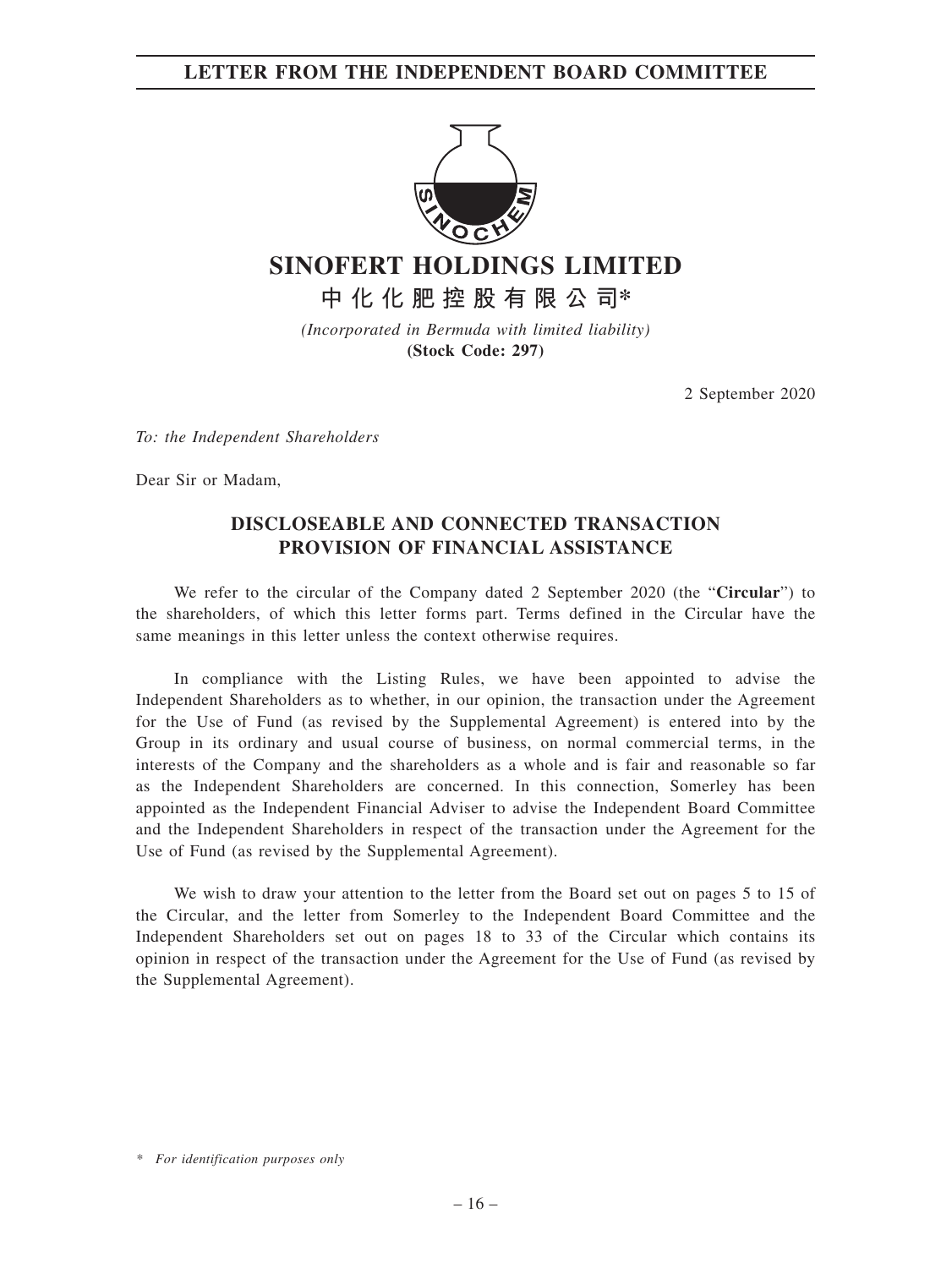## **LETTER FROM THE INDEPENDENT BOARD COMMITTEE**

Having taken into account the advice of Somerley and its recommendation in relation thereto, we consider that the transaction under the Agreement for the Use of Fund (as revised by the Supplemental Agreement) is entered into by the Group in its ordinary and usual course of business, on normal commercial terms, in the interests of the Company and the shareholders as a whole and is fair and reasonable so far as the Independent Shareholders are concerned. Accordingly, we recommend that you vote in favour of the relevant resolution set out in the notice of the SGM.

> Yours faithfully, Independent Board Committee of **Sinofert Holdings Limited Tse Hau Yin, Aloysius Ko Ming Tung, Edward Lu Xin**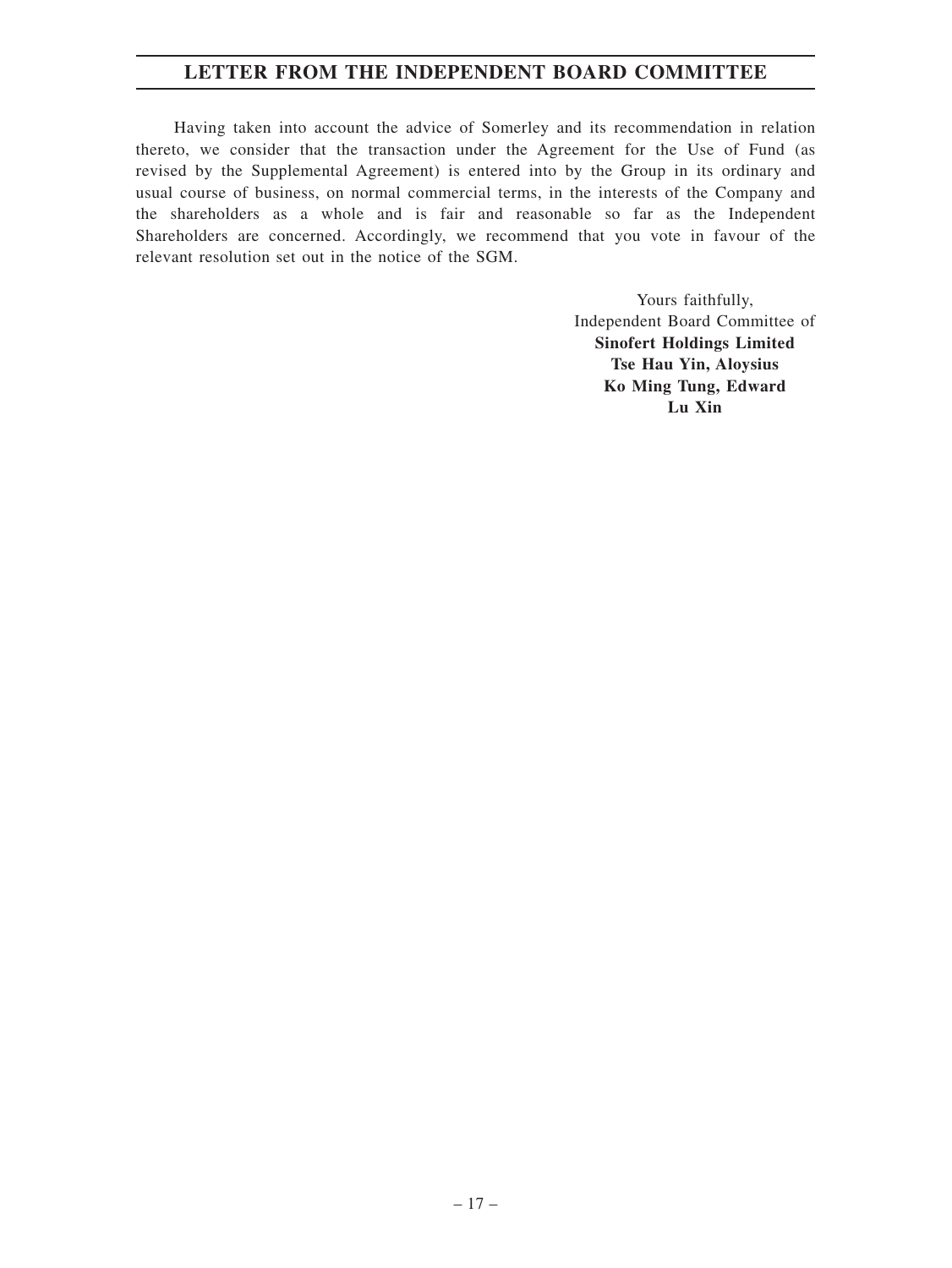*The following is the text of the letter of advice from Somerley to the Independent Board Committee and the Independent Shareholders, which has been prepared for the purpose of inclusion in this circular.*



#### **SOMERLEY CAPITAL LIMITED**

20th Floor China Building 29 Queen's Road Central Hong Kong

2 September 2020

*To: the Independent Board Committee and the Independent Shareholders*

Dear Sirs,

## **DISCLOSEABLE AND CONNECTED TRANSACTION PROVISION OF FINANCIAL ASSISTANCE**

#### **INTRODUCTION**

We refer to our appointment to advise the Independent Board Committee and the Independent Shareholders in relation to the transactions contemplated under the Agreement for the Use of Fund (as revised by the Supplemental Agreement) (the "**Loan Transactions**"), for which the Independent Shareholders' approval is being sought. Details of the Loan Transactions are contained in the circular of the Company to the Shareholders dated 2 September 2020 (the "**Circular**"), of which this letter forms part. Unless the context otherwise requires, capitalised terms used in this letter shall have the same meanings as those defined in the Circular.

As disclosed in the announcement of the Company dated 17 June 2020, Sinochem Group, through its subsidiary, completed the transfer of 3,698,660,874 Shares (representing approximately 52.7% of the total issued share capital of the Company) to Syngenta Group, which is in turn a wholly-owned subsidiary of ChemChina (the "**Transfer**"). After the Transfer, ChemChina has become the controlling shareholder of the Company, and Sinochem Group has ceased to own any equity interest in the Company. As advised by the management of the Group, as at the Latest Practicable Date, Sinochem Group had completed the transfer of entire equity interests in Sinochem Agriculture to ChemChina. As at the Latest Practicable Date, Sinochem Agriculture is a wholly-owned subsidiary of Syngenta Group and is therefore a connected person of the Company. Pursuant to Chapter 14A of the Listing Rules, the Loan Transactions constitute connected transactions of the Company. Given that the applicable percentage ratios in respect of the Loan Transactions are more than 5%, such transactions are subject to the reporting, announcement and Independent Shareholders' approval requirements under Chapter 14A of the Listing Rules.

The Company will convene the SGM to seek approval from the Independent Shareholders in respect of the Supplement Agreement. In view of Syngenta Group's interests in the Supplement Agreement, Syngenta Group and its associates are required to abstain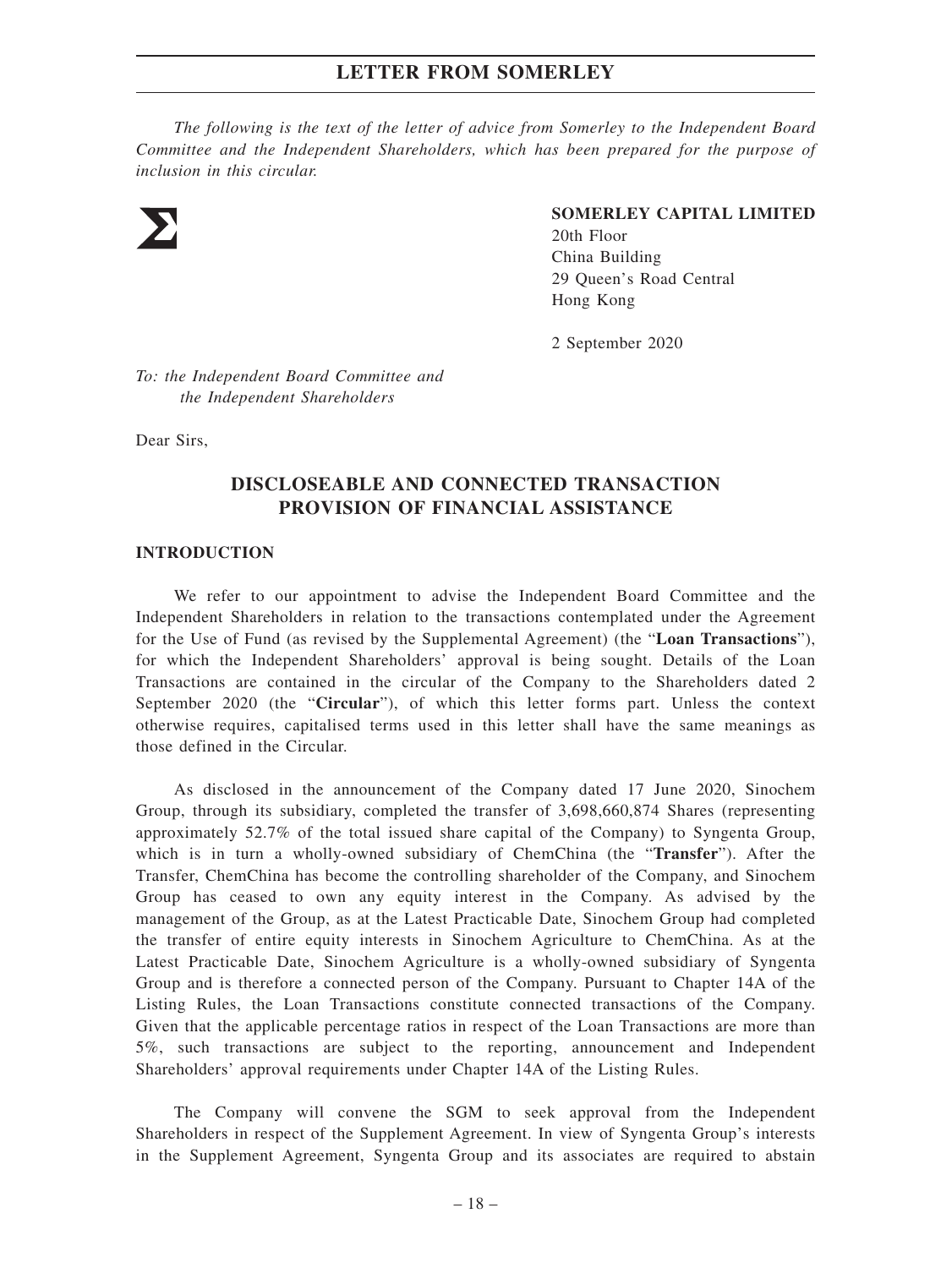from voting on the ordinary resolution to be proposed at the SGM to approve the Supplemental Agreement. As advised by management of the Group, in the event that the Independent Shareholders do not approve the Supplemental Agreement, the existing Agreement for the Use of Fund remains valid and in force pursuant to its terms, details of which are as set out in the announcement of the Company dated 8 November 2019.

The Independent Board Committee comprising all the independent non-executive Directors, namely Mr. Tse Hau Yin, Aloysius, Mr. Ko Ming Tung, Edward and Mr. Lu Xin, has been formed to advise the Independent Shareholders whether the Loan Transactions are fair and reasonable so far as the Independent Shareholders are concerned, and in the interests of the Company and the Shareholders as a whole. We, Somerley, have been appointed to advise the Independent Board Committee and the Independent Shareholders in this regard.

During the past two years, Somerley has acted as the independent financial adviser to the independent board committee and independent shareholders of the Company in relation to certain connected transactions of the Group, details of which were set out in the circulars of the Company dated 20 November 2018, 26 November 2019, 3 December 2019 and 4 December 2019. The above engagements were limited to providing independent advisory services to the independent board committee and independent shareholders of the Company pursuant to the Listing Rules, for which Somerley received normal professional fees from the Company. Notwithstanding the above engagements, as at the Latest Practicable Date, there were no relationships or interests between (a) Somerley and (b) the Group, Sinochem Agriculture, ChemChina and their respective subsidiaries and associates that could reasonably be regarded as a hindrance to our independence as defined under Rule 13.84 of the Listing Rules to act as the Independent Financial Adviser.

In formulating our opinion and recommendation, we have relied on the information and facts supplied, and the opinions expressed, by the Directors and management of the Group and have assumed that they are true, accurate and complete in all material aspects and will remain so up to the time of the SGM. We have reviewed, among other things, (i) the Agreement for the Use of Fund and the Supplemental Agreement, (ii) the annual report of the Company for the year ended 31 December 2019, (iii) the interim results announcement of the Company for the six months ended 30 June 2020, and (iv) the information contained in the Circular. We have sought and received confirmation from the Directors that no material facts have been omitted from the information supplied and opinions expressed to us. We have no reason to believe that any material information has been withheld from us, or to doubt the truth, accuracy or completeness of the information provided. We have relied on such information and consider that the information we have received is sufficient for us to reach an informed view. We have, however, not conducted any independent investigation into the business and affairs of the Group, Sinochem Agriculture, ChemChina or any of their respective subsidiaries or associates, nor have we carried out any independent verification of the information supplied.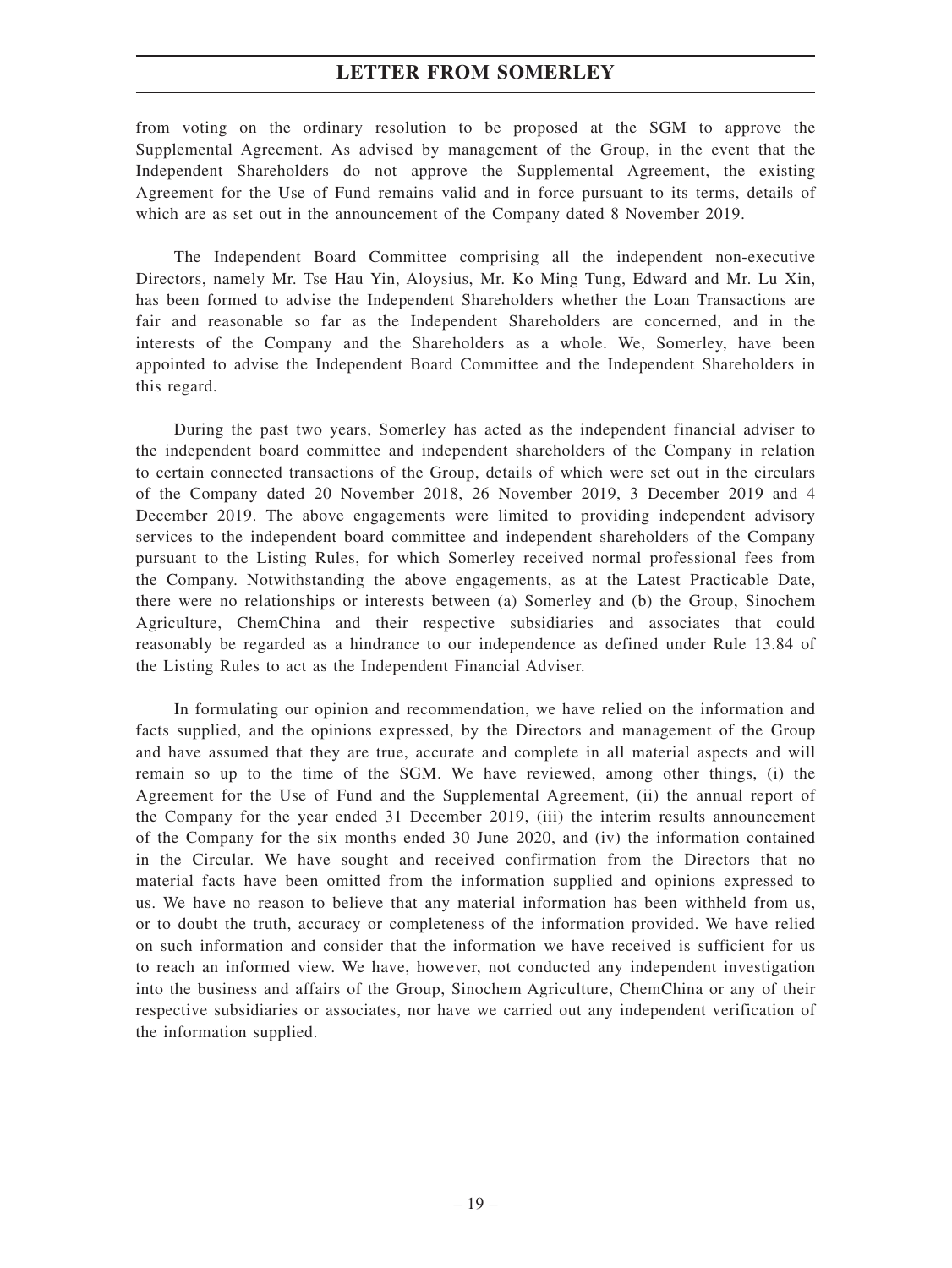### **PRINCIPAL FACTORS AND REASONS CONSIDERED**

In arriving at our opinion and recommendation on the Loan Transactions, we have taken the following principal factors and reasons into consideration:

#### **1. Information on the parties**

#### *The Group*

The Group is principally engaged in the production, procurement and sale of fertilizers and related products in the PRC. Its main business comprises research and development, production, procurement, distribution and agricultural services in relation to fertilizers, and forms a vertically integrated business model combining upstream and downstream businesses. In 2019, the Group recorded revenue and profit attributable to its owners of approximately RMB23.0 billion and RMB0.6 billion respectively. For the first half of 2020, revenue and profit attributable to owners of the Company amounted to approximately RMB12.5 billion and RMB447.8 million. The Group had total assets and net assets of approximately RMB17.1 billion and RMB8.1 billion respectively as at 30 June 2020. Shares of the Company are listed on the Stock Exchange and the Company had a market capitalisation of approximately HK\$5.3 billion as at the Latest Practicable Date.

Sinochem Fertilizer is a PRC incorporated company and a wholly-owned subsidiary of the Company. It is principally engaged in the production, import, export, distribution, wholesale and retail of fertilizer raw materials and products, as well as research and development and services in the field of fertilizer-related business and products.

#### *ChemChina*

ChemChina is a PRC state-owned chemical enterprise owned by the State-owned Assets Supervision and Administration Commission of the State Council of the PRC. As stated earlier, ChemChina has become the controlling shareholder of the Company following completion of the Transfer in June 2020. It is primarily engaged in the production and sale of, among others, various chemical products and equipment (including raw materials, minerals and agrichemicals (excluding hazardous chemicals)), fertilizers, chemical equipment, mechanical products and electronic products; and the research, development, design and construction of, among others, chemical equipment, petrochemicals and water technology.

#### *Sinochem Agriculture*

Sinochem Agriculture is a PRC incorporated company and a wholly-owned subsidiary of ChemChina. Its core business includes the promotion of integrated planting solutions, design of agricultural input packages, as well as the provision of services in relation to the sale of agricultural products. In addition, Sinochem Agriculture also carries out projects relating to, among others, the renovation of low– and medium-yield farmlands, improvement of soil and utilization of agricultural waste as resources.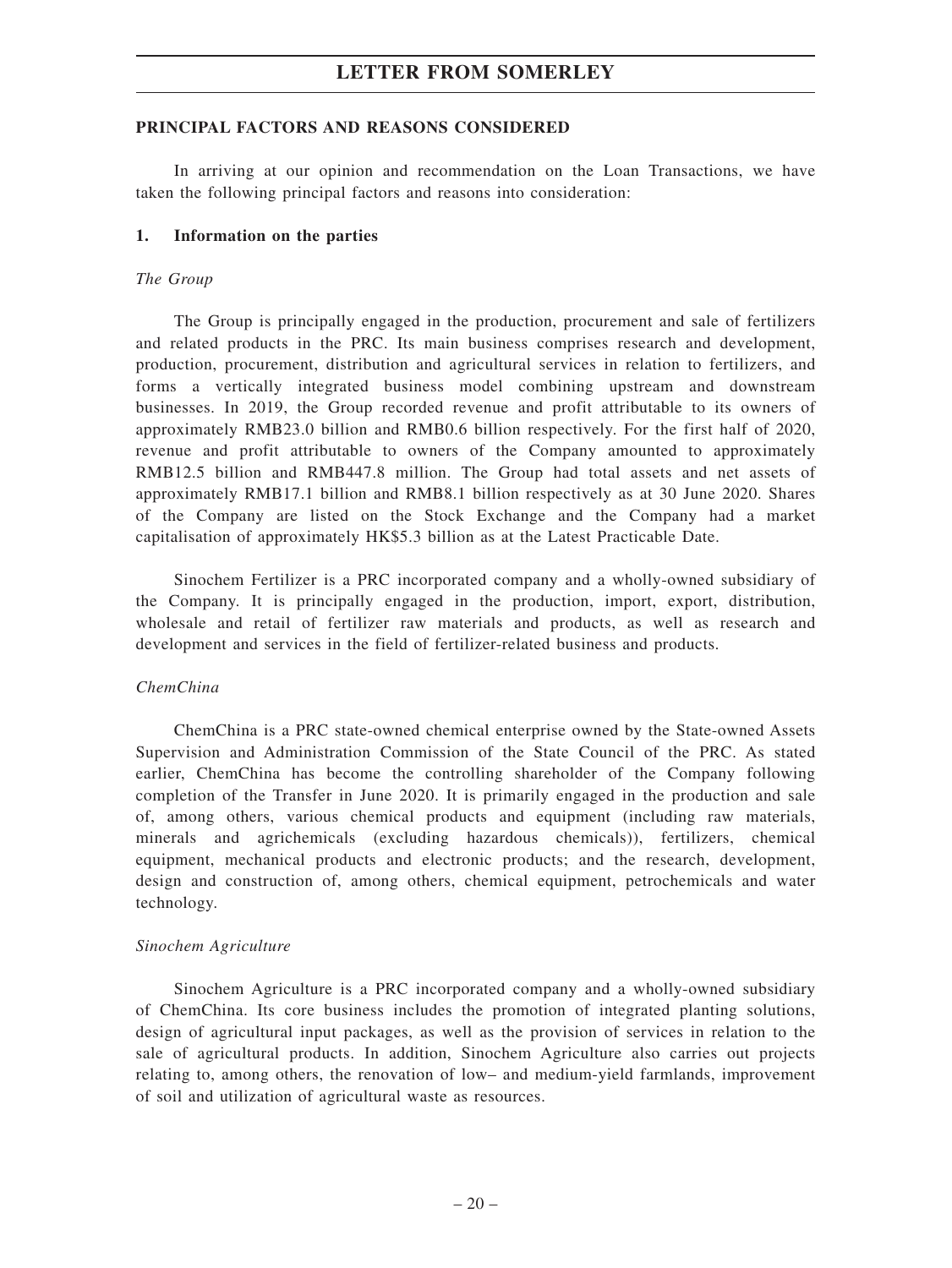## *Sinochem Group*

Sinochem Group is a key PRC state-owned enterprise owned by the State-owned Assets Supervision and Administration Commission of the State Council of the PRC and a Fortune Global 500 Company, ranking the 88th in 2019, and was the ultimate controlling shareholder of the Company prior to completion of the Transfer. Its core businesses involve, among others, energy, chemicals, agriculture, real estate and finance.

## **2. Background to the Loan Transactions**

In November 2018, Sinochem Fertilizer entered into two agreements (the "**2018 Agreements**") to provide (i) the fund in an amount of not more than RMB1.1 billion to Sinochem Agriculture and/or a subsidiary of Sinochem Group, and (ii) the entrusted loan in a total principal amount of not more than RMB1.0 billion to Sinochem Agriculture, each for a term of approximately one year. Sinochem Agriculture intended to use the fund and the entrusted loan for its equity investment in the sectors of agricultural materials and agricultural services and for its daily working capital (including the procurement and storage of autumn grain crops). A subsidiary of Sinochem Group provided a guarantee in favour of Sinochem Fertilizer for the joint and several liabilities (the "**Joint and Several Guarantee**") in connection with all the contractual obligations of Sinochem Agriculture under the 2018 Agreements. The above transactions, with further details set out in the circular of the Company dated 5 December 2018, were approved by the then independent shareholders of the Company at a special general meeting on 20 December 2018.

In November 2019, Sinochem Agriculture and Sinochem Fertilizer entered into the Agreement for the Use of Fund, such that upon repayment of the outstanding amount under the 2018 Agreements, Sinochem Fertilizer would continue to provide the fund in an amount of not more than RMB250 million to Sinochem Agriculture, for a term of one year. Sinochem Agriculture intended to use the fund for its daily working capital and acquisition of fixed assets. Similar to the 2018 Agreements, Sinochem Group has undertaken to provide a Joint and Several Guarantee in favour of Sinochem Fertilizer. We understand that the transaction under the Agreement for the Use of Fund was only subject to the reporting and announcement requirements but exempt from the independent shareholders' approval requirement under Chapter 14A of the Listing Rules.

The Agreement for the Use of Fund will expire on 7 November 2020. On 17 August 2020, Sinochem Fertilizer and Sinochem Agriculture entered into the Supplemental Agreement, amending certain terms of the Agreement for the Use of Fund. The amendments included: (i) adjustment of the maximum amount of the Fund from RMB250 million to RMB1.0 billion, (ii) revision of the annual interest rate of the Fund, and (iii) change of the expiry date of the Agreement for the Use of Fund from 7 November 2020 to the date that falls on the second anniversary of the date of approval (the "**Effective Date**") of the Supplemental Agreement by the Independent Shareholders. Save for the amendments above, other terms and provisions under the Agreement for the Use of Fund remains valid and in force.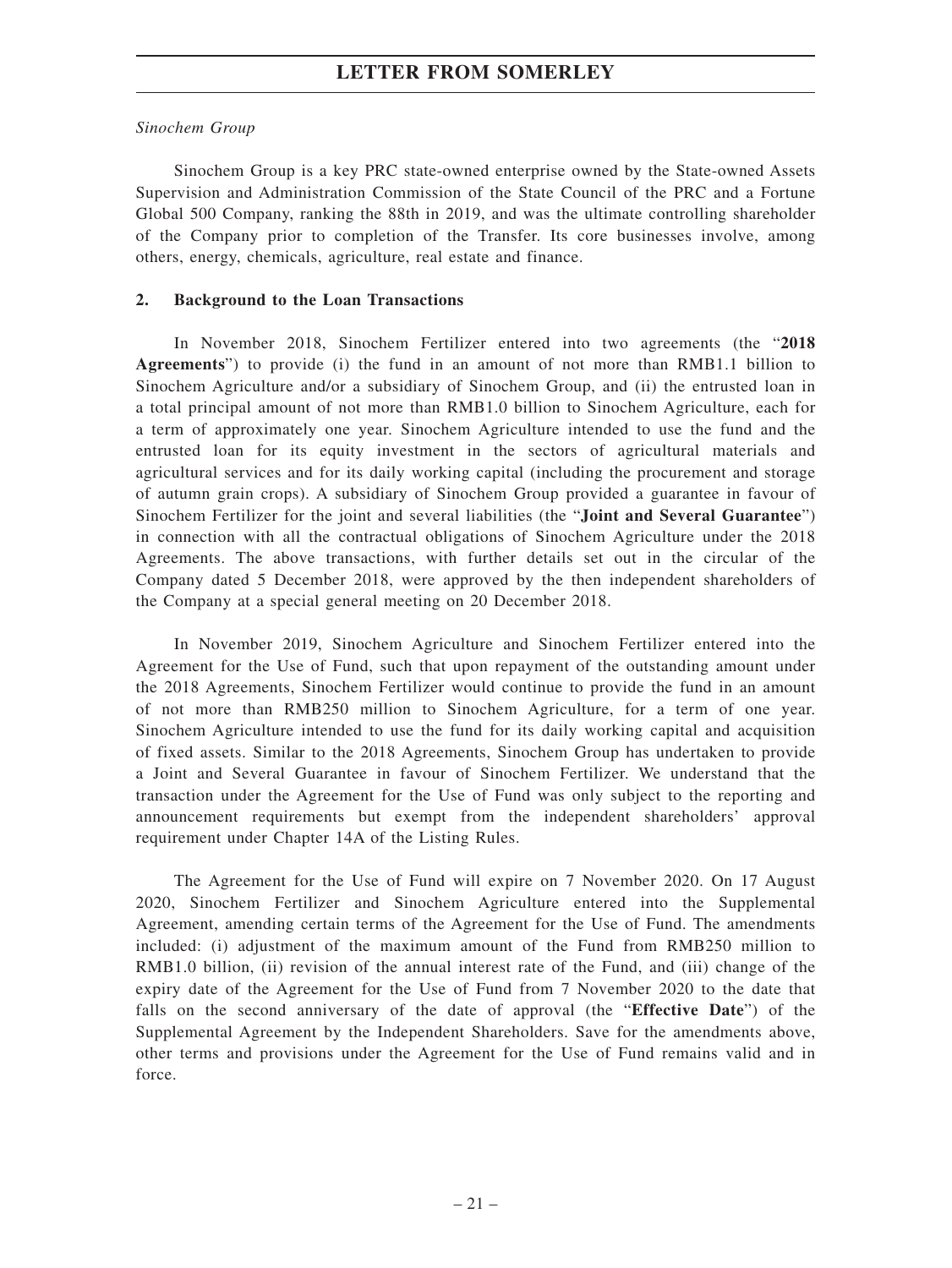In light of the amendments to the Agreement for the Use of Fund as stipulated in the Supplemental Agreement, on 13 August 2020, Sinochem Group issued the New Letter of Undertaking in favour of Sinochem Fertilizer, for the purpose of expanding the scope of its Joint and Several Guarantee to additionally cover all the contractual obligations of Sinochem Agriculture pursuant to the Supplemental Agreement.

#### **3. Reasons for and benefits of the Loan Transactions**

We are advised by management of the Group that it has been the responsibility of the Treasury Division of the Company to monitor and analyse the Group's cash position, and the Group has been managing its surplus funds in various ways from time to time, such as placing deposits with financial institutions and investing in financial assets. Currently, the Group's cash management policies are to focus on reducing risks. As disclosed in the letter from the Board, as at 30 June 2020, Sinochem Fertilizer had cash and other quick assets, being the sum of bank balances and cash and wealth management products, of approximately RMB2,918 million, representing an increase of approximately 59.8% as compared to approximately RMB1,826 million as at 31 December 2019.

As stated in the letter from the Board, the Group has considered the possibility of increasing its rate of return by investing in industry-related projects. However, given that the domestic fertilizer industry is currently suffering from excess capacity, the Group will be exposed to rather high risks if it invests in industry-related projects in the market, and therefore, it has not identified any proper project for investment. The Group has also considered alternatives such as principal-guaranteed products which, however, usually have lower interest rates, and have fixed terms which restrict the Group's ability to withdraw its funds before maturity dates.

Given that Sinochem Fertilizer has surplus bank balances and cash, but has not identified any suitable investment, the Group intends to increase the maximum amount of the Fund and believes that the Loan Transactions will enable the Group to make use of its surplus funds in a better way at an acceptable level of risk according to its cash management policies.

Summarised below are the key benefits of the Loan Transactions according to our discussions with management of the Group. For further details, please refer to the section headed "Reasons for and benefits of the Transaction" in the letter from the Board.

- $\bullet$  Higher interest income: The interest rate of the Fund of 3.85% under the Loan Transactions is higher than the benchmark interest rate of 1.5% and 2.1% specified by the People's Bank of China (the "**PBOC**") for fixed deposits of one and two years respectively, as at the Latest Practicable Date.
- $\bullet$  Benefits from Sinochem Agriculture's business development: Since 2017, the Group has been selling fertilizer products to Sinochem Agriculture, which would then sell such products to its customers together with other items in its product line. Customers of Sinochem Fertilizer are mainly distributors, while Sinochem Agriculture's customers are primarily family farms, major professional farmers, farmer cooperatives and leading enterprises of agricultural industrialization that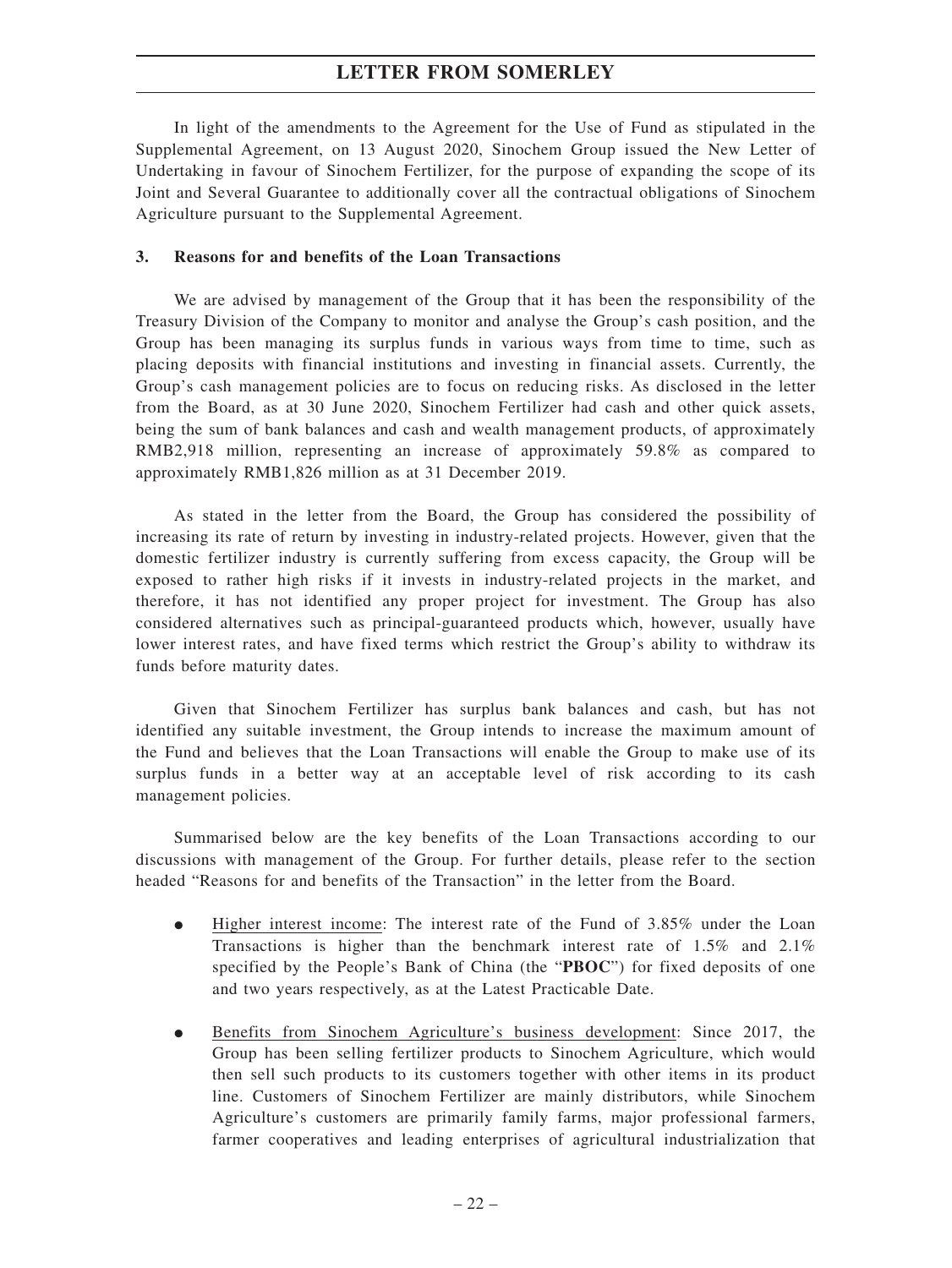are engaged in the production of staple foods and economic crops. Sinochem Agriculture has a diverse portfolio of customers across 28 provinces, cities and autonomous regions in the PRC, in which the Directors believe that they can serve as an effective replenishment to the existing markets of Sinochem Fertilizer. Sinochem Agriculture can promote Sinochem Fertilizer's products in an effective manner during its provision of agricultural services to its customers, which will in turn extend the sales channels, and increase the operating revenue and profitability, of Sinochem Fertilizer.

According to the Company's 2019 annual report, there was a substantial increase in sale of fertilizer products by Sinochem Fertilizer to Sinochem Agriculture, from approximately RMB87.8 million in 2018 to RMB412.3 million in 2019, demonstrating the improvement of Sinochem Fertilizer's operating performance. We therefore concur with the Directors' view as regards the indirect benefits available to the Group along with the growth of Sinochem Agriculture's business, as described above.

As stated in the letter from the Board, all of the Fund will be financed by the Group from its surplus funds, such that the working capital and daily operations of the Group will not be affected. During the amended term pursuant to the Supplemental Agreement, Sinochem Fertilizer is expected to maintain its external loan balance at a level similar to that of approximately RMB3,122 million as at 31 March 2020. Sinochem Fertilizer shall have the right to (i) decide whether to release the Fund to Sinochem Agriculture, on a case by case basis, and (ii) require Sinochem Agriculture to repay the Fund and any interest accrued thereon, in whole or in part, prior to the maturity date. In our view, the Loan Transactions represent an opportunity for the Group to earn a higher rate of return as compared to bank deposits, while still keeping control over the use of funds and retaining the right to demand repayment at short notice.

The Group has a number of internal control measures in place to protect the interests of the Shareholders regarding the Loan Transactions, as more particularly described and analysed in the section below headed "Internal control procedures". Moreover, Sinochem Group has undertaken to provide the Joint and Several Guarantee in favour of Sinochem Fertilizer in connection with all the contractual obligations of Sinochem Agriculture under the Agreement for the Use of Fund (as revised by the Supplemental Agreement). The above provides assurance that the potential risk of the Loan Transactions faced by the Group is properly addressed.

#### **4. Principal terms of the Loan Transactions and the New Letter of Undertaking**

The key terms of the Agreement for the Use of Fund (as revised by the Supplemental Agreement) and the details of the New Letter of Undertaking are summarised below.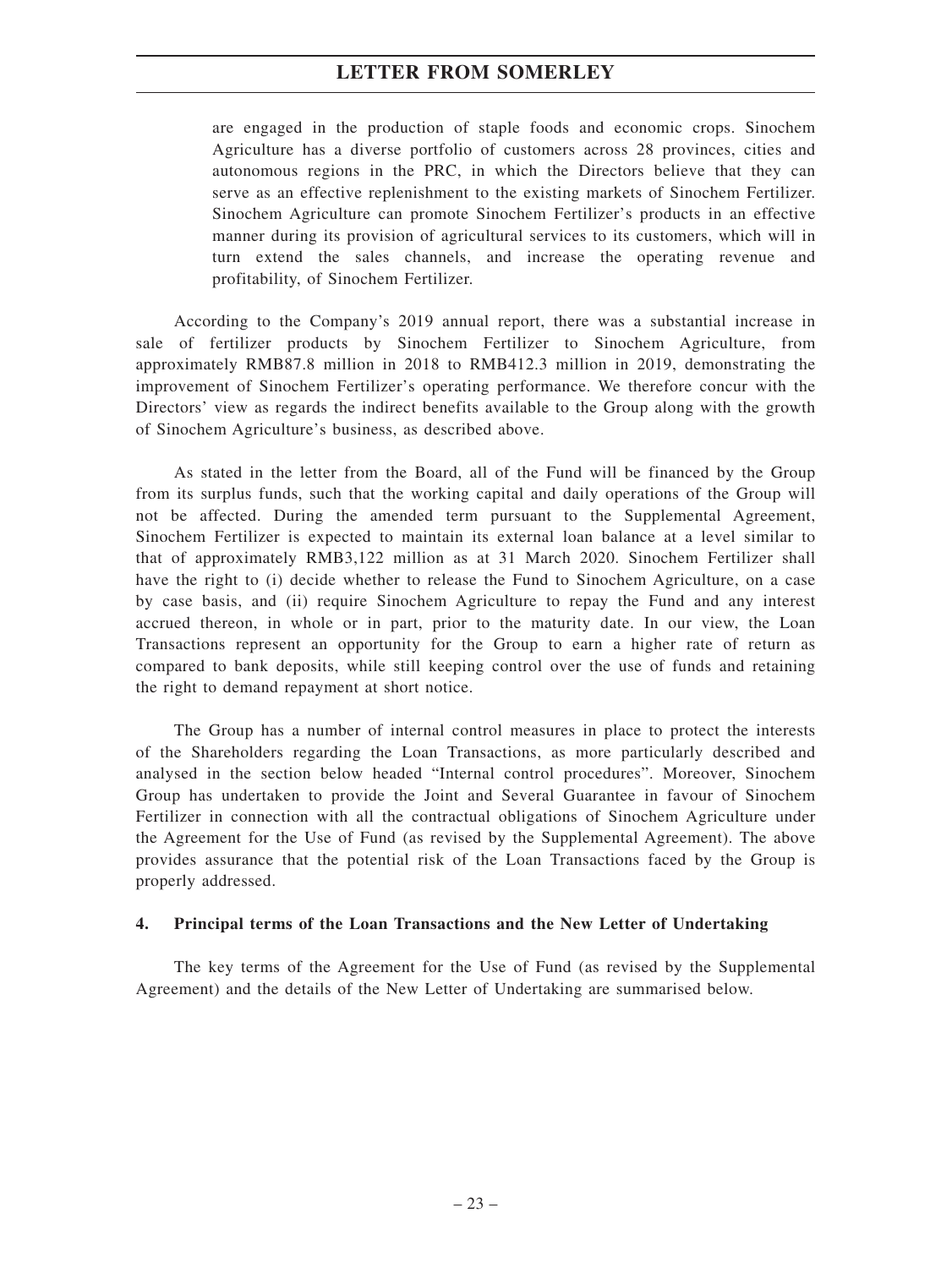#### *Agreement for the Use of Fund (as revised by the Supplemental Agreement)*

#### *Subject matter*

Sinochem Fertilizer agreed that it will provide the Fund, in an amount of not more than RMB1.0 billion, to Sinochem Agriculture. Sinochem Agriculture intends to use the Fund for its daily working capital, such as grain purchasing and storage, and acquisition of fixed assets. As set out in the letter from the Board, when determining the amount of the Fund, the Group has taken into account, among others, its cash and cash equivalents on hand and the Group's assessment on the financial and business conditions of Sinochem Agriculture.

#### *Interest rate*

The interest rate of the Fund shall be 3.85% per annum (equivalent to the loan prime rate quotation for one-year loan as published by the PBOC (the "**Loan Prime Rate**") for one-year RMB loan available as at the Latest Practicable Date) during the first year following the Effective Date (the "**First Year Period**"). In the event of any change in the Loan Prime Rate during the First Year Period, Sinochem Fertilizer and Sinochem Agriculture will, on the date that falls on the first anniversary of the Effective Date, change the interest rate of the Fund for the period from such date to the expiry date of the Supplemental Agreement to the Loan Prime Rate then in force.

#### *Term*

Subject to the approval from the Independent Shareholders at the SGM, the Supplemental Agreement shall become effective and expire on the date that falls on the second anniversary of the Effective Date. The Fund is of a revolving nature, and any portion of total amounts repaid or prepaid may be re-borrowed by Sinochem Agriculture. The maturity date of each fund shall not exceed the new maturity date of Agreement for the Use of Fund (revised by the Supplemental Agreement).

#### *Repayment*

Sinochem Agriculture shall repay each fund to Sinochem Fertilizer on the relevant maturity date and pay any interest accrued on each fund to Sinochem Fertilizer on a quarterly basis. In addition, Sinochem Fertilizer may require Sinochem Agriculture to repay the Fund and any interest accrued thereon, in whole or in part, prior to the maturity date, by serving a prior written notice of five business days to Sinochem Agriculture.

#### *Other provisions*

Sinochem Agriculture shall provide detailed information concerning the proposed use of each fund to Sinochem Fertilizer at the time of application for the Fund. Sinochem Fertilizer shall have the right to decide whether to release the Fund to Sinochem Agriculture, based on such information provided. During the amended term pursuant to the Supplemental Agreement, if Sinochem Agriculture intends to invest any fixed asset project of an amount exceeding 25% of its total assets value, Sinochem Agriculture shall obtain a prior written consent from Sinochem Fertilizer for such investment.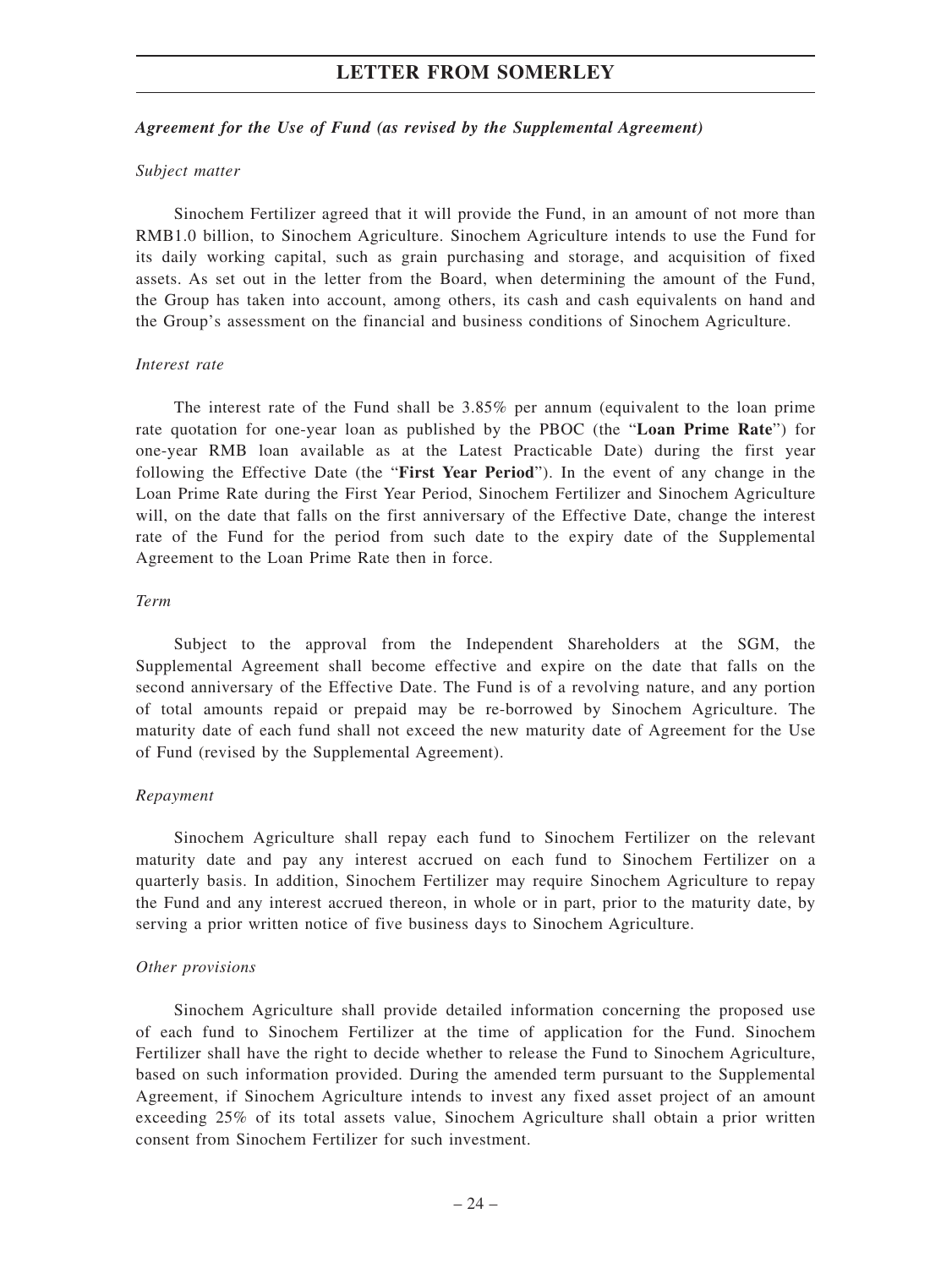#### *New Letter of Undertaking*

On 7 November 2019, Sinochem Group issued the Letter of Undertaking to Sinochem Fertilizer, pursuant to which Sinochem Group has undertaken to provide a Joint and Several Guarantee in favour of Sinochem Fertilizer in connection with all the contractual obligations of Sinochem Agriculture under the Agreement for the Use of Fund. On 13 August 2020, Sinochem Group issued the New Letter of Undertaking in favour of Sinochem Fertilizer, for the purpose of expanding the scope of its Joint and Several Guarantee to additionally cover all the contractual obligations of Sinochem Agriculture pursuant to the Supplemental Agreement.

Pursuant to the New Letter of Undertaking, Sinochem Group shall provide a guarantee in respect of each fund provided by Sinochem Fertilizer to Sinochem Agriculture. If Sinochem Agriculture fails to repay any of the Fund or any interest accrued thereon, Sinochem Fertilizer shall have the right to require Sinochem Group to make repayments for Sinochem Agriculture by serving a prior written notice of ten business days to Sinochem Group.

We have discussed with the Company's PRC legal adviser, Junhe LLP ("**PRC Legal Adviser**"), and understand that the Joint and Several Guarantee, compared to ordinary guarantee, provides a higher level of protection to the lender under PRC law. In a situation where the relevant borrower defaults on a loan repayment, the guarantor under ordinary guarantee arrangements may refuse the lender's demand of assuming guarantee responsibilities before the judicial or arbitration procedures have confirmed that the relevant borrower is incapable of repaying the loan. Under the Joint and Several Guarantee arrangements, if Sinochem Agriculture (the borrower) fails to perform its obligations at the maturity of the loan, Sinochem Group (the guarantor), upon request from Sinochem Fertilizer (the lender), will be required to assume guarantee responsibilities within the scope of the relevant guarantee contract without any such judicial or arbitration procedures.

In addition, the PRC Legal Adviser further stated in its opinion letter that, among others, (i) the Agreement for the Use of Fund and the Supplemental Agreement are legally binding on the parties thereto, when they become effective, (ii) the New Letter of Undertaking and the agreed form of the draft guarantee letter in connection with the Loan Transactions, as reviewed by the PRC Legal Adviser, are legally binding to Sinochem Group, when they become effective, and (iii) Sinochem Group, as the guarantor, is required to provide a Joint and Several Guarantee to Sinochem Fertilizer as regards Sinochem Agriculture's contractual liabilities under the Agreement for the Use of Fund (as revised by the Supplemental Agreement) (i.e. in the event that Sinochem Agriculture fails to perform its obligations, Sinochem Group is required to assume all the contractual liabilities for and on behalf of Sinochem Agriculture pursuant to the Agreement for the Use of Fund (revised by the Supplemental Agreement), and in accordance with the scope of the relevant guarantee letter.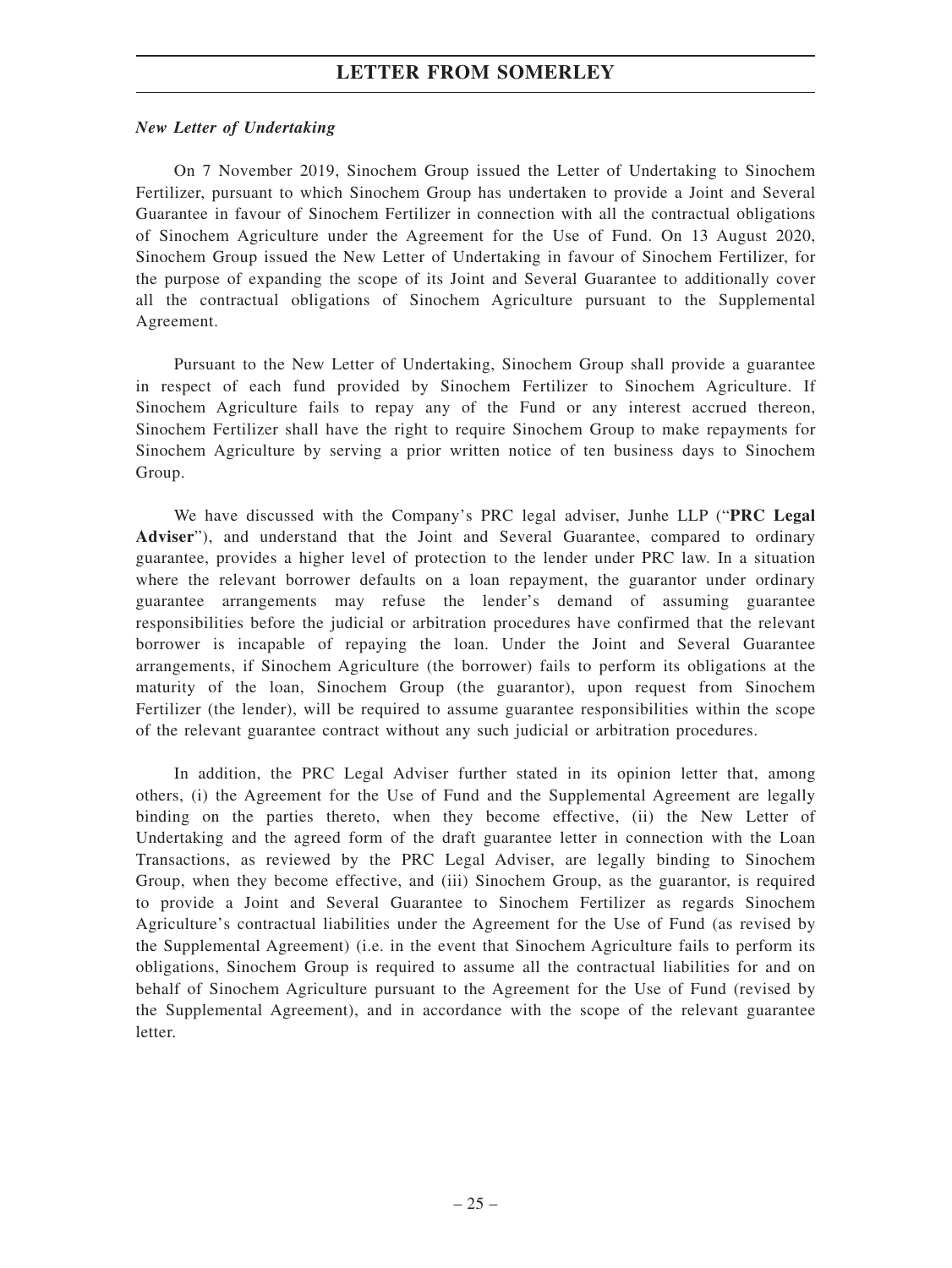#### *Our view*

The Loan Transactions are in line with the objectives of the Group's cash management policies to generate appropriate investment returns from its surplus funds not currently required by its principal businesses, and to maintain flexibility for the Group to recover such funds should it have any funding needs or any investment opportunity arise. Although the Agreement for the Use of Fund (revised by the Supplemental Agreement) is for a term of two years from the Effective Date, Sinochem Fertilizer has right to demand early repayment as described above, which provide the Group with greater flexibility to adjust its treasury management exercises. Based on our experience, the right to require early repayment is not normally available to lenders with independent third parties in normal term loan facilities. In our opinion, such early repayment right given to Sinochem Fertilizer is a favourable term to the Group in the context of the Loan Transactions, allowing it to reduce or terminate the borrowings extended to Sinochem Agriculture, if its own financing needs unexpectedly exceed the Group's projections.

In the event that Sinochem Agriculture fails to perform its obligations under the Agreement for the Use of Fund (as revised by the Supplemental Agreement), Sinochem Group is required to make repayments on behalf of Sinochem Agriculture, based on the guarantee letters to be given in respect of each loan in accordance with the New Letter of Undertaking. Such guarantee letters will be given on a joint and several basis, such that Sinochem Group will be liable for all the joint and several obligations of Sinochem Agriculture under the Agreement for the Use of Fund (as revised by the Supplemental Agreement), including any early repayment or repayment of the total outstanding principal and interest of the Loan Transactions as if it is the borrower under the Loan Transactions. Sinochem Fertilizer is allowed to demand Sinochem Group to settle any outstanding amounts for and on behalf of Sinochem Agriculture. In our view, the New Letter of Undertaking provides protection to the Group as regards its credit risk associated with the Loan Transactions.

We have reviewed the terms of the Agreement for the Use of Fund and the Supplemental Agreement, including the basis for determination of the agreed interest rate. Based on our independent research, the PBOC introduced in August 2019 the Loan Prime Rate, a new benchmark lending rate that banks charge their most creditworthy customers. Since then, it has been publishing the Loan Prime Rate for the one-year and five-year RMB loan on a monthly basis. We note that the Loan Prime Rate for the one-year RMB loan exhibited a downward trend, from 4.15% in November 2019 (around the time when the Agreement for the Use of Fund was entered into) to 3.85% in July 2020. Given the lower interest rate environment, the parties agreed to adjust the interest rate of the Fund to follow the current Loan Prime Rate for the one-year RMB loan in the Supplemental Agreement, which we consider to be reasonable.

As set out in the letter from the Board, when determining the interest rate of the Fund, given that neither Sinochem Fertilizer nor Sinochem Agriculture has any bank loan for a term of two years or longer, the Company has made enquiries to its principal banks, all of which are independent commercial banks in the PRC. Based on the discussions, a majority of such banks indicated to the Company that the interest rate to be charged on a two-year guaranteed loan shall be the prevailing Loan Prime Rate for the one-year RMB loan.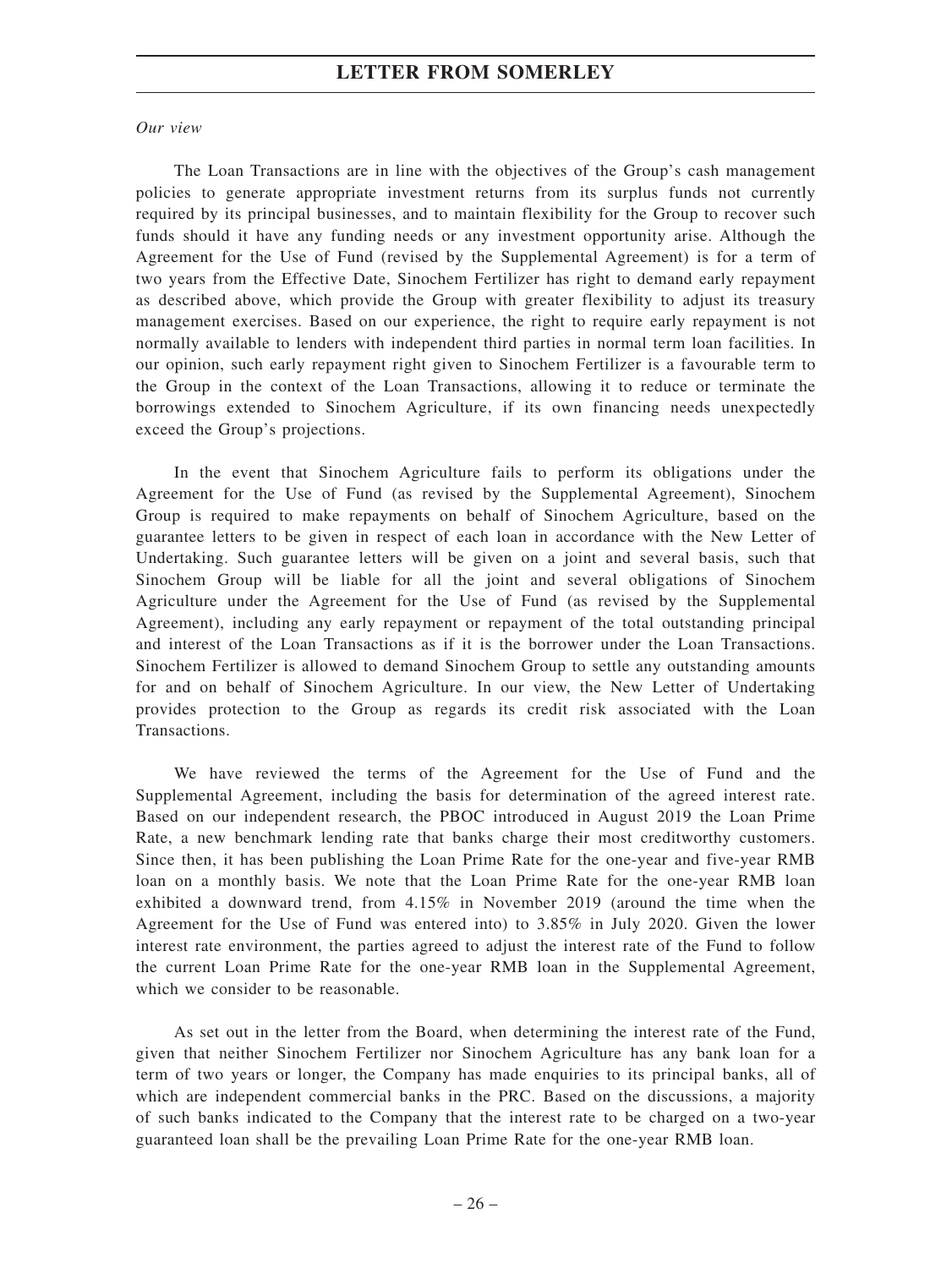We have also obtained a summary of guaranteed banking facilities granted by independent PRC commercial banks to Sinochem Agriculture as at 30 June 2020. Based on our review, all such guaranteed RMB loans have a term of one year, bearing annual interest rates which represented approximately 0.22 to 0.45 basis points below the then Loan Prime Rate at the time when the RMB loans were granted. On this basis, together with the early repayment right given to Sinochem Fertilizer which is not normally available to independent lenders, we consider the use of one-year Loan Prime Rate for the Loan Transactions to be fair and reasonable.

Having considered the above, in particular the reasons for and benefits of the Loan Transactions, we are of the view that the Loan Transactions represent an appropriate means of capital management by the Group to generate a higher interest income than its bank deposits.

#### **5. Business and financial information on Sinochem Agriculture and Sinochem Group**

#### *Sinochem Agriculture*

Since its incorporation in 2015, Sinochem Agriculture has been pursuing its business development and expansion plans, including growing customer bases and widening scope of services. According to its website, Sinochem Agriculture has launched a modern agricultural technological platform ("**MAP**") to, among others, provide online and offline comprehensive solutions to its customers and partners in the agriculture sectors of the PRC. It is also stated that in the next few years, Sinochem Agriculture will build 700 MAP technical service centres and 1,500 MAP demonstration farms across the PRC, covering over 30 million mu of arable land and servicing more than 3 million growers. As advised by the management of the Group, at the end of June 2020, Sinochem Agriculture has set up 203 MAP technical service centres (of which 40 are under construction) and 234 MAP demonstration farms across the PRC, with its service network covering 28 provinces, cities and autonomous regions, around 32,000 farm households and over 9.7 million mu of cultivated land.

Set out below is a summary of the consolidated financial information of Sinochem Agriculture for the two years ended 31 December 2018 and 2019, and for the six months ended 30 June 2019 and 2020, as extracted from its audited financial statements and unaudited management accounts, prepared in accordance with the Generally Accepted Accounting Principles in the PRC: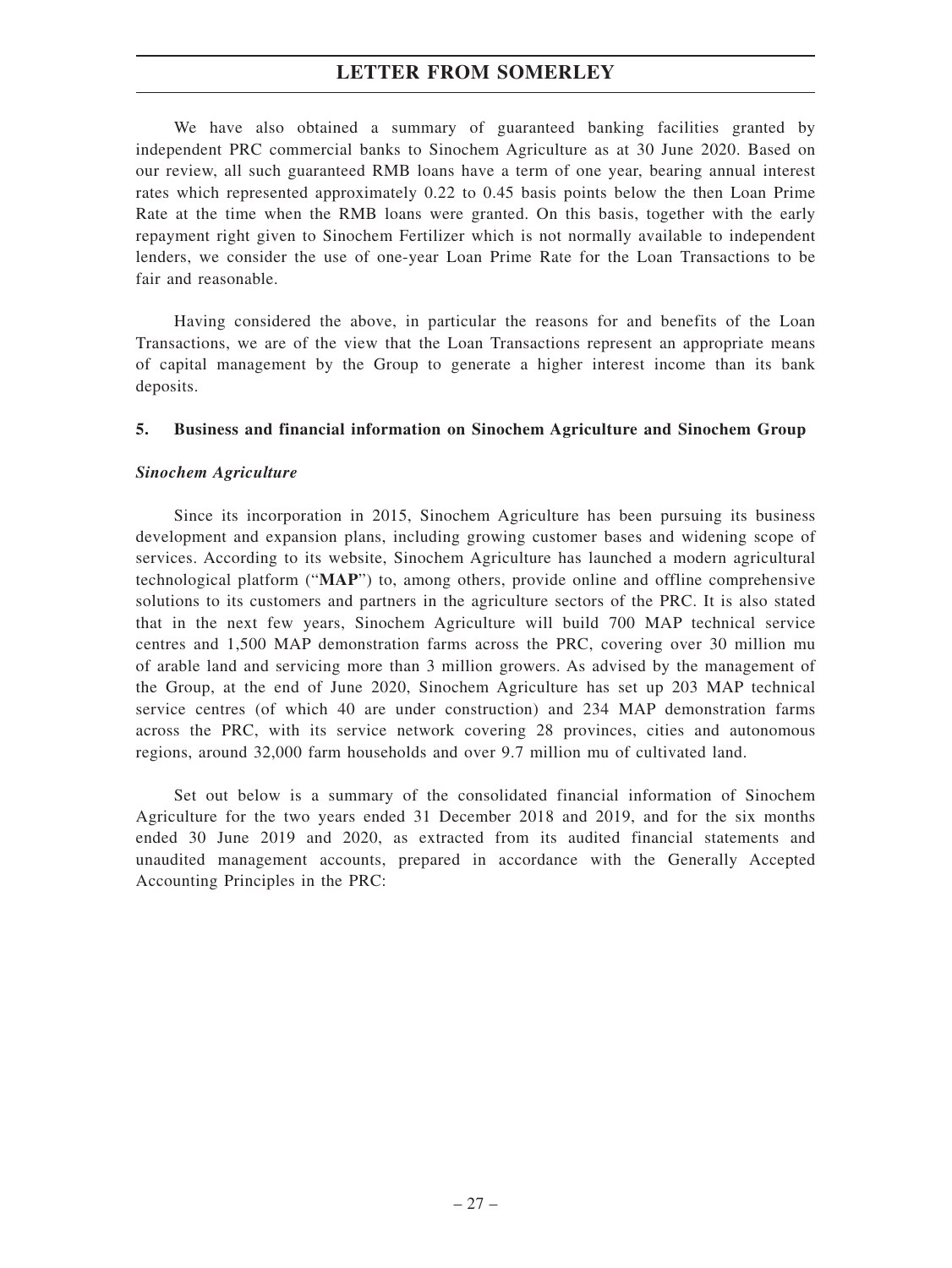|                        | For the six months<br>ended 30 June |                | For the year ended<br>31 December |                |
|------------------------|-------------------------------------|----------------|-----------------------------------|----------------|
|                        | 2020                                | 2019           | 2019                              | 2018           |
|                        | <i>RMB'000</i>                      | <i>RMB'000</i> | <i>RMB'000</i>                    | <i>RMB'000</i> |
|                        | (unaudited)                         | (unaudited)    | (audited)                         | (audited)      |
| Revenue                | 1,916,482                           | 695,352        | 1,667,997                         | 881,679        |
| Cost of sales          | (1,747,338)                         | (640,320)      | (1,502,649)                       | (826, 330)     |
| Gross profit           | 169,144                             | 55,032         | 165,348                           | 55,349         |
| Gross profit margin    | 8.8%                                | $7.9\%$        | $9.9\%$                           | $6.3\%$        |
| Selling expense        | (189, 643)                          | (135,067)      | (270, 161)                        | (164, 031)     |
| Administrative expense | (85, 819)                           | (69,033)       | (118, 810)                        | (106, 587)     |
| Finance costs          | (52,001)                            | (31,870)       | (76, 114)                         | (12,043)       |
| Loss for the year      | (164, 223)                          | (173,091)      | (328, 578)                        | (222, 413)     |

Revenue of Sinochem Agriculture, mainly derived from sale of agricultural products (including fertilizers, seeds and pesticides) and the provision of agricultural related services, increased substantially by approximately 89.2%, from approximately RMB881.7 million in 2018 to approximately RMB1,668.0 million in 2019. Such increase was primarily attributable to the growth in sale of agricultural products as driven by the increased network coverage of Sinochem Agriculture's MAP technical services centres and demonstration farms.

For the six months ended 30 June 2020, Sinochem Agriculture recorded total revenue of approximately RMB1,916.5 million, surpassing the full year revenue in 2019, mainly due to the continued business expansion as explained above.

Despite the substantial increase in revenue and the improvement in gross profit margin, Sinochem Agriculture recorded a loss for each of the year 2018 and 2019 and the first six months ended 30 June 2020, mainly due to the corresponding increases in selling expenses, administrative expenses and finance costs. The labour costs, being the largest elements of the selling and distribution expenses and administrative expenses, increased substantially during the periods under review, as Sinochem Agriculture has been expanding its business and sales teams for the implementation of its MAP strategy. We are given to understand that Sinochem Agriculture is still in the development stage, and therefore is in need of a significant amount of capital to hire additional employees for exploring sales by providing technical guidance for growing, focusing on research and development, and supporting its future business growth.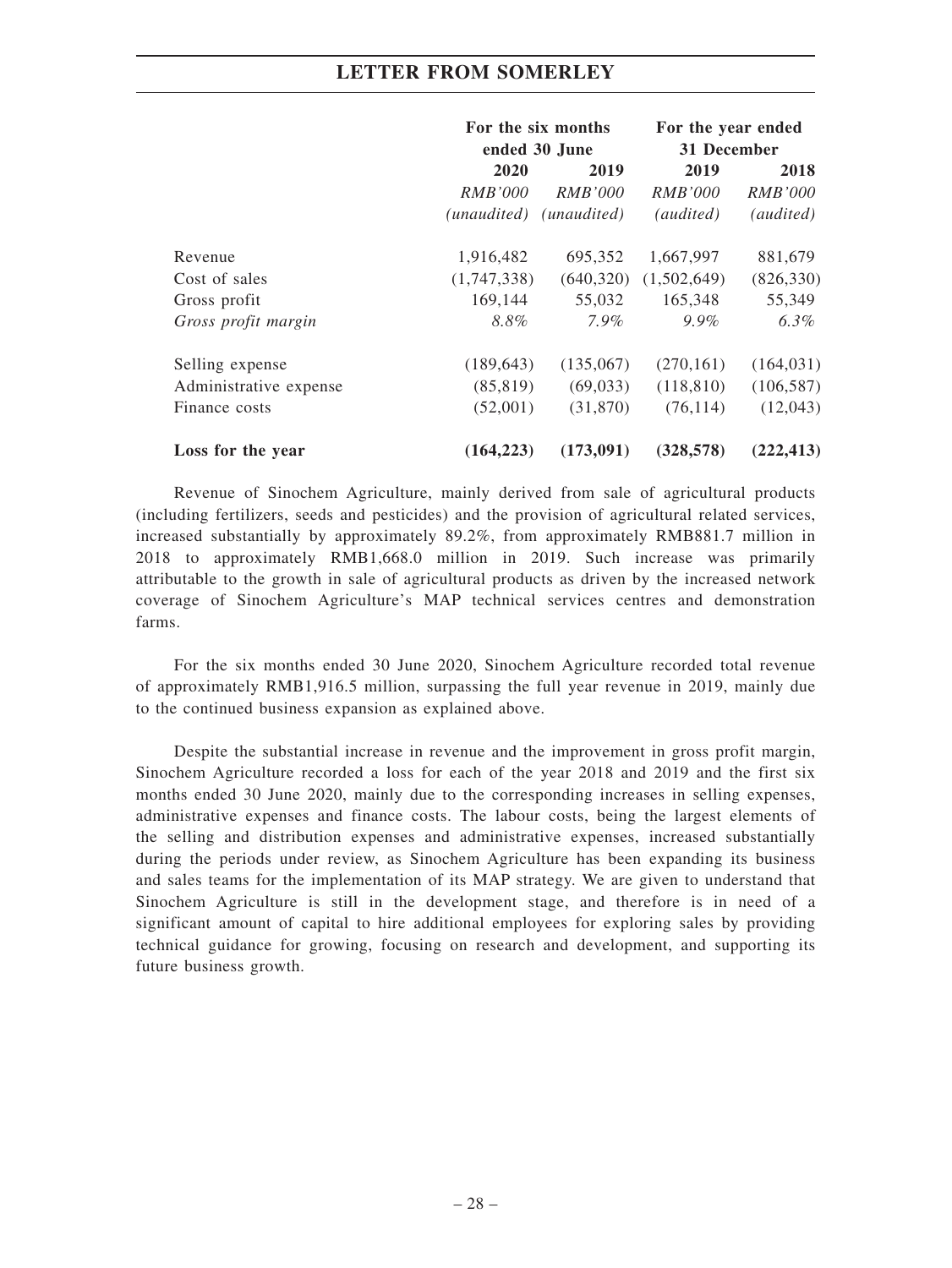|                                                | As at          |                   |                |
|------------------------------------------------|----------------|-------------------|----------------|
|                                                | 30 June        | As at 31 December |                |
|                                                | 2020           | 2019              | 2018           |
|                                                | <b>RMB'000</b> | <b>RMB'000</b>    | <b>RMB'000</b> |
|                                                | (unaudited)    | (audited)         | (audited)      |
| Property, plant and equipment and construction |                |                   |                |
| in progress                                    | 642,142        | 391,236           | 126,904        |
| Long term equity investments                   | 736,118        | 736,118           | 301            |
| Prepayments                                    | 355,313        | 411,577           | 734,573        |
| Inventories                                    | 1,033,241      | 466,947           | 325,582        |
| Cash and cash equivalents                      | 189,633        | 329,510           | 90,602         |
| Other assets                                   | 785,768        | 591,865           | 482,141        |
| <b>Total assets</b>                            | 3,742,215      | 2,927,253         | 1,760,103      |
| <b>Borrowings</b>                              | 2,842,744      | 2,213,382         | 851,000        |
| Other liabilities                              | 738,509        | 388,459           | 168,887        |
| <b>Total liabilities</b>                       | 3,581,253      | 2,601,841         | 1,019,887      |
| Share capital                                  | 1,000,000      | 1,000,000         | 1,000,000      |
| Reserves                                       | (866, 605)     | (700, 282)        | (285, 453)     |
|                                                | 133,395        | 299,718           | 714,547        |
| Non-controlling interest                       | 27,567         | 25,694            | 25,670         |
| <b>Total equity</b>                            | 160,962        | 325,412           | 740,217        |

As at 30 June 2020, total assets of Sinochem Agriculture mainly included (i) inventories of approximately RMB1,033.2 million, (ii) long term equity investments of approximately RMB736.1 million, largely representing the 21.5% equity interests in Winall Hi-tech Seed Co., Ltd ("**Winall Hi-tech Seed**") (A Shenzhen listed company principally engaged in the research and development, breeding, promotion and services of crop seeds, including rice seeds, corn seeds and wheat seeds) that Sinochem Agriculture acquired in 2019, with a view to creating synergies by utilising the existing network of Winall Hi-tech Seed to further expand its business, (iii) property, plant and equipment and construction in progress of approximately RMB642.1 million, mainly relating to MAP technical service centres, farm machines and demonstration farms, (iv) prepayments of approximately RMB355.3 million, mainly representing advance payments for the procurement of crops, and (v) cash and cash equivalents of approximately RMB189.6 million.

As at 30 June 2020, total liabilities of Sinochem Agriculture mainly included bank and other borrowings of approximately RMB2,842.7 million, out of which (i) RMB2,180.0 million represented borrowings from members of Sinochem Group or ChemChina, with interest rates ranged from approximately 3.7% to 4.7%, (ii) approximately RMB332.7 million related to secured or guaranteed bank borrowings, with interest rates ranged from approximately 3.6% to 3.9% per annum, and (iii) RMB250 million was extended by the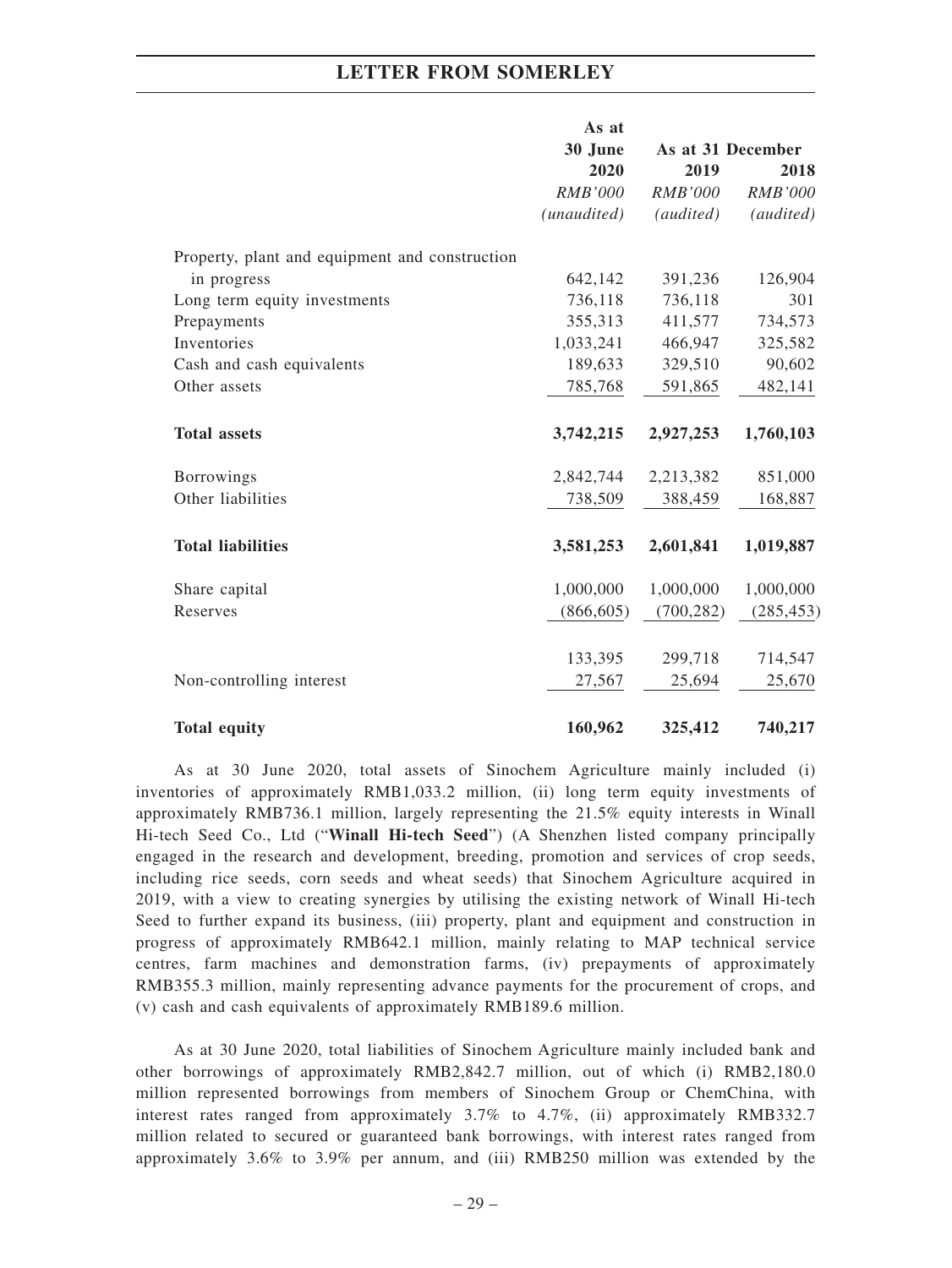Group pursuant to the exisiting Agreement for the Use of Fund. To the knowledge of the Company, Sinochem Agriculture has not defaulted on any of its credit obligations since incorporation.

As set out in the letter from the Board, the Group has conducted due diligence and assessment on the repayment capability of Sinochem Agriculture. Sinochem Agriculture has not violated any agreement with Sinochem Fertilizer or failed to repay any fund to Sinochem Fertilizer on time, since the first release of Fund in December 2018. We have been provided with the relevant due diligence materials, including detailed analysis on Sinochem Agriculture's historical financial performance and position, future business plan and financial forecasts in coming two years. As at the Latest Practicable Date, Sinochem Agriculture had available credit under facilities from various financial institutions of approximately RMB1,068 million, and it is intended that Sinochem Agriculture may utilise such facilities to repay of the Fund to Sinochem Fertilizer when necessary.

#### *Sinochem Group*

According to the audited financial statements of Sinochem Group for the year ended 31 December 2019, Sinochem Group recorded total revenue and profit attributable to its owners of approximately RMB555.3 billion and RMB3.3 billion respectively in 2019. Sinochem Group had registered capital of RMB43.7 billion, consolidated net assets attributable to its owners of approximately RMB53.1 billion and a cash balance of approximately RMB35.9 billion as at 31 December 2019. To the knowledge of the Company, Sinochem Group has not defaulted on any of its credit obligations in the past five years.

On the basis of the above and assuming no material change to Sinochem Group's financial performance and position, we consider that Sinochem Agriculture, taking into account the guarantee to be provided by Sinochem Group pursuant to the New Letter of Undertaking, has sufficient financial resources and substantial backing from Sinochem Group to honour their obligations under the Agreement for the Use of Fund (revised by the Supplemental Agreement).

### **6. Financial effects of the Loan Transactions**

#### *Earnings, net assets and gearing*

The Group will be entitled to earn interest income from the Loan Transactions, based on the applicable interest rate with reference to one-year Loan Prime Rate and the amount of Fund, therefore there would be a positive impact on the Group's future earnings.

Management of the Group informed us that the Group has the right to demand early repayment of the Fund under the Loan Transactions, and the amount of Fund will be recorded as loans to related parties under current assets of the Group. Given that the provision of the Fund will increase the loan receivables and at the same time decrease the bank balances and cash of the Group, there would be no material impact on net assets of the Group as a result of the Loan Transactions.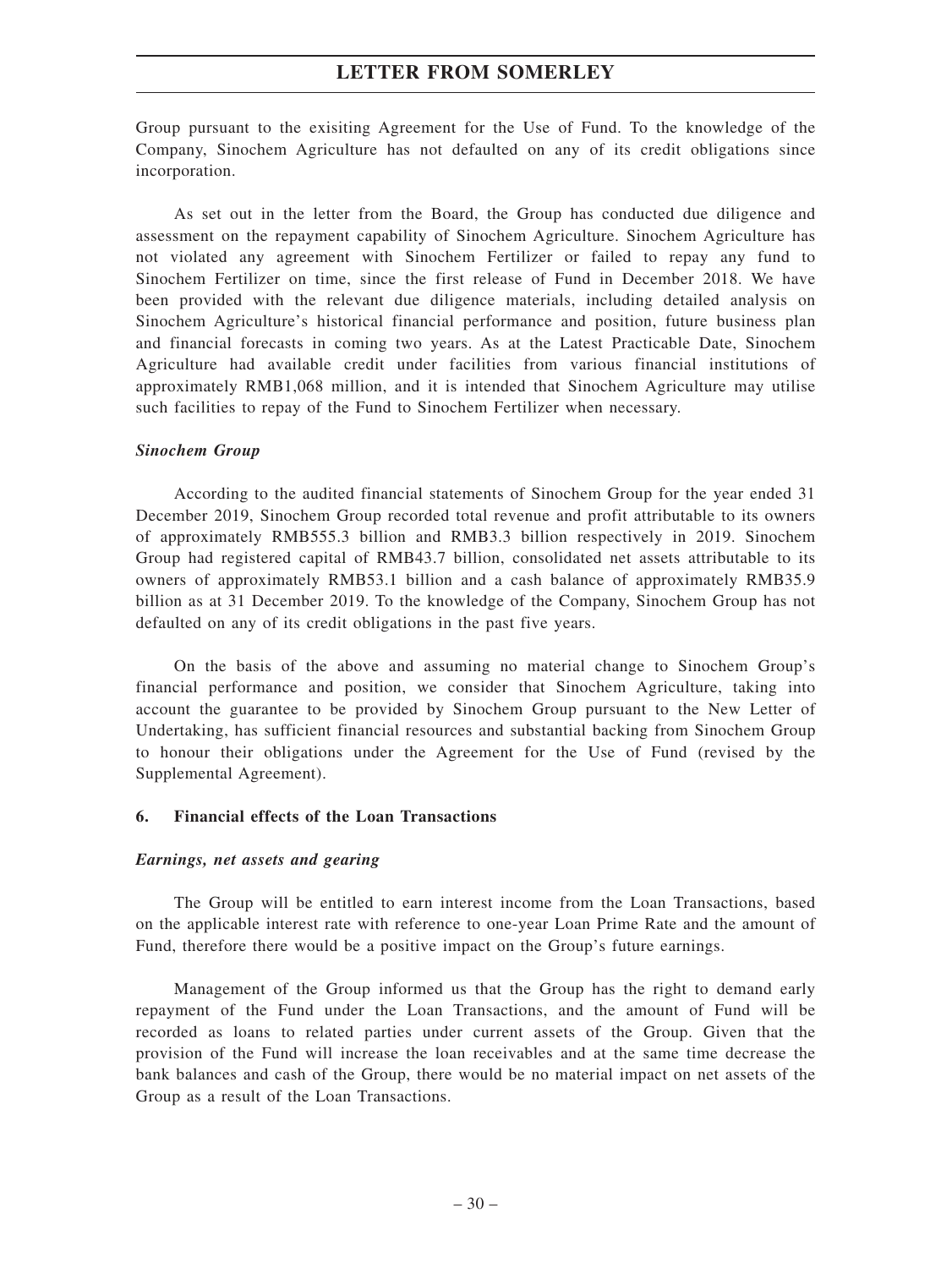As set out in the Company's 2020 interim results announcement, as at 30 June 2020, the current ratio and the debt-to-equity ratio of the Group was approximately 1.3 times and 0.3 times respectively. Since the amount of Fund will be classified as current assets, it is expected that there would be no material impact arising from the Loan Transactions on the Group's current ratio and debt-to-equity ratio.

#### *Working capital*

As set out in the Company's 2020 interim results announcement, as at 30 June 2020, the Group had cash and other quick assets, being the sum of bank balances and cash and wealth management products included in other financial assets as advised by the management of the Group, of approximately RMB3,504.1 million (which included Sinofert Fertilizer's bank balances and cash of approximately RMB968.5 million and wealth management products of RMB1,950 million), and total interest-bearing liabilities of approximately RMB2,667.4 million, mainly representing several tranche of super and short-term commercial paper issued by Sinofert Fertilizer. Further, on the same date, the Group had capital commitments of approximately RMB1,598.9 million (mainly for the acquisition of property, plant and equipment for a fertilizer production plant in Chongqing, the PRC, according to the management of the Group).

In this respect, we have reviewed, and discussed with the management of the Group, the projected cash flows of the Group for the years ending 31 December 2022. Based on our discussion with management of the Group, (i) having considered the Group's capital commitments and treasury management exercises (including the provision of the Fund), it is expected that the Group still maintains sufficient working capital for its business operations, and (ii) in the event that the interest-bearing liabilities of the Group need to be refinanced, the Group believes that the relevant interest rates will be lower than those under the Loan Transactions.

Bearing in mind that the Group has the right to recover the Fund within a short period of time before maturity, if funding is unexpectedly required for the Group's daily operations and debt repayments, and taking into account the Group's available unutilised banking facilities of approximately RMB23.3 billion as at 30 June 2020, we concur with the Directors' view as regards the sufficiency of the Group's working capital.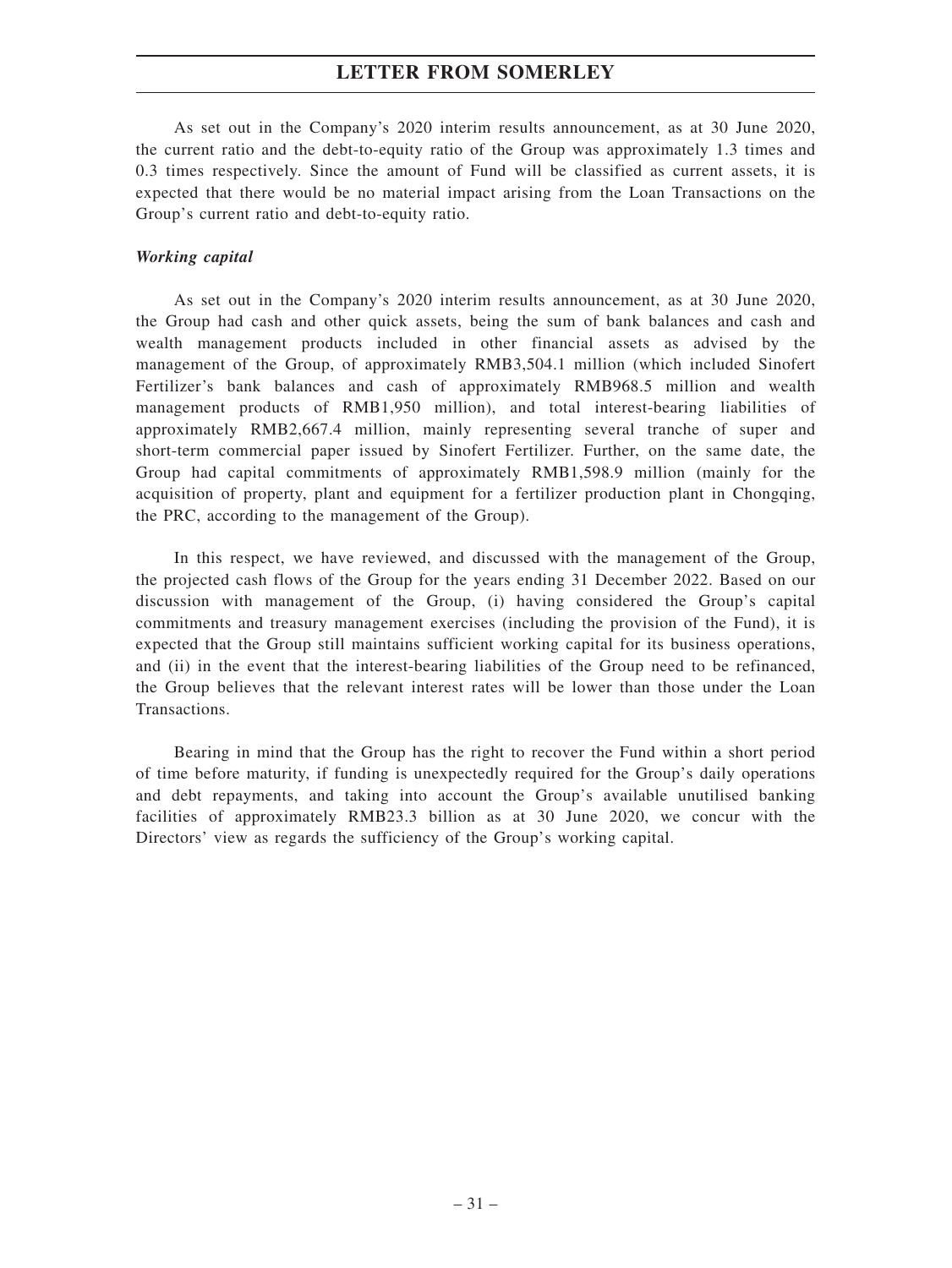## **7. Internal control procedures**

The Group will continue to implement a series of internal control measures to monitor and properly mitigate investment risks while generating investment returns through the Loan Transactions. For example, Sinochem Fertilizer shall have no obligation to provide the Fund to Sinochem Agriculture under the Agreement for the Use of Fund (revised by the Supplemental Agreement). In order to ensure prudent use of the Fund by Sinochem Agriculture, set out below are the measures adopted by the Group, as summarised from the letter from the Board:

- $\bullet$  Sinochem Fertilizer shall have the right to decide whether to release the Fund to Sinochem Agriculture based on the information provided by Sinochem Agriculture at the time of its application for the Fund. In the event that Sinochem Fertilizer is not satisfied with such application, for example, due to the potential risks involved after assessing the business or financial position of the Group and Sinochem Agriculture, Sinochem Fertilizer has the absolute right to reject such application and not to grant the Fund;
- $\bullet$  Before releasing the Fund, the manager of the Treasury Division of the Company will review details of the application and analyse the Group's bank balances and cash. The manager will then report to the general manager of the Finance Department and the chief financial officer of the Company for approval. The chief financial officer will seek approval from the chief executive officer of the Company should there be any concern about the business or financial position of Sinochem Agriculture. No common director between the Group and Sinochem Agriculture will be involved in the above approval process;
- $\bullet$  Sinochem Agriculture shall use the Fund, and the Company shall monitor the relevant uses from time to time, strictly in accordance with the terms specified in the Agreement for the Use of Fund (as revised by the Supplemental Agreement); and
- $\bullet$  Sinochem Agriculture shall provide business operation reports or financial reports to Sinochem Fertilizer on a monthly basis, so that the Group would be able to monitor the financial situation of Sinochem Agriculture and assess the credit risks of the relevant loans extended.

Taking into account the above internal control procedures including the pre-approval of the release of the Fund by the Company and Sinochem Fertilizer and the subsequent monitoring mechanism, together with the Joint and Several Guarantee to be provided by Sinochem Group in favour of Sinochem Fertilizer's borrowings to Sinochem Agriculture pursuant to the Agreement for the Use of Fund (as revised by the Supplemental Agreement), we concur with the Directors that the above internal control procedures would limit the risks associated with the Loan Transactions, and protect the interests of the Company and the Shareholders as a whole.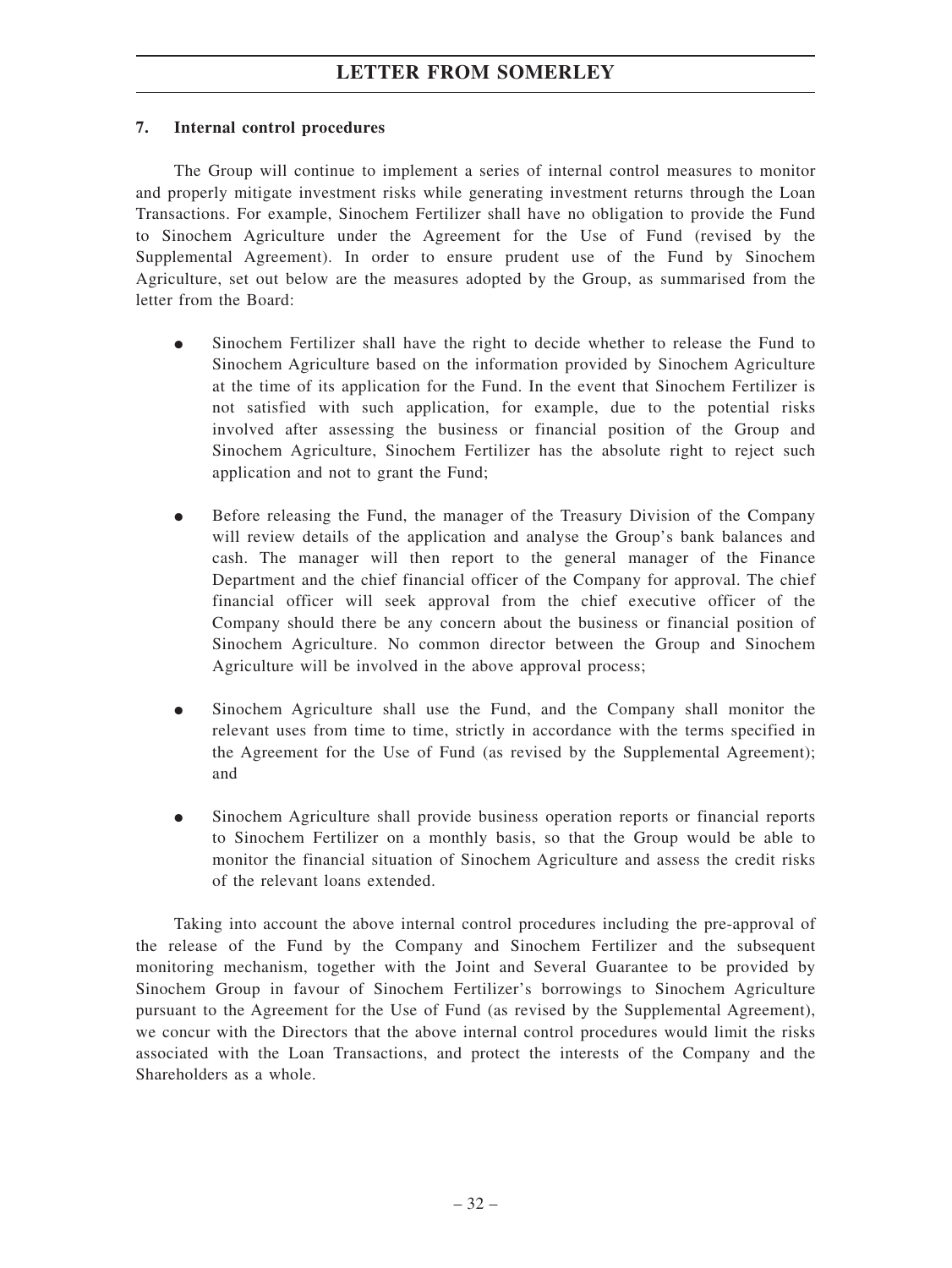## **OPINION AND RECOMMENDATION**

Having taken into account the above principal factors and reasons, we consider that the Loan Transactions are on normal commercial terms and are fair and reasonable so far as the Independent Shareholders are concerned. We further consider that the entering into the Supplemental Agreement is in the ordinary and usual course of business of the Group and in the interests of the Company and the Shareholders as a whole. Accordingly, we recommend the Independent Board Committee to advise, and we ourselves advise, the Independent Shareholders to vote in favour of the ordinary resolution to be proposed at the SGM to approve the Supplement Agreement.

> Yours faithfully, for and on behalf of **SOMERLEY CAPITAL LIMITED John Wong** *Director*

*Mr. John Wong is a licensed person registered with the Securities and Futures Commission of Hong Kong and a responsible officer of Somerley, which is licensed under the SFO to carry out Type 1 (dealing in securities) and Type 6 (advising on corporate finance) regulated activities. He has over ten years of experience in the corporate finance industry.*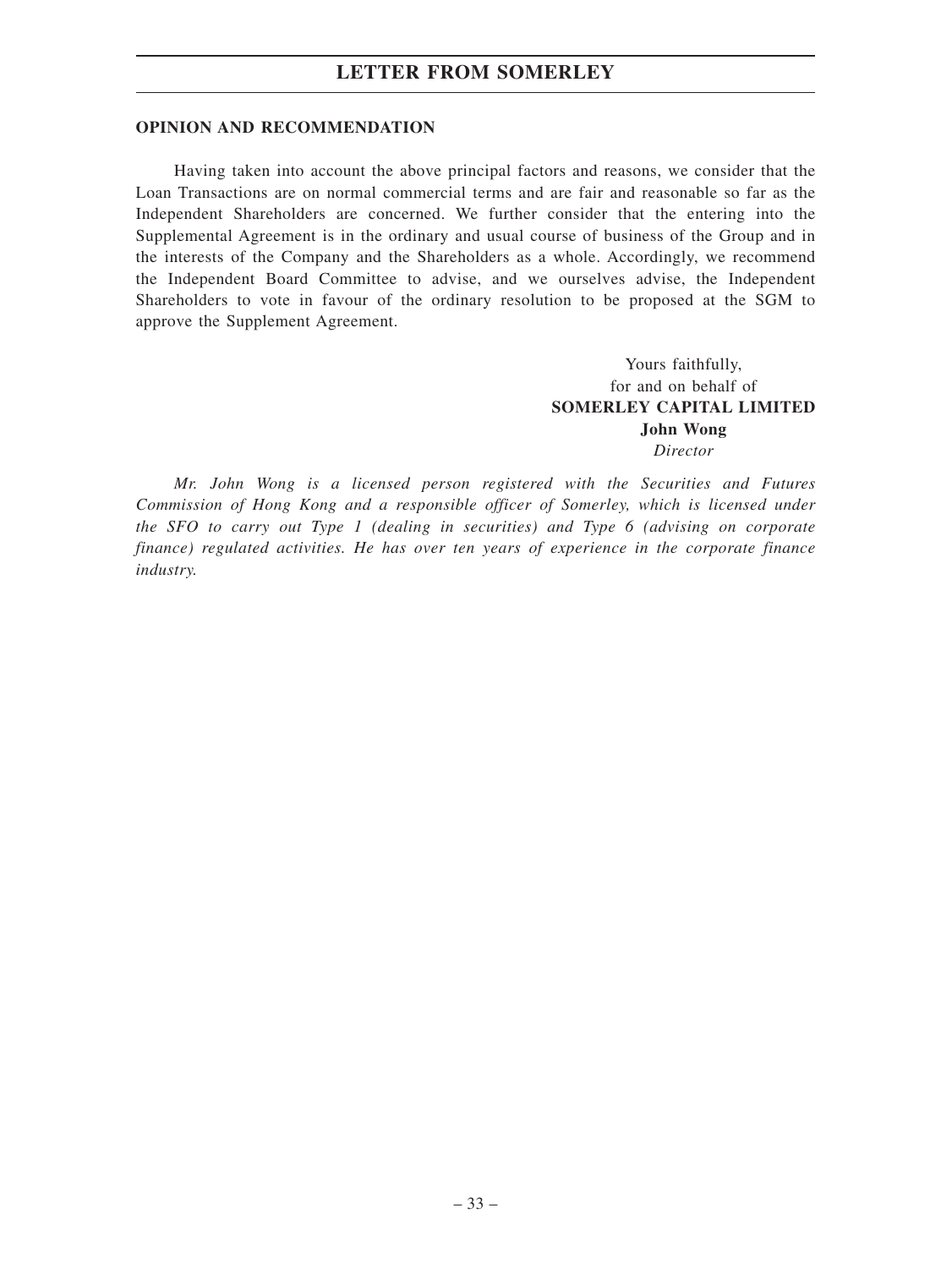#### **1. RESPONSIBILITY STATEMENT**

This circular, for which the Directors collectively and individually accept full responsibility, includes particulars given in compliance with the Listing Rules for the purpose of giving information with regard to the Company. The Directors having made all reasonable enquiries, confirm that to the best of their knowledge and belief the information contained in this circular is accurate and complete in all material respects and not misleading or deceptive, and there are no other matters the omission of which would make any statement herein or this circular misleading.

#### **2. INTEREST IN SECURITIES**

Save as disclosed below, as at the Latest Practicable Date, none of the Directors and chief executives of the Company had any interest or short position in the Shares, underlying Shares and debentures of the Company or any of its associated corporations (within the meaning of Part XV of the SFO) nor had any interest in the right to subscribe for Shares in the Company which had to be notified to the Company and the Stock Exchange pursuant to Divisions 7 and 8 of Part XV of the SFO (including interests and short positions which they were taken or deemed to have under such provisions of the SFO) or which were required, pursuant to section 352 of the SFO, to be entered in the register of the Company referred to therein or which were required, pursuant to the Model Code for Securities Transactions by Directors of Listed Issuers contained in the Listing Rules, to be notified to the Company and the Stock Exchange.

As at the Latest Practicable Date, Directors of the Company had long position in the Shares of the Company as follows:

| <b>Name of Director</b> | Capacity         | Number of<br><b>Shares</b> held | Percentage of the<br>issued share<br>capital of the<br>Company |
|-------------------------|------------------|---------------------------------|----------------------------------------------------------------|
| Lu Xin                  | Beneficial owner | 2,900,000                       | $0.041\%$                                                      |
| Tse Hau Yin, Aloysius   | Beneficial owner | 3,404,000                       | $0.048\%$                                                      |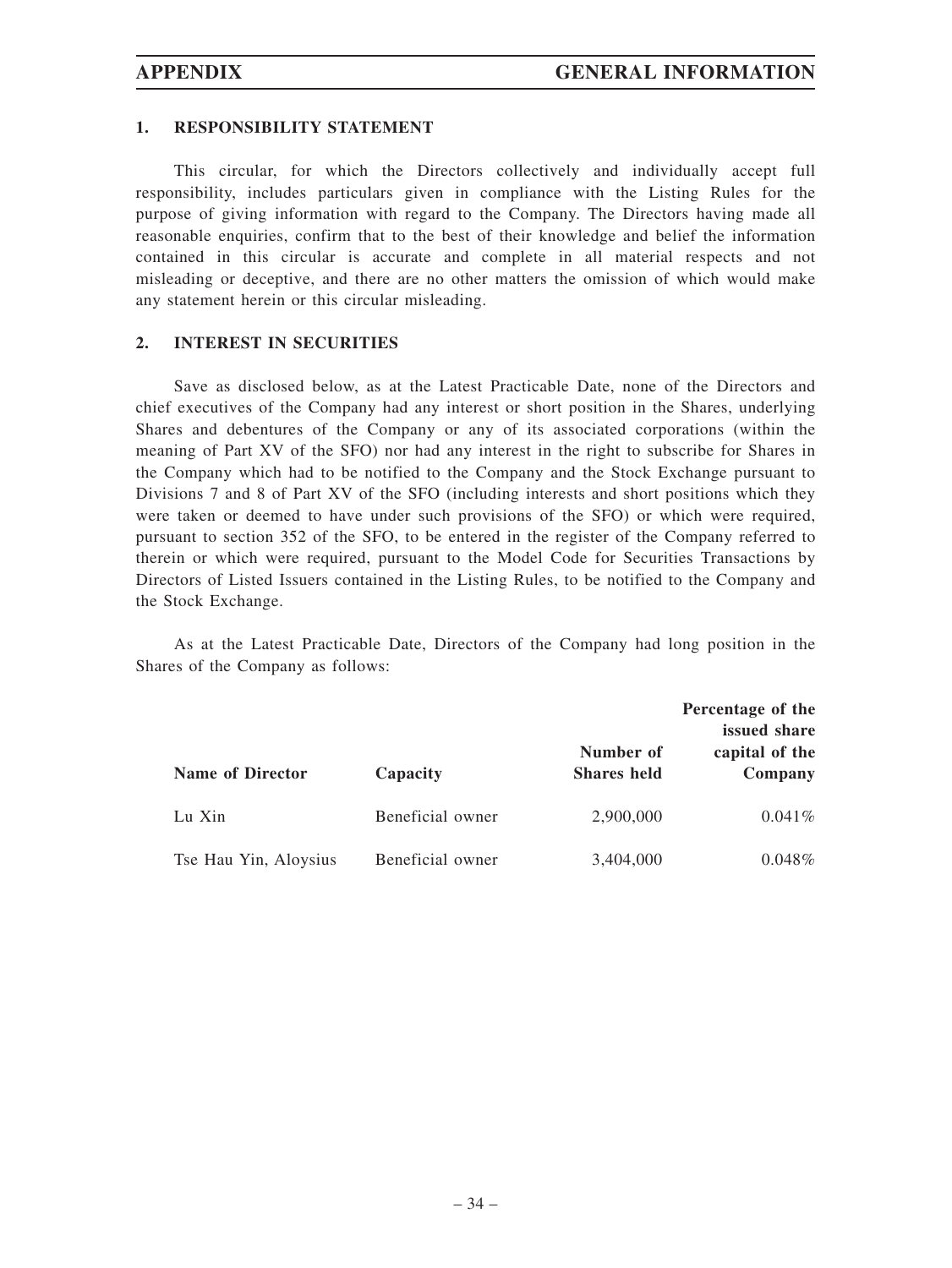## **3. DIRECTORS' EMPLOYMENT WITH SUBSTANTIAL SHAREHOLDERS**

As at the Latest Practicable Date, the following Director is also an employee of a company which has an interest or short position in the Shares and underlying Shares of the Company which would fall to be disclosed to the Company under the provisions of Divisions 2 and 3 of Part XV of the SFO:

| <b>Name of Director</b> | Name of substantial<br>shareholder of the<br>Company | Position in the substantial<br>shareholder of the<br>Company |
|-------------------------|------------------------------------------------------|--------------------------------------------------------------|
| Qin Hengde              | Syngenta Group                                       | President of China Region                                    |
| Feng Mingwei            | Syngenta Group                                       | Senior management of China                                   |
|                         |                                                      | Region                                                       |

#### **4. DIRECTORS' SERVICE CONTRACTS**

On 16 February 2020, Mr. Qin Hengde, an executive Director and the Chief Executive Officer of the Company, renewed his service contract with the Company for a term of three years. On 25 February 2020, Mr. Feng Mingwei, an executive Director of the Company, entered into a service contract with the Company for a term of three years. On 15 May 2020, Mr. Harry Yang, an executive Director of the Company, renewed his service contract with the Company for a term of three years. Pursuant to the terms stipulated in the service contracts of Mr. Qin Hengde, Mr. Feng Mingwei and Mr. Harry Yang, the respective service contract with the Company may be (i) terminated prior to its expiry if either party serves two months' prior notice to the other in writing; or (ii) terminated by the Company in case of bankruptcy, diseases and any other significant faults of a director as described in the respective service contract. Should the Company terminate the respective service contract with Mr. Qin Hengde, Mr. Feng Mingwei or Mr. Harry Yang prior to its expiry, Mr. Qin Hengde, Mr. Feng Mingwei or Mr. Harry Yang will be entitled to receive a cash compensation equivalent to 11 months of his annual director's salary, save for the circumstances described in item (ii) above.

Saved as disclosed above, as at the Latest Practicable Date, none of the Directors had entered into or proposed to enter into any service contract with the Company or any of its subsidiaries which is not determinable by the Group within one year without payment of compensation (other than statutory compensation).

#### **5. COMPETING INTERESTS**

Mr. Qin Hengde, an executive Director and the Chief Executive Officer of the Company, is the deputy chairman of the board of directors of Qinghai Salt Lake Industry Co., Ltd. (青海鹽湖工業股份有限公司) ("Qinghai Salt Lake"). Mr. Feng Mingwei, an executive Director of the Company, is also a non-executive director of Qinghai Salt Lake. Qinghai Salt Lake is a joint stock limited liability company incorporated in the PRC whose shares are traded on the Shenzhen Stock Exchange (stock code: 000792). The principal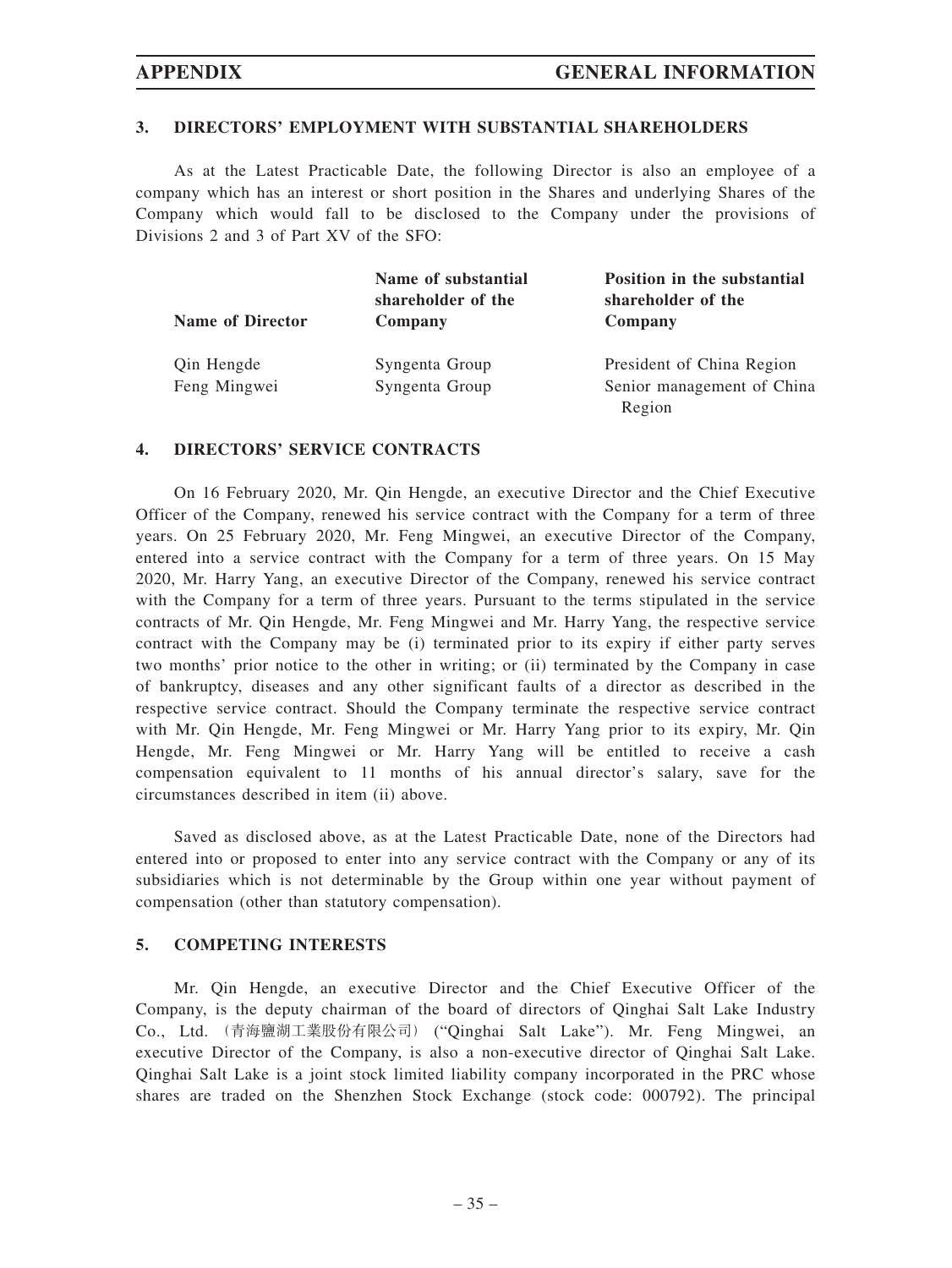activities of Qinghai Salt Lake include the development, production and sale of potassium chloride (a form of potash), and the comprehensive development and utilization of salt lake resources.

The board of directors of Qinghai Salt Lake consists of 11 directors. Mr. Qin Hengde and Mr. Feng Mingwei are not involved in the daily production, sale, operation or management of Qinghai Salt Lake. Both Mr. Qin Hengde and Mr. Feng Mingwei have extensive experience in the fertilizer industry, are aware of their duties and responsibilities as the Directors and senior management members of the Company, and are able to devote sufficient time to the business of the Group. The Company believes that Mr. Qin Hengde and Mr. Feng Mingwei are able to exercise their independent judgment in making decisions at Board meetings and act in the interest of the Group.

Save as disclosed above, as at the Latest Practicable Date, none of the Directors and their respective close associates were interested in any business apart from the business of the Group, which competes or is likely to compete, either directly or indirectly, with the business of the Group.

## **6. OTHER ARRANGEMENTS INVOLVING DIRECTORS**

- (a) None of the Directors is materially interested in any contract or arrangement entered into by any member of the Group subsisting at the date of this circular and which is significant in relation to the business of the Group; and
- (b) As at the Latest Practicable Date, none of the Directors had any direct or indirect interest in any assets which had been since 31 December 2019 (the date to which the latest published audited consolidated financial statements of the Company were made up), (i) acquired or disposed of by; (ii) leased to; or (iii) were proposed to be acquired or disposed of by; or (iv) were proposed to be leased to any member of the Group.

## **7. MATERIAL ADVERSE CHANGES**

**Name Qualification**

As at the Latest Practicable Date, the Directors confirmed that there had been no material adverse change in the financial or trading position of the Company since 31 December 2019, being the date to which the latest published audited consolidated financial statements of the Company were made up.

## **8. EXPERT**

The following is the qualification of the expert who has given its opinions or advice, which are contained or referred to in this circular:

Somerley a corporation licensed to carry out Type 1 (dealing in securities) and Type 6 (advising on corporate finance) regulated activities under the SFO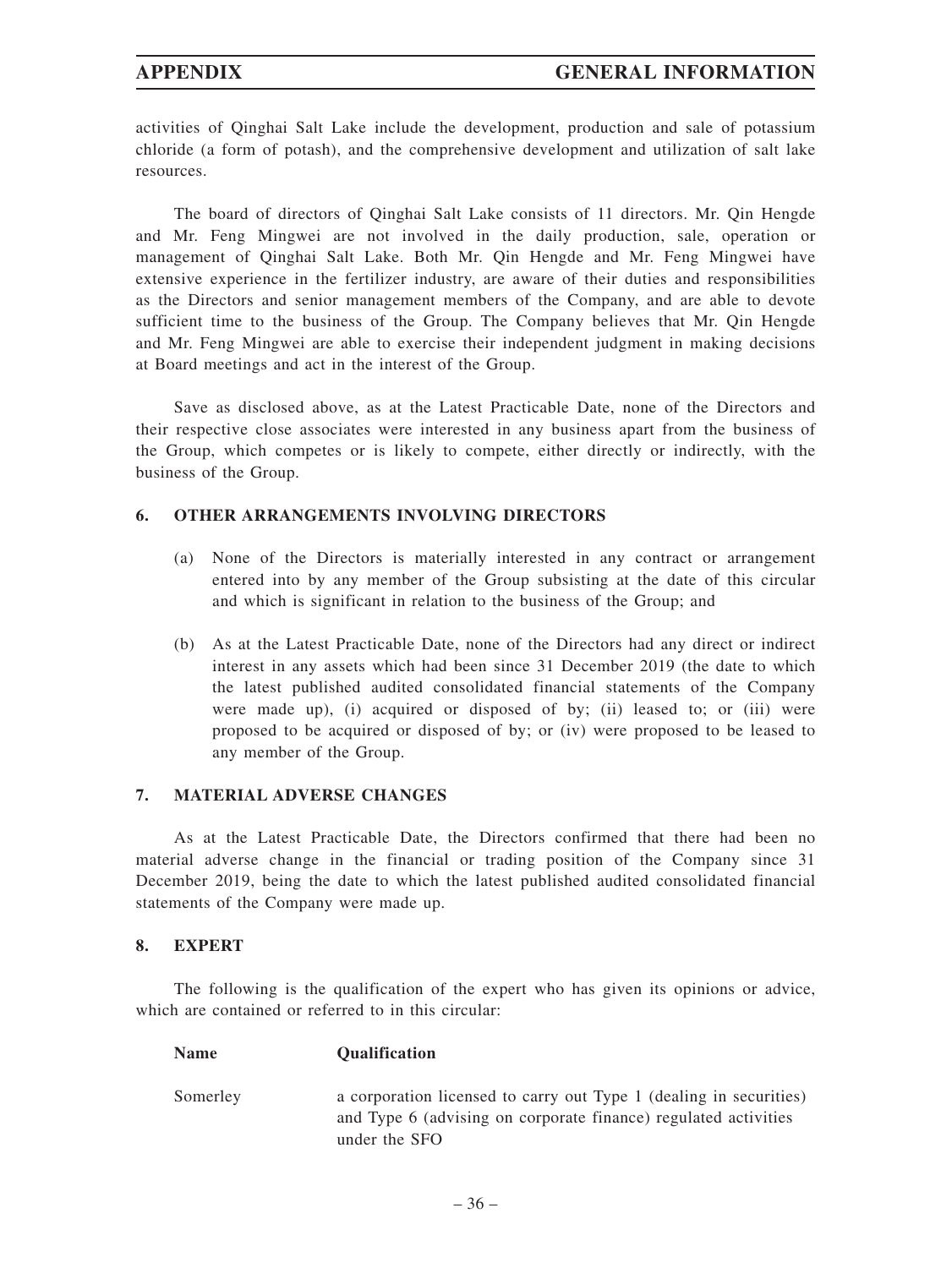As at the Latest Practicable Date, Somerley:

- (a) has given and has not withdrawn its written consent to the issue of this circular with the inclusion of its letter and references to its name, in the form and context in which it appears;
- (b) did not have any shareholding in any member of the Group or the right (whether legally enforceable or not) to subscribe for or to nominate persons to subscribe for securities in any member of the Group; and
- (c) did not have any direct or indirect interest in any assets which had been since 31 December 2019 (the date to which the latest published audited consolidated financial statements of the Company were made up), acquired, disposed of by, or leased to any member of the Group or were proposed to be acquired or disposed of by, or leased to any member of the Group.

#### **9. GENERAL**

In the event of inconsistency, the English text of this circular shall prevail over the Chinese text.

#### **10. DOCUMENTS AVAILABLE FOR INSPECTION**

A copy of each of (i) the Agreement for the Use of Fund and the Supplemental Agreement, and (ii) the service contracts mentioned in paragraph 4 above is available for inspection during normal business hours on any weekday (excluding Saturdays, Sundays and public holidays) at the principal place of business of the Company at Unit 4705, 47th Floor, Office Tower, Convention Plaza, 1 Harbour Road, Wanchai, Hong Kong up to and including the date of the SGM.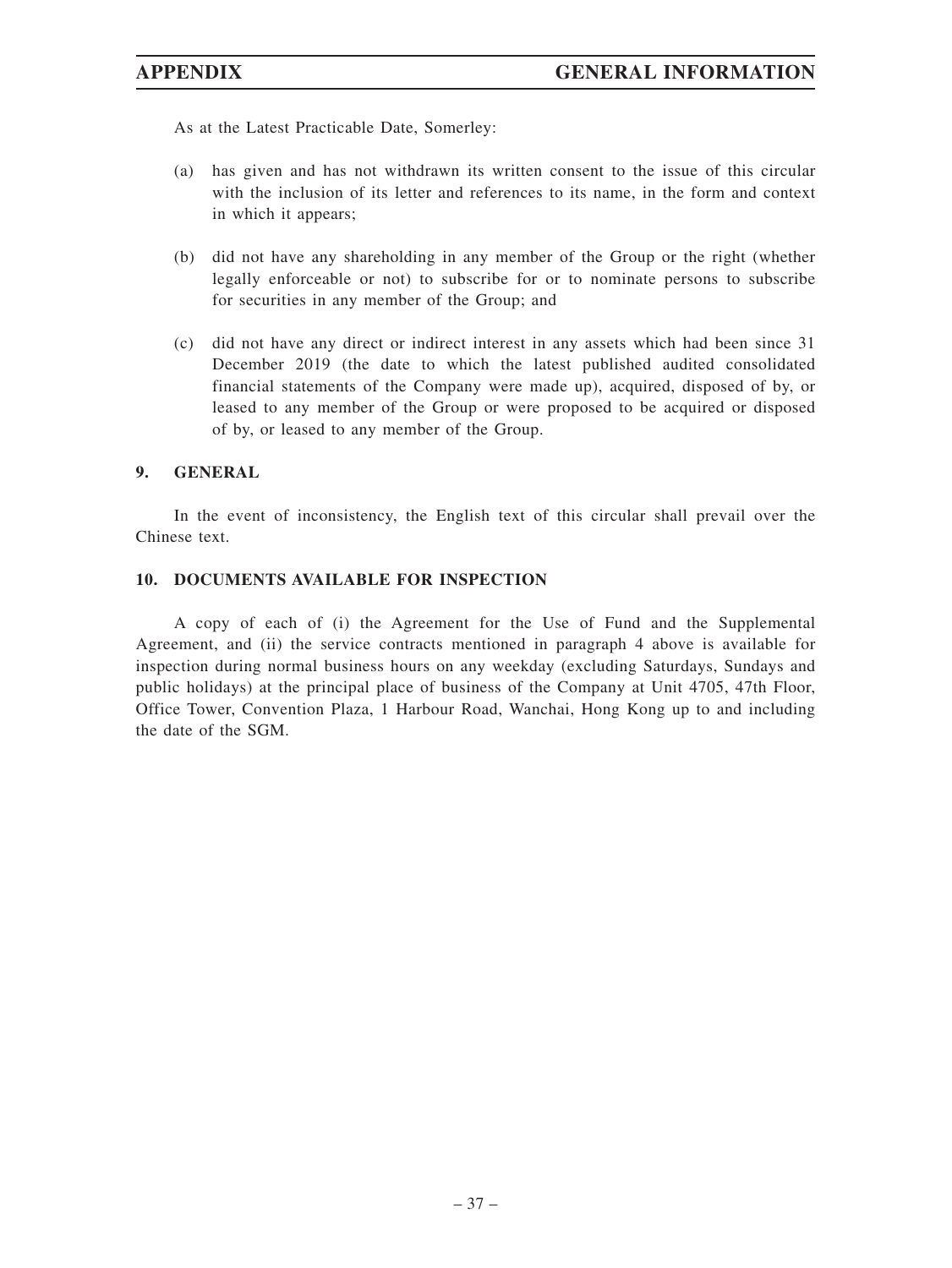## **NOTICE OF SPECIAL GENERAL MEETING**



# **SINOFERT HOLDINGS LIMITED**

**中化化肥控股有限公司\***

*(Incorporated in Bermuda with limited liability)* **(Stock Code: 297)**

## **NOTICE OF SPECIAL GENERAL MEETING**

**NOTICE IS HEREBY GIVEN** that a special general meeting of Sinofert Holdings Limited (the "**Company**") will be held at Salon IV, Mezzanine Floor, Grand Hyatt Hong Kong, 1 Harbour Road, Wanchai, Hong Kong on 17 September 2020 at 10:00 a.m. or any adjournment thereof, to consider and, if thought fit, pass, with or without modifications, the following resolution as an ordinary resolution of the Company:

## **ORDINARY RESOLUTION**

## 1. "**THAT**:

- (a) the Supplemental Agreement to the Agreement for the Use of Fund (as defined and described in the circular to the shareholders of the Company dated 2 September 2020 (the "**Circular**"), a copy of which has been produced to the meeting marked "A" and signed by the Chairman of the meeting for the purpose of identification) and the execution thereof and implementation of the transaction thereunder be and are hereby approved, ratified and confirmed; and
- (b) the directors of the Company or any other person authorized by the directors of the Company be and are hereby authorized to sign, execute, perfect and deliver all such documents and do all such deeds, acts, matters and things as they may in their absolute discretion consider necessary or desirable for the purpose of or in connection with the implementation of the Agreement for the Use of Fund (as revised by the Supplemental Agreement) and all transactions and other matters contemplated thereunder or ancillary thereto, to waive compliance from and/or agree to any amendment or supplement to any of the provisions of the Agreement for the Use of Fund (as revised by the Supplemental Agreement) which in their opinion is not of a material nature and to effect or implement any other matters referred to in this resolution."

*<sup>\*</sup> For identification purposes only*